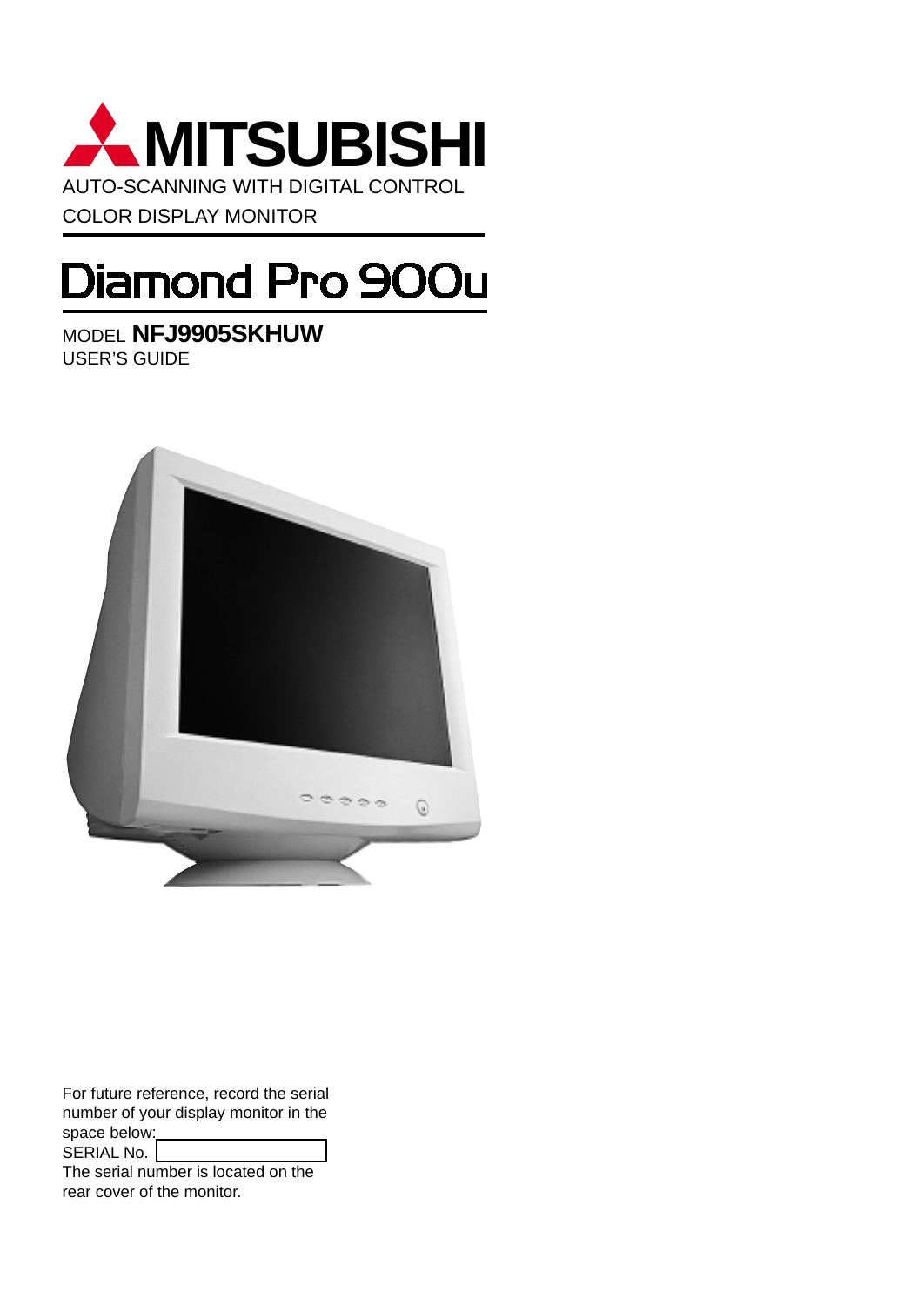# **CAUTION**

The power cord provided with this monitor is designed for safety and must be used with a properly grounded outlet to avoid possible electrical shock.

Do not remove the monitor cabinet as this can expose you to very high voltages and other hazards.

### **ANMERKUNG:**

Dieser Monitor erfüllt die Anforderungen der deutschen Ergonomie-Norm ZH1/ 618/10.80 bei Verwendung der beiden folgenden Timing:

| <u>Auflösung</u> | <u>Videoeingang</u>           |      |      | fH(kHz) fv(Hz) Interlace/Non-Interlace |
|------------------|-------------------------------|------|------|----------------------------------------|
|                  | 1280x1024 Analog RGB, 0.7Vs-s | 91.1 | 85.0 | Non-Interlaced                         |

Aus ergonomischen Gründen wird empfohlen, die Grundfarbe Blau nicht auf dunklerem Untergrund zu verwenden (schlechte Erkennbarkeit, Augenbelastung bei zu geringem Zeichenkontrast).

Bei hellem Hintergrund empfehlen wir aus ergonomischen Gründen nur Vertikalfrequenzen größer oder gleich 70Hz zu verwenden.

Zur Trennung vom Netz ist der Netzstecker aus der Steckdose zu ziehen, welche sich in der Nähe des Gerätes befinden muß und leicht zugänglich sein soll.

Das Gerät stellt sich automatisch auf die zutreffende Nennspannung ein.

| (VCCI) |  |
|--------|--|
|        |  |
|        |  |
|        |  |

### **Trademark**

IBM, PC, PS/2, PS/V, Personal System/2 are registered trademarks of International Business Machines Corp. Apple Macintosh is a registered trademark of Apple Computer, Inc.

Quadra is a trademark of Apple Computer, Inc.

UNIX is a registered trademark in the United States and other countries, licensed exclusively through X/Open Company Limited.

ENERGY STAR is a U.S. registered mark.

© 1998 MITSUBISHI ELECTRIC CORPORATION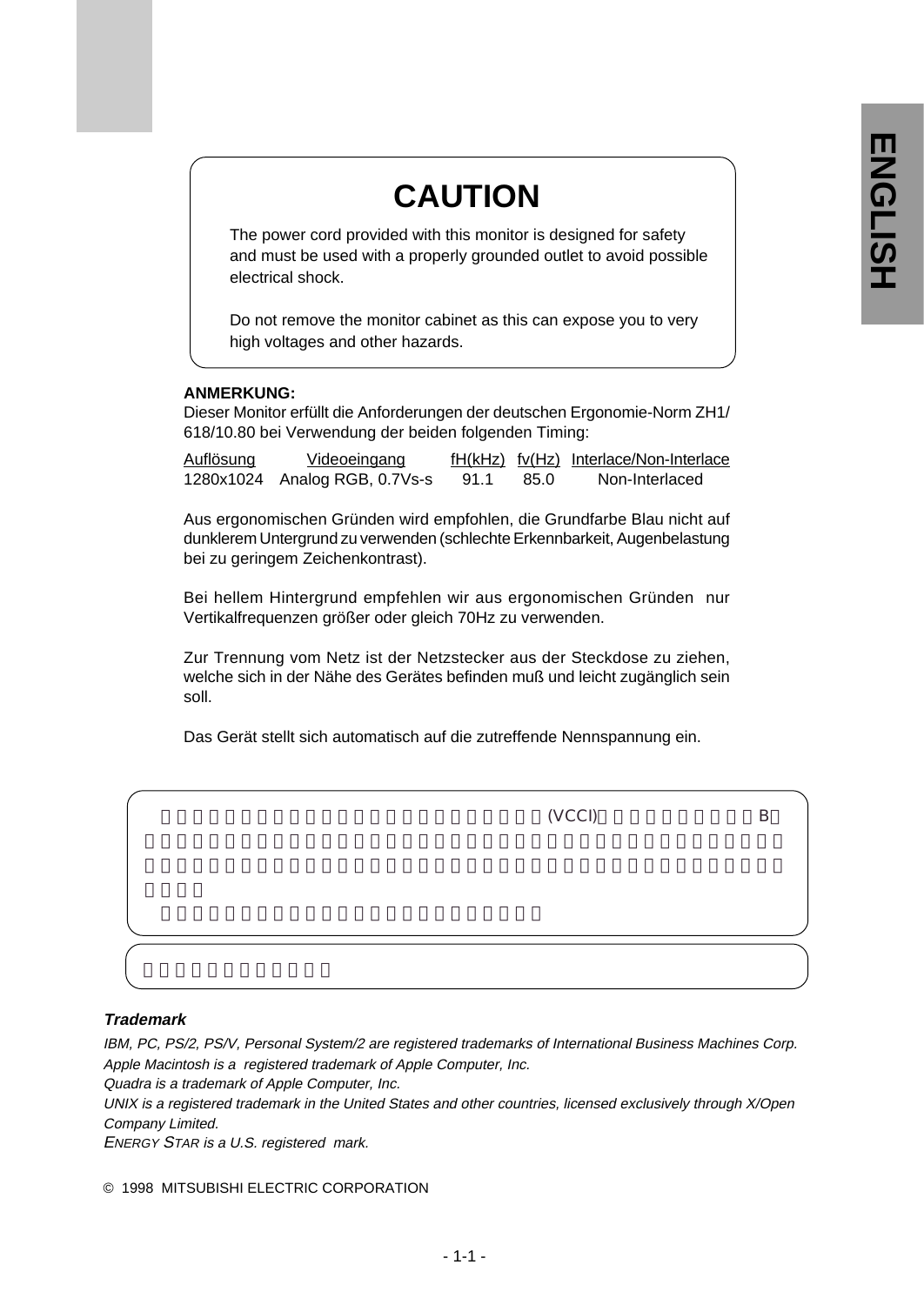### **RADIO INTERFERENCE REGULATIONS STATEMENT FOR U.S.A.**

This equipment has been tested and found to comply with the limits for a Class B digital device, pursuant to Part 15 of the FCC Rules. These limits are designed to provide reasonable protection against harmful interference in a residential installation. This equipment generates, uses and can radiate radio frequency energy and, if not installed and used in accordance with the instructions, may cause harmful interference to radio communications. However, there is no guarantee that interference will not occur in a particular installation. If this equipment does cause harmful interference to radio or television reception, which can be determined by turning the equipment off and on, the user is encouraged to try to correct the interference by one or more of the following measures:

- Reorient or relocate the receiving antenna.
- Increase the separation between the equipment and receiver.
- Connect the equipment into an outlet on a circuit different from that to which the receiver is connected.
- Consult the dealer or an experienced radio/TV technician for help.

THIS PRODUCT HAS BEEN TESTED AND FOUND TO COMPLY WITH THE LIMITS WITH SIGNAL CABLE SC-B102. USE IT TO REDUCE THE POSSIBILITY OF CAUSING INTERFERENCE TO RADIO, TELEVI-SION, AND OTHER ELECTRIC DEVICES.

NO USER SERVICEABLE PARTS INSIDE. DO NOT ATTEMPT TO MODIFY THIS EQUIPMENT. IF MODIFIED, YOUR AUTHORITY TO OPERATE THIS EQUIPMENT MIGHT BE VOIDED BY FCC.

### **WARNING!**

This product is not designed for use in life support devices and Mitsubishi Electric corporation makes no representations to the contrary. Life support devices are those devices which are used to measure, diagnose, or evaluate the tissue, systems or functions of the human body; or other devices employed to support or sustain life or good health.

### **MANUFACTURER DECLARATION FOR CE-MARKING:**

We, Mitsubishi Electric Corp., declare under our sole responsibility, that this product is in conformity with the following standards: EN60950 EN55022 Class B EN50082-1 EN61000-3-2 EN61000-3-3 following the provisions of: 73/23/EEC Low Voltage Directive 89/336/EEC EMC Directive

As an ENERGY STAR Partner, Mitsubishi Electric Corporation has determined that this product meets the ENERGY STAR guidelines for energy efficiency.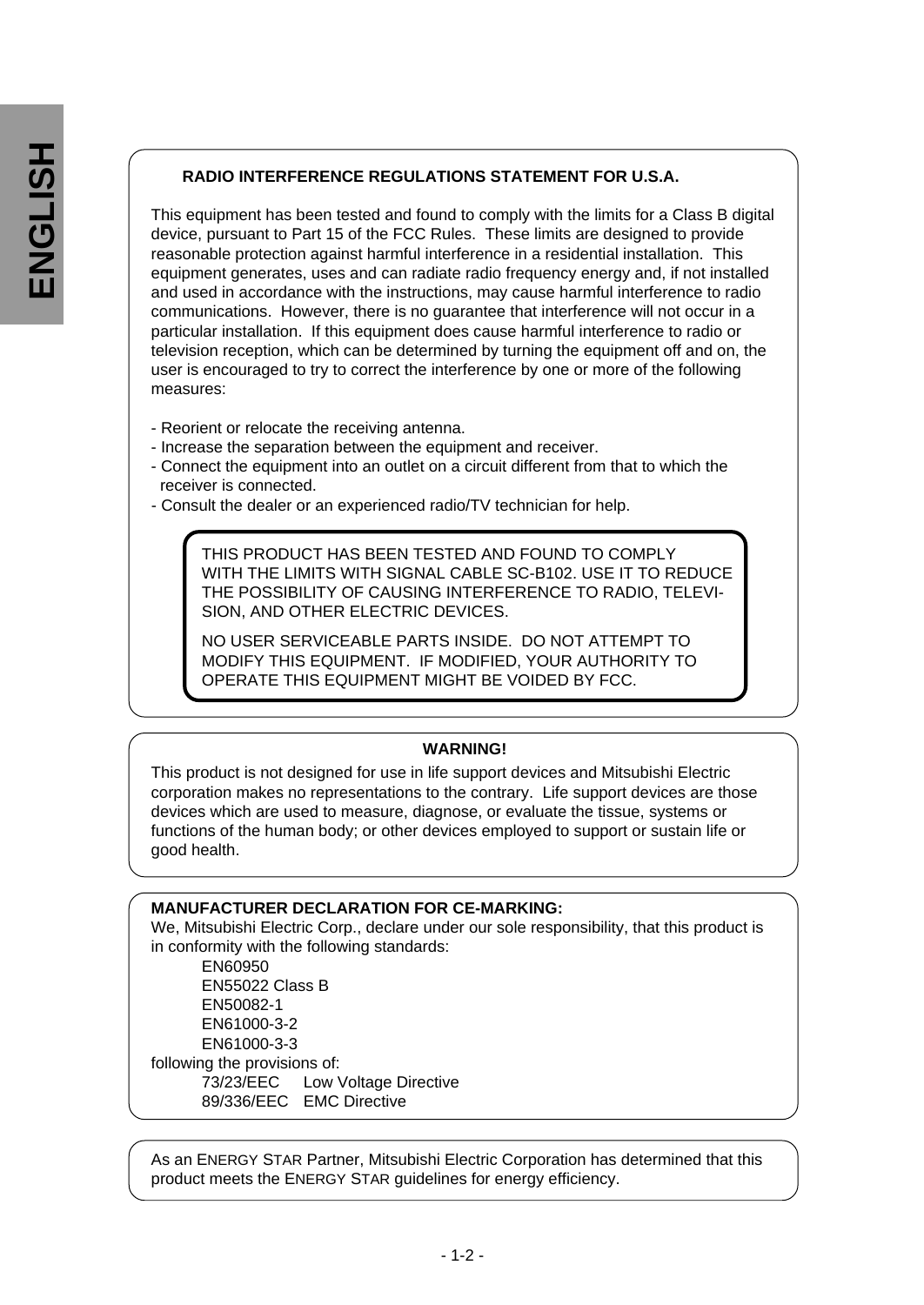

Congraturations! You have just purchased a TCO '95 approved and labelled product! Your choice has provided you with a product developed for professional use. Your purchase has also contributed to reducing the burden on the environment and to the further development of environmentallyadapted electronic products.

### **Why do we have environmentally-labelled computers?**

In many countries, environmental labelling has become an established method for encouraging the adaptation of goods and services to the enviroment. The main problem as far as computers and other electronic equipment are concerned is that environmentally harmful substances are used both in the products and during their manufacture. Since it has not been possible so far for the majority of electronic equipment to be recycled in a satisfactory way, most of these potentially damaging substances sooner or later enter Nature.

There are also other characteristics of a computer, such as energy consumption levels, that are important from both are working and natural environment viewpoints. Since all types of conventional electricity generation have a negative effect on the environment (acidic and climate-influencing emissions, radioactive waste, etc.), it is vital to conserve energy. Electronic equipment in offices consumes an enormous amount of energy, since it is often routinely left running continuously.

### **What does labelling involve?**

This product meets the requirements for the TCO '95 scheme, which provides for international environmental labelling of personal computers. The labellling scheme was developed as a joint effort by the TCO (The Swedish Confederation of Nature Conservation) and NUTEK (The National Board for Industrial and Technical Development in Sweden).

The requirements cover a wide range of issues: environment, ergonomics, usability, emission of electrical and magnetic fields, energy consumption and electrical and fire safety.

The environmental demands concern among other things restrictions on the presence and use of heavy metals, brominated and chlorinated flame retardants, CFCs (freons), and chlorinated solvents. The product must be prepared for recycling and the manufacturer is obliged to have an environmental plan, which must be adhered to in each country where the company implements its operational policy.

The energy requirements include a demand that the computer and / or display after a certain period of inactivity shall reduce its power consumption to a lower level, in one or more stages. The length of time to reactivate the computer shall be reasonable for the user.

Labelled products must meet strict environmental demands, for example in respect of the reduction of electric and magnetic fields, along with physical and visual ergonomics and good usability.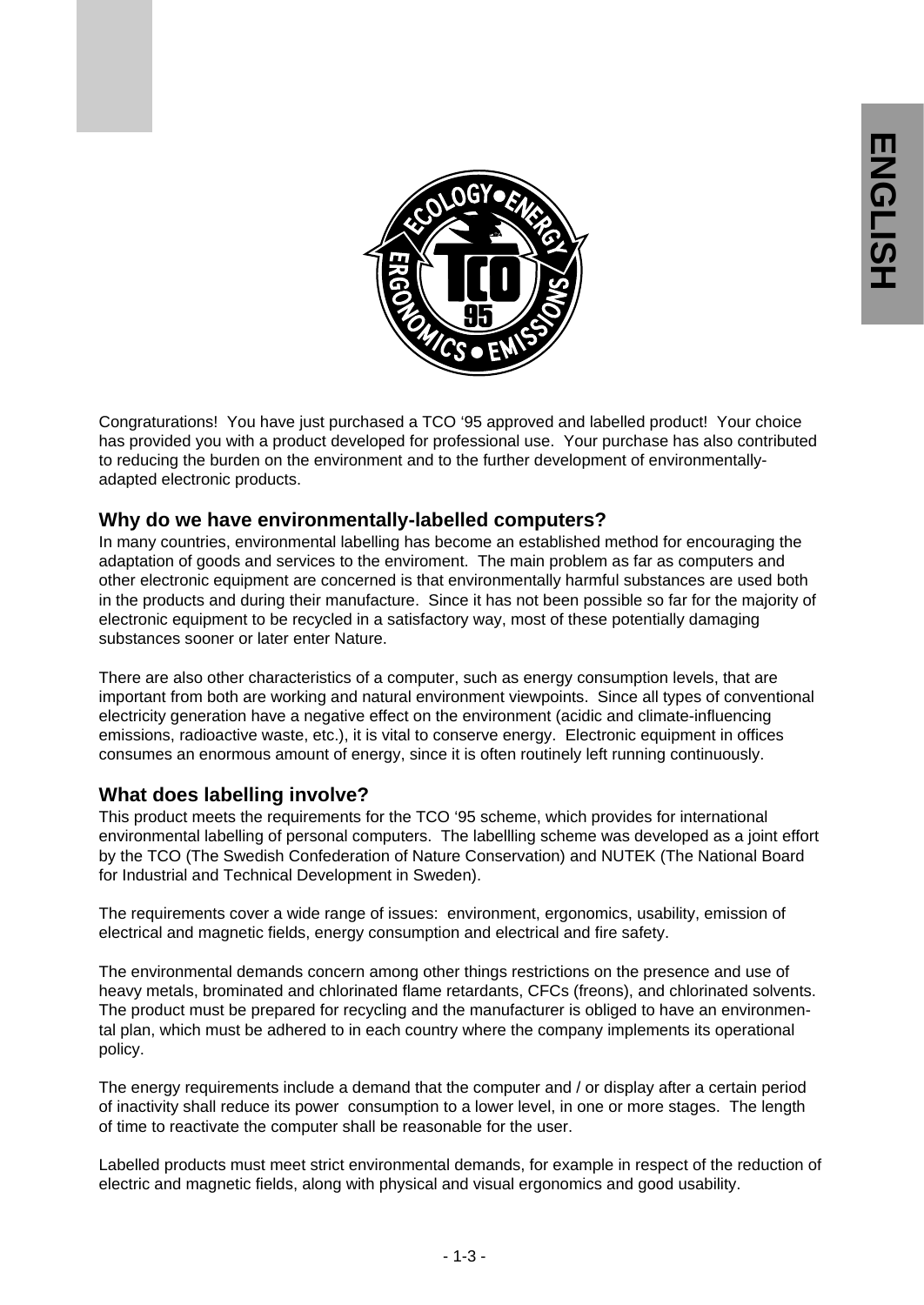In and after the middle of this page, you will find a brief summary of the environmental requirements met by this product. The complete environmental criteria document may be ordered from: TCO Development Unit S-114 94 Stockholm Sweden Fax: +46 8 782 92 07 E-mail (Internet): development @tco.se Current information regarding TCO'95 approved and labelled products may also be obtained via the Internet, using the address: http//www.tco-info.com/ TCO'95 is a co-operative project between







### **Environmental Requirements**

Brominated flame retardants are present in printed circuit boards, cabling, casings and housings, and are added to delay the spread of fire. Up to 30% of the plastic in a computer casing can consist of flame-retardant substances. These are related to another group of environmental toxins, PCB, and are suspected of giving rise to similar harm, including reproductive damage in fish-eating birds and mammals. Flame retardants have been found in human blood and researchers fear that they can disturb foetus development.

Bio-accumulative\* TCO'95 demands require that plastic components weighing more than 25 grammes must not contain frame retardants with organically bound chlorine or bromine.

### **Lead**

can be found is picture tubes, display screen, solder and capacitors. Lead damages the nervous system and in higher doses, causes lead poisoning.

The relevant bio-accumulative\* TCO'95 requirement permits the inclusion of lead, as no replacement has yet been developed.

### **Cadmium**

is present in rechargeable batteries and in the colour-generating layers of certain computer displays. Cadmium damages the nervous system and is toxic in high doses.

The relevant bio-accumulative \*TCO'95 requirement states that batteries may not contain more than 25 ppm (parts per million) of cadmium. The colour-generating layers of display screens must not contain any cadmium.

### **Mercury**

Is sometimes found in batteries, relays and switches. Mercury damages the nervous system and is toxic in high doses. The relevant bio-accumulative\*TCO'95 requirement states that batteries may no contain more than 25 ppm (part per million) of mercury.

demands require that no mercury is present in any of the electrical or electronic components concerned with the display unit.

**CFCs** (freons) are sometimes used for washing printed circuit boards and in the manufacture of expanded foam for packaging. CFCs break down ozone and thereby damage the ozone layer in the stratosphere, causing increased reception on Earth of ultra-violet light with consequent increased risks of skin cancer (malignant melanoma).

The relevant TCO'95 requirement: Neither CFCs nor HCFCs may be used during manufacture of the product or its packaging.

Bio-accumulative is defined as substances which accumulate within living organisms.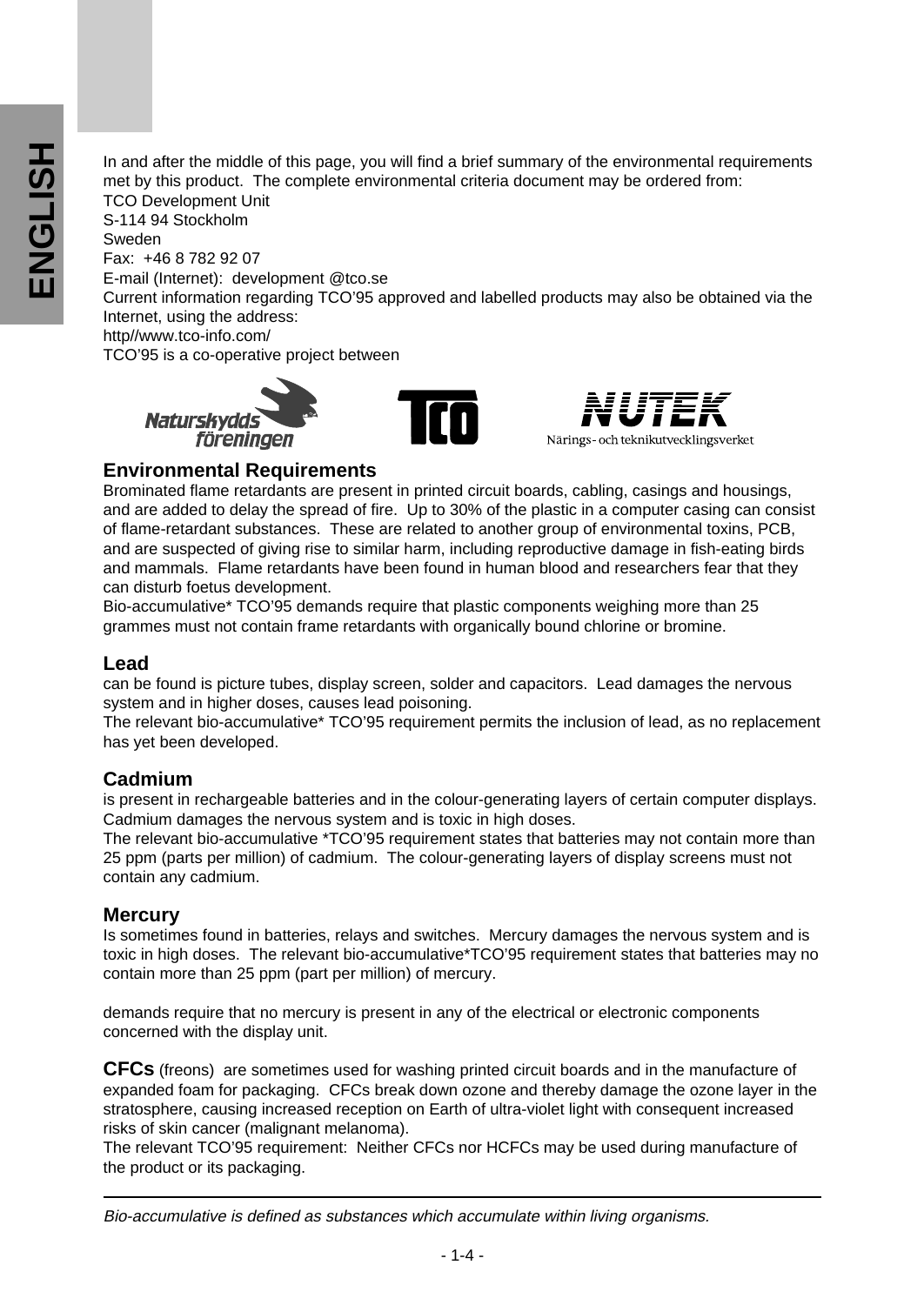### **User's Guide**

# **CONTENTS**

|                                                                                                                                                                             | 6<br>6<br>8<br>8<br>8<br>9       |
|-----------------------------------------------------------------------------------------------------------------------------------------------------------------------------|----------------------------------|
|                                                                                                                                                                             | 9<br>9                           |
|                                                                                                                                                                             | 10                               |
|                                                                                                                                                                             | 11<br>11<br>11                   |
|                                                                                                                                                                             | 13<br>13<br>13                   |
| 3.2.1 Connecting to Any IBM VGA Compatible System<br>3.2.2 Connecting to An Apple Macintosh Computer<br>3.2.3 Connecting to a Unix Work Station & Third Party Graphics Card | 13<br>14<br>14<br>15<br>16<br>18 |
|                                                                                                                                                                             | 24<br>24<br>26<br>30             |
|                                                                                                                                                                             | 32                               |
|                                                                                                                                                                             | 35                               |
|                                                                                                                                                                             |                                  |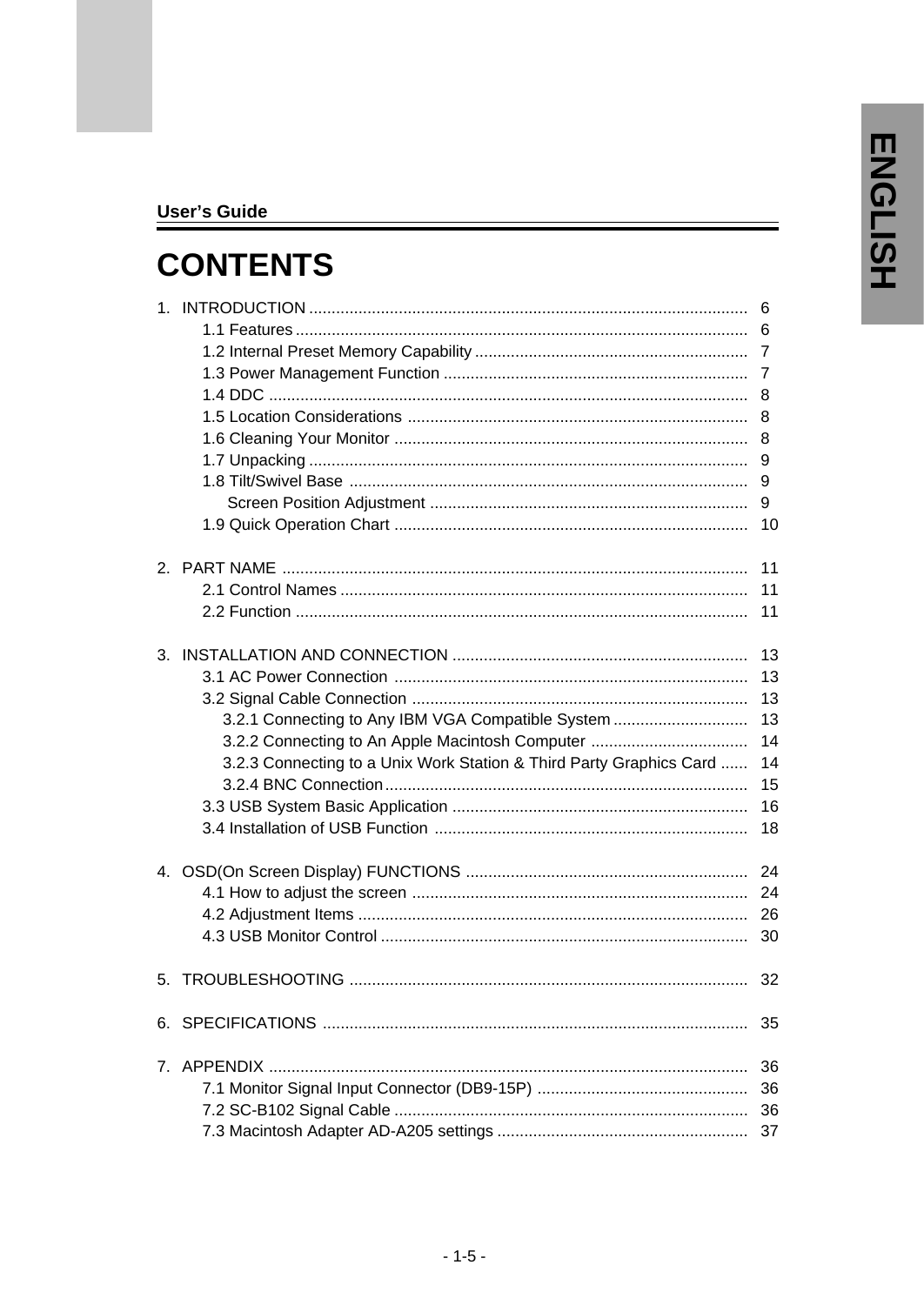# **1 INTRODUCTION**

Congratulations on your purchase of the high resolution color monitor. We designed this monitor to provide you with years of reliable trouble-free operation.

This guide tells you how to connect, adjust and care for your monitor. This guide also provides technical specifications and instructions for troubleshooting any basic problems you may experience with your monitor.

1.1 Features

The Diamond monitor is a 50cm/19"(46cm/18.0" Diagonal Viewable Image) intelligent, microprocessorbased monitor compatible with most analog RGB (Red, Green, Blue) display standards, including PS/V®, PS/2®, Apple® Macintosh® Centris, Quadra, Macintosh II and Power Macintosh family signals.

It provides crisp text and vivid color graphics with VGA, SVGA, XGA (non-interlaced), and most Macintosh compatible color video cards.

- The monitor's wide auto-scanning compatibility range makes it possible to upgrade video cards or software without purchasing a new monitor.
- Digitally controlled auto-scanning is done using an internal microprocessor, for horizontal scan frequencies between 30kHz and 95kHz, and vertical scan frequencies between 50Hz and 152Hz. The microprocessor-based intelligence allows the monitor to operate in each frequency mode with the precision of a fixed frequency monitor.
- The monitor contains resident memory for pre-programmed screen display standards and is also capable of storing additional user adjustment parameters.
- The monitor is capable of producing a non-interlaced maximum addressable resolution format of 1600 dots x 1200 lines. This display is well suited for windowing environments.
- Because of the analog signal inputs, the monitor can display an unlimited palette of colors that can be manually adjusted to suit your specific needs.
- The monitor has a power management function accorded to VESATM-DPMSTM-standard. To save energy, the monitor must be connected to a system compliant with the VESA™ DPMS™-standard. (Refer to your computer and/or video card instructions for proper operation.)
- To ensure ease of installation and ongoing use, the monitor features Moire Clear Function and On-Screen Display (OSD) of all monitor set-up and adjustment functions.
- For use in a variety of applications, the monitor complies with UL 1950, CSA C22.2 No.950 and EN60950 for safety, FCC Class-B, VCCI Class-B and EN55022 Class-B for EMI, MPR-II, ISO 9241-3, ISO9241- 7 and ISO9241-8 for ergonomics. The monitor also complies with TCO'95 guideline for environmental safe use.
- Digital Chassis design for lighter, more compact enclosure and increased screen performance.
- DIAMONDTRON NF CRT with 0.25 0.27mm variable pitch aperture-grille mask, advanced-focus P-NX DBF (Dynamic Beam Forming) electron gun and high contrast optical-quality coating.
- The monitor complies with Video Electronics Standards Association (VESA™) DDC™1/2B(EDID) specification. If your computer provides  $DDC^{M}1/2B(EDID)$  function, setup will be done automatically.
- Innovative CRT technology provides a naturally flat, non-concave screen image.
- Flat CRT surface ensures an optically perfect image across the entire screen.
- Flat surface with anti-reflection coating minimizes glare from ambient light.
- USB self-powered hub with 2 upstream ports and 3 downstream ports.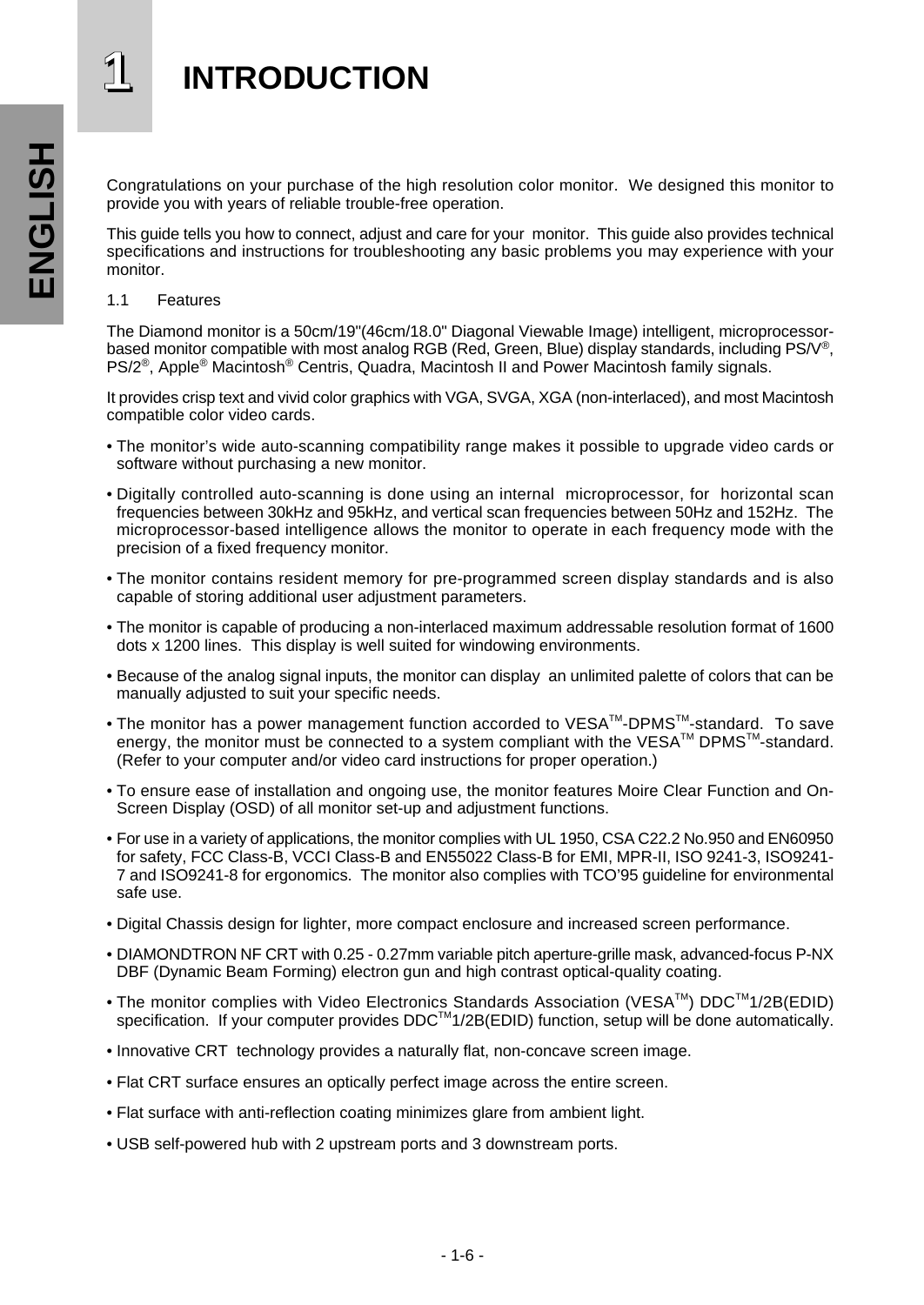### **1.2 Internal Preset Memory Capability**

To minimize adjustment needs, the factory has preset popular display standards into the monitor, as shown in Table 1. If any of these display standards are detected, the picture size and position are automatically adjusted. All of the factory presets may be overwritten by adjusting the user controls. The monitor is capable of automatically storing up to six additional display standards. The new display information must differ from any of the existing display standards by at least 1kHz for the horizontal scan frequency or 5Hz for the vertical scan frequency or the sync signal polarities must be different.

|      |   | <b>PRESET</b> |      |          |        | Polarity  |           |
|------|---|---------------|------|----------|--------|-----------|-----------|
|      |   | <b>TIMING</b> |      | Fh (kHz) | Fv(Hz) | н         | V         |
| 640  | x | 480           | N.I. | 31.5     | 60.0   |           |           |
| 640  | x | 480           | N.I. | 37.5     | 75.0   |           |           |
| 800  | x | 600           | N.I. | 46.9     | 75.0   | $\ddot{}$ | $\ddot{}$ |
| 1024 | x | 768           | N.I. | 60.0     | 75.0   | $\ddot{}$ | $\ddot{}$ |
| 1152 | x | 870           | N.I. | 68.7     | 75.1   |           |           |
| 1280 | x | 1024          | N.I. | 80.0     | 75.0   | $\ddot{}$ | $\ddot{}$ |
| 1280 | x | 1024          | N.I. | 91.1     | 85.0   | $\ddot{}$ | $\ddot{}$ |
| 1600 | x | 1200          | N.I. | 93.7     | 75.0   | $\div$    | $\div$    |

Table 1. Memory Buffer Factory Presets

### **1.3 Power Management Function**

The monitor has the power management function which reduces the power consumption of the monitor when not in use. There are two reduced power level modes.

### **Stand-by mode**

When the horizontal sync signal is off, after about 10 seconds the monitor is switched to a standby mode which reduces the monitor power consumption to less than 15W. When the monitor is in the stand-by mode, the screen is off and the power-on indicator will be amber. After the horizontal sync signal is restored, picture will be displayed within a few seconds.

### **Suspend mode**

When the vertical sync signal is off, after about 10 seconds the monitor is switched to a suspend mode which reduces the monitor power consumption to less than 15W. When the monitor is in suspend mode, the screen is off and the power-on indicator will be amber. After the vertical sync signal is restored, picture will be displayed within a few seconds.

### **Power-off mode**

When the horizontal sync signal and vertical sync signal are off, after about 10 seconds the monitor is switched to a power-off mode, which reduces the monitor power consumption to less than 8W.

When the monitor is in power-off mode, the screen is off, and the power-on indicator will be amber.

After both the sync signals are restored, picture will be displayed within several seconds.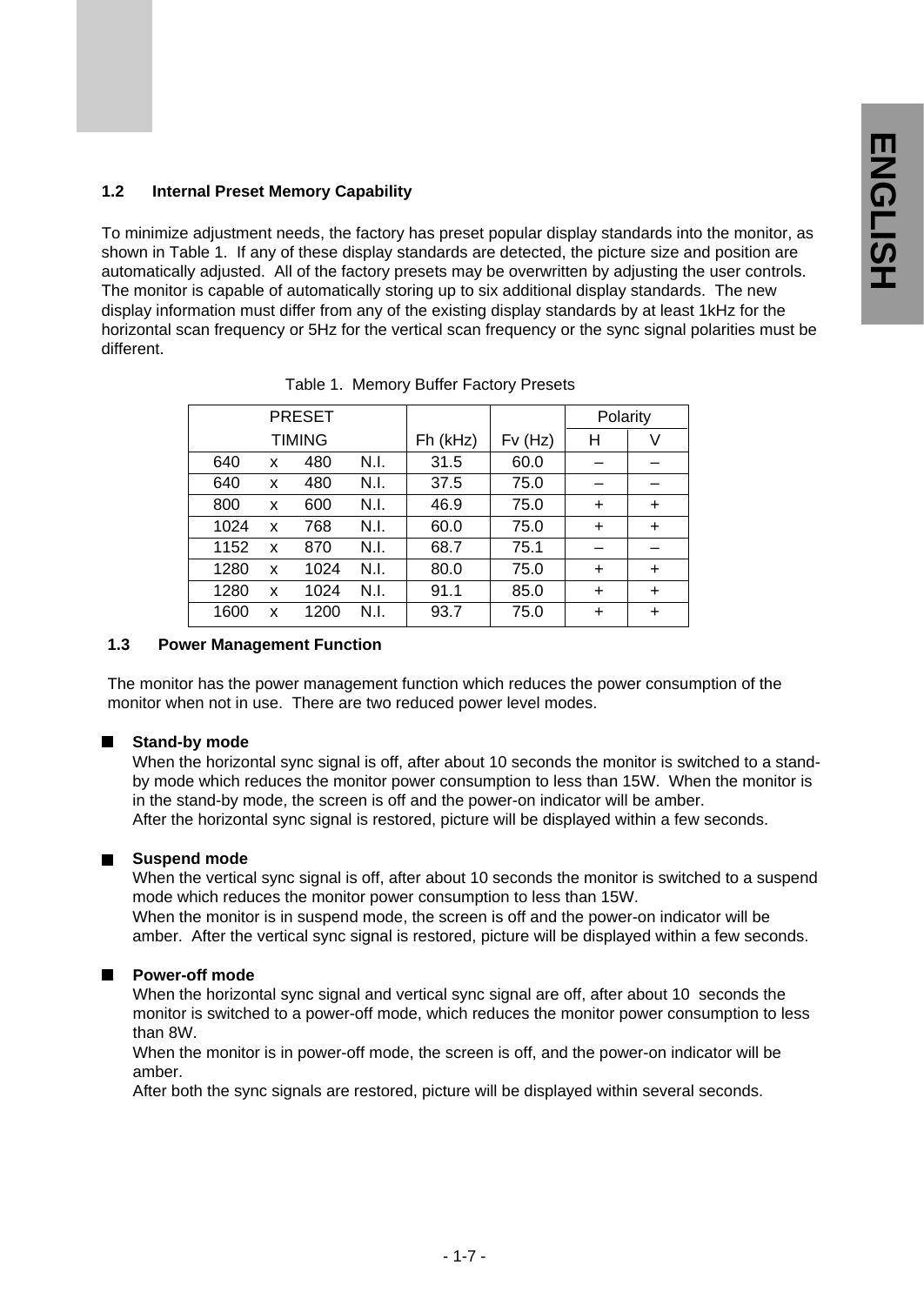### **1.4 DDC**

The monitor includes the  $DDC^{TM}$  and  $DDC^{TM}2B$  feature. DDC (Display Data Channel) is a communication channel over which the monitor automatically informs the host system about its capabilities (e.g. each supported resolution with its corresponding timing).

DDC is routed through previously unused pins of the 15-pin VGA connector.

The system will perform "Plug and Play" feature if both, monitor and host, implement the DDC protocol.

### **1.5 Location Considerations**

When setting up and using the monitor, keep the following in mind:

- For optimum viewing, avoid placing the monitor against a bright background or where sunlight or other light sources may reflect on the display area of the monitor; place the monitor just below eye level.
- \* Place the monitor away from strong magnetic or electromagnetic fields, such as high capacity transformers, electric motors, large current power lines, steel pillars, etc.... Magnetism can cause distortion in the picture and/or color purity.
- \* Avoid covering the slots or openings of the monitor. Allow adequate ventilation around the monitor so the heat from the monitor can properly dissipate. Avoid putting the monitor into any enclosure that does not have adequate ventilation.
- Avoid exposing the monitor to rain, excessive moisture, or dust, as this can cause a fire or shock hazard.
- Avoid placing the monitor, or any other heavy object, on the power cord. Damage to the power cord can cause a fire or electrical shock.
- When transporting the monitor, handle it with care.

### **CAUTION**

Keep your fingers away from the pivot area of the tilt/swivel base.

### **1.6 Cleaning Your Monitor**

When clean the monitor, please follow these guidelines:

- Always unplug the monitor before cleaning.
- Wipe the screen and cabinet front and sides with a soft cloth.
- If the screen requires more than dusting, apply a household window cleaner to a soft cloth to clean the monitor screen.

### **CAUTION**

Do not use benzene, thinner or any volatile substances to clean the unit as the finish may be permanently marked. Never leave the monitor in contact with rubber or vinyl for an extended time period.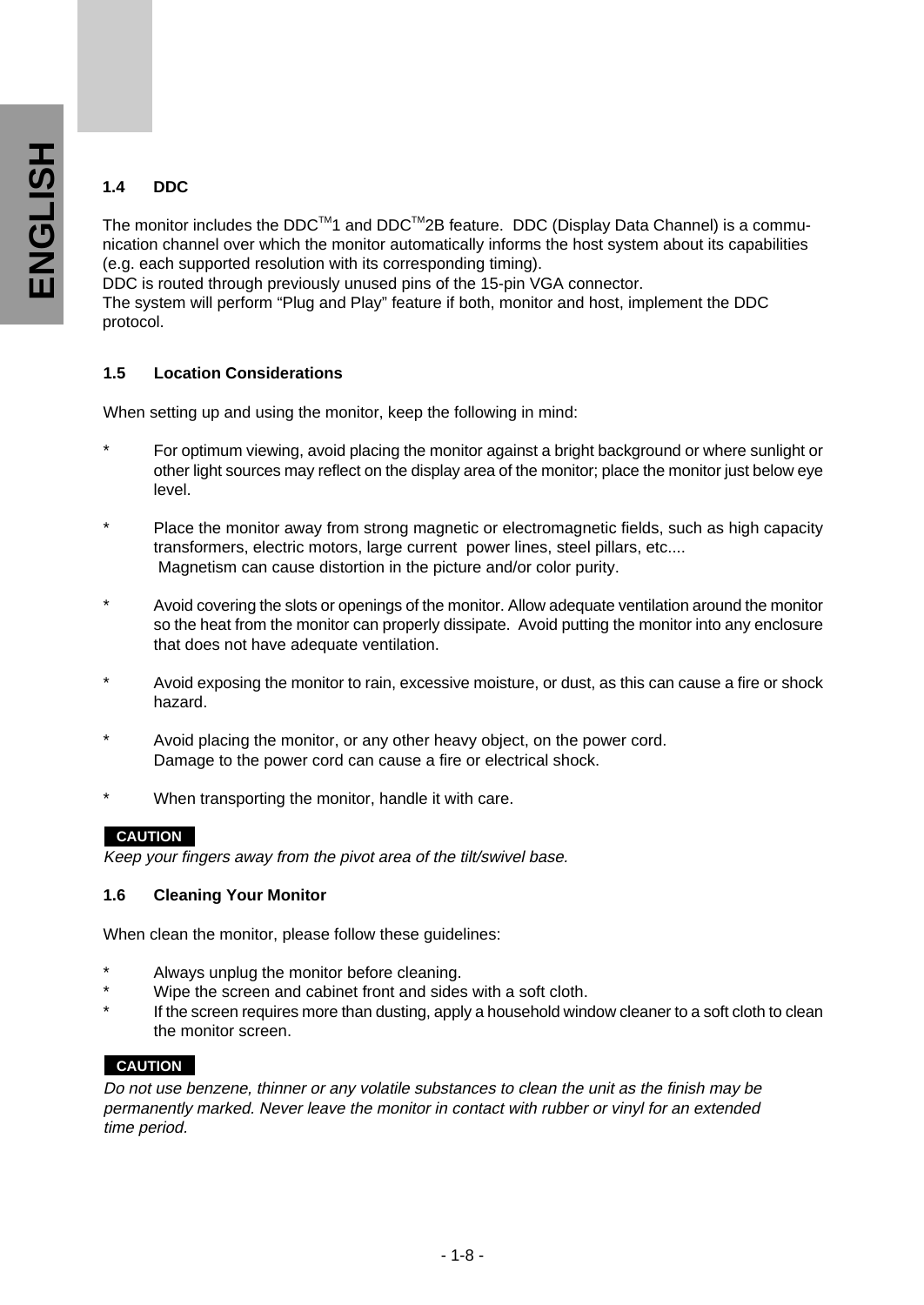### **1.7 Unpacking**

After you unpack the box you should have all of the items indicated in Figure 1. Save the box and packing materials in case you ship or transport the monitor. Complete and mail in warranty cards.



### **1.8 Tilt/Swivel Base**

The monitor comes with a tilt/swivel base. This enables you to position the monitor to the best angle and tilt for maximum viewing comfort.

### **Screen Position Adjustment**

Adjust the tilt and rotation of the monitor by placing your hands at opposite sides of the case, as shown in Figure 2. You can adjust the monitor 90 degrees right or left, 15 degrees up or 5 degrees down, as shown below.

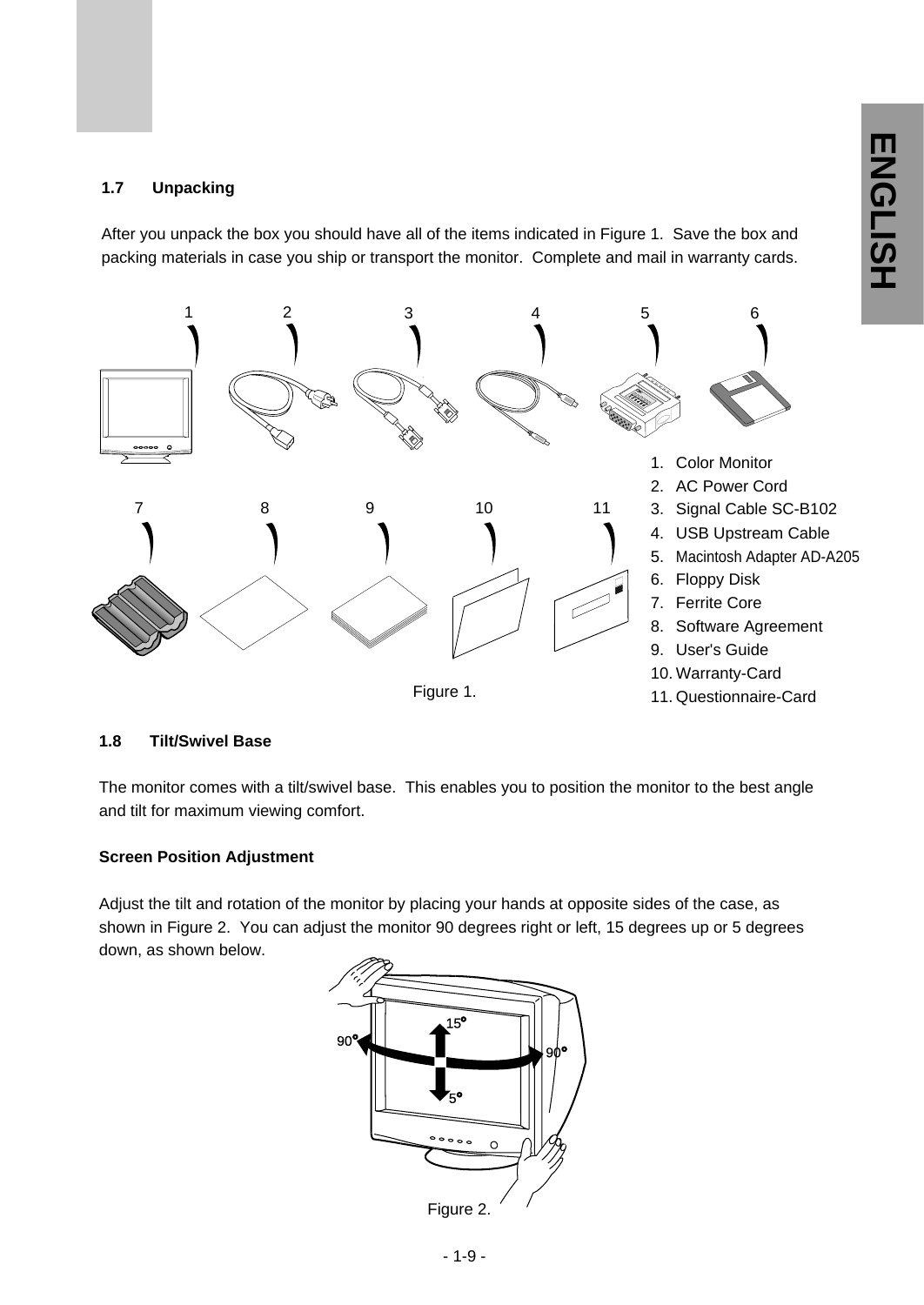### **1.9 Quick Operation Chart**

To summarize the steps in connecting your computer with the color monitor and setting the necessary controls and switches, refer to the chart below.

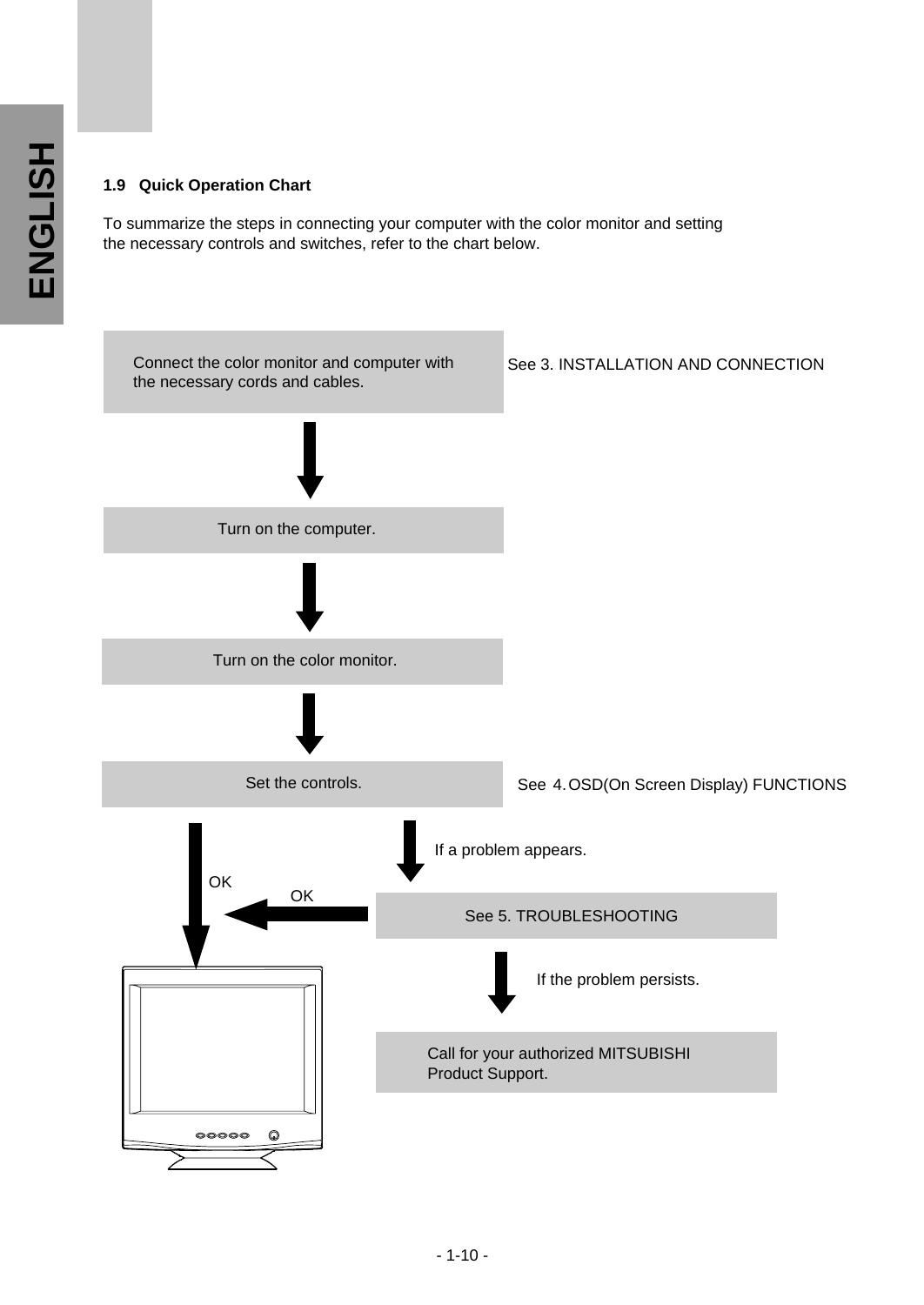

### **2.1 Control Names**

See Figures 3 and 4 for the location of the user controls, indicator and connectors. Each part is identified by number and is described individually.



Figure 3

### **2.2 Function**

- 1. **POWER SWITCH:** A push-on / push-off switch for AC power.
- 2. **POWER-ON INDICATOR:** This indicator illuminates at green when AC power is on, and illuminates at amber when the monitor is in the power management modes.
- 3. **INPUT CONNECTOR SELECT BUTTON:** Push to select the signal input connector, BNC or D-SUB.
- 4. **SCROLL BUTTON:** Push to select group icon.
- 5. **ENTER BOTTON:** Push to fix / unfix the item icon.
- 6. **FUNCTION ADJUST BUTTONS:** Push the adjust buttons to select item icon and to adjust the item selected.
- 7. **DOWNSTREAM PORT:** To connect USB camera, keyboard, mouse, etc.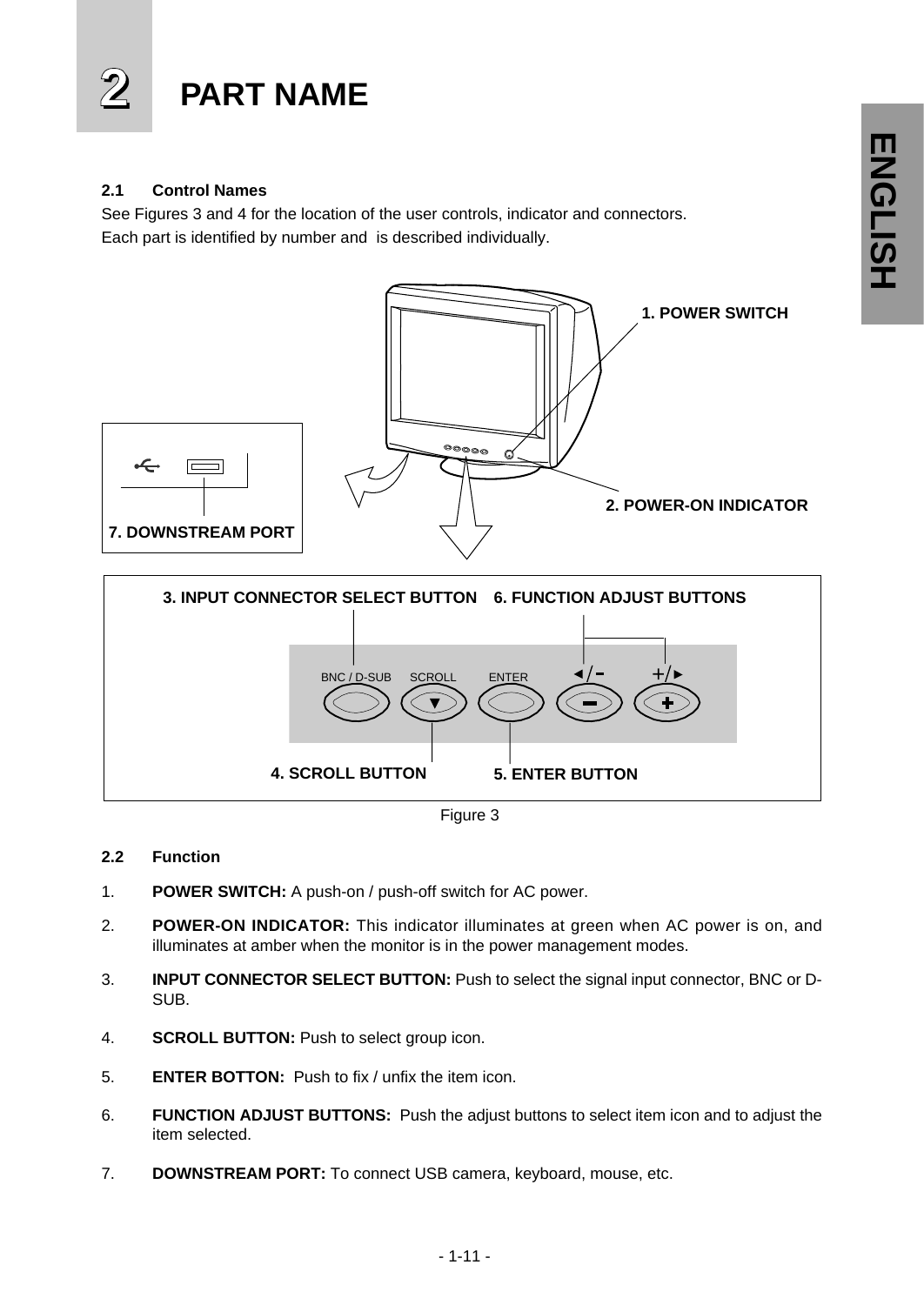**REAR**



Figure 4

**SIGNAL INPUT CONNECTOR (BNC)**

8. **UPSTREAM PORT:** To connect to USB equipped computer(s).

**9. DOWNSTREAM PORT**

9. **DOWNSTREAM PORT:** To connect to USB equipped peripherals, e.g, USB camera, keyboard, printer, etc.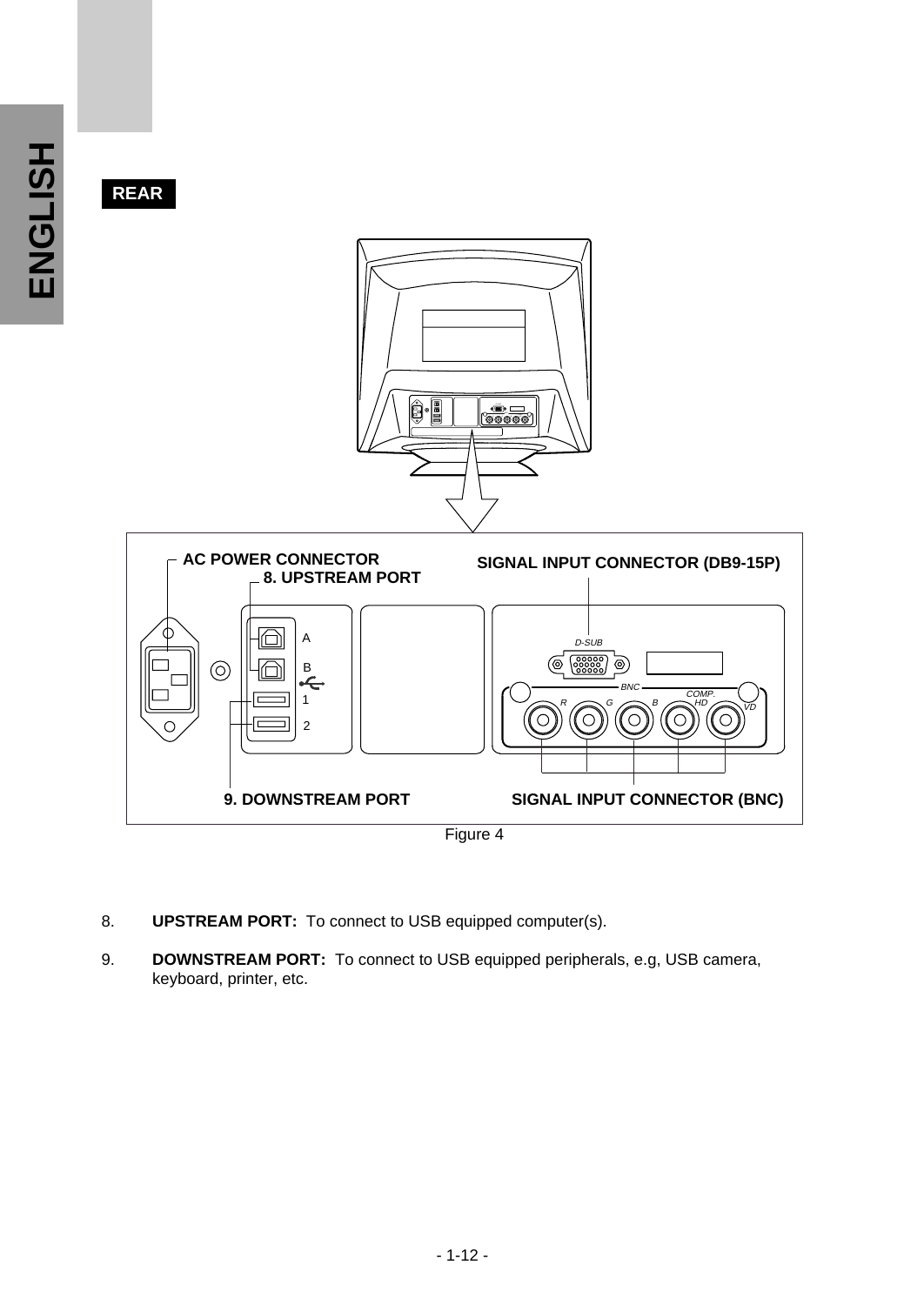

On the back of the monitor four kinds of plug-in connections are provided: AC power connector for the AC input, DB9-15P connector and BNC connector for video signal input and USB ports for USB communication.

### **3.1 AC Power Connection**

One end of the AC power cord is connected into the AC power connector on the back of the monitor. The other end is plugged into a properly grounded three-prong AC outlet. The monitor's auto-sensing power supply can automatically detect 100-120V AC or 220-240V AC and 50 or 60Hz.

### **3.2 Signal Cable Connection**

The attached video signal cable provides a DB9-15P connector for the VGA compatible analog RGB outputs on your computer. Apple Macintosh computers can also be interfaced with using the included Mitsubishi Macintosh adapter AD-A205.

### **3.2.1 Connecting to Any IBM VGA Compatible System**

Figure 5 shows the SC-B102 cable connection to the Video Graphics Array (VGA) port in an IBM Personal System/2® series, or any VGA compatible system.

- 1. Power off, the monitor and the computer.
- 2. Connect the one end of the SC-B102 cable to the DB9-15P connector on the VGA controller card.
- 3. Connect the other end of the SC-B102 cable to the DB9-15P receptacle on the back of the monitor.
- 4. Power on the computer, then the monitor.
- 5. After using the system, power off the monitor, then off the computer.



Figure 5.

### **CAUTION**

**CAUTION** The socket-outlet shall be installed near the equipment and shall be easily accessible. During servicing, disconnect the plug from the socket-outlet.

Méme si le moniteur est mis hors tension il reste toujours alimenté. La prise secteur devrait ainsi  $M$ émenté si le monte tension il reste toujours alimenté. La prise secteurs alimenté en la prise secteurs alimenté. La prise secteurs alimenté en la prise secteurs alimenté. La prise secteurs alimenté en la prise secteurs ètre facilement accssible en cas d'urgence.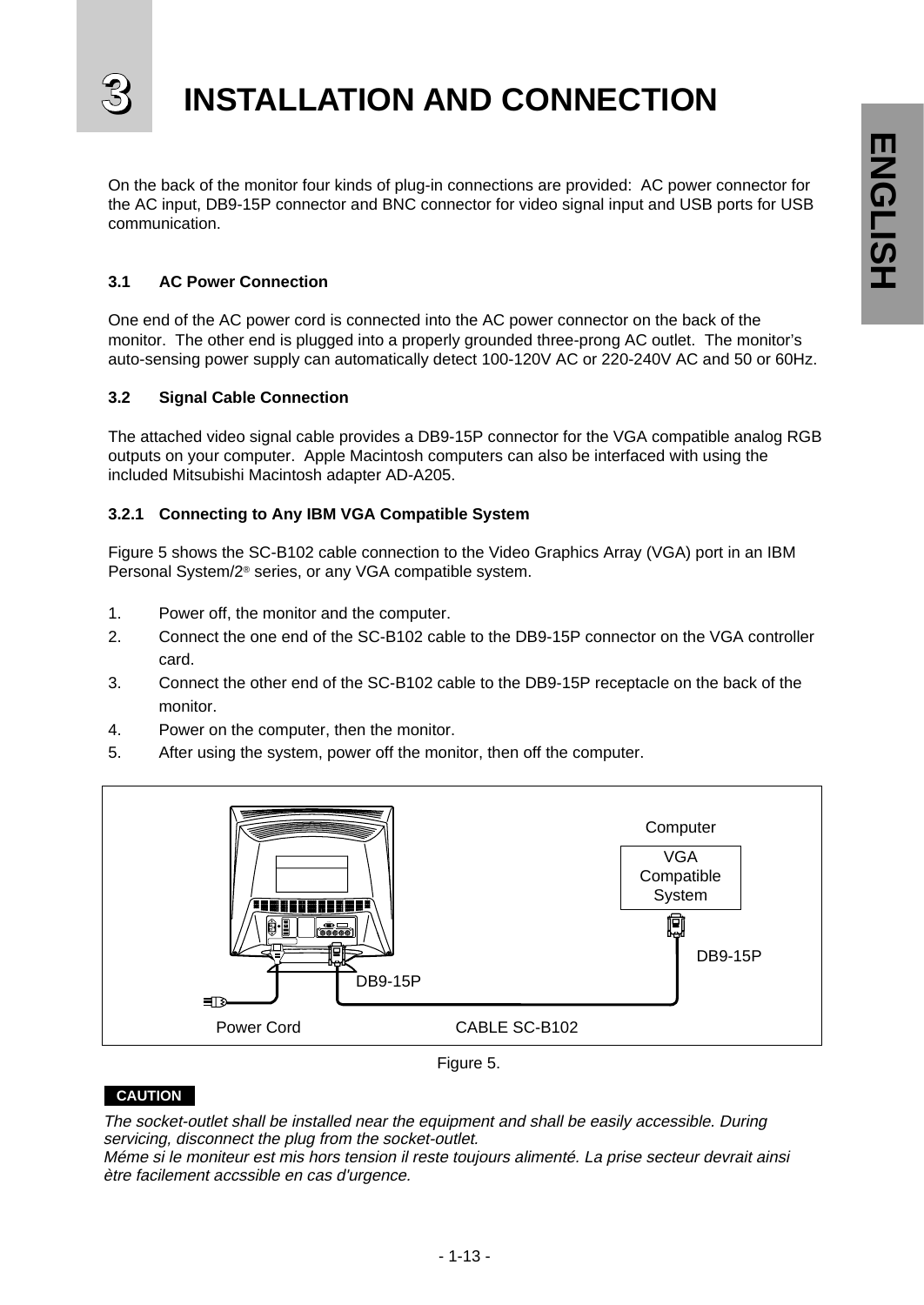### **3.2.2 Connecting to An Apple Macintosh Computer**

Figure 6 shows the SC-B102 cable and AD-A205 Adapter to the video port in an Apple Macintosh.

- 1. Power off, both the monitor and the computer.
- 2. Set the DIP switches of Macintosh Adapter according to the setting chart. (See 7.3 Macintosh Adapter AD-A205 settings)
- 3. Connect the 15-pin (DB-15P) end of the AD-A205 Adapter to the straight 15-pin connector on the Macintosh video port on the CPU or on the video board.
- 4. Connect the sub-miniature 15-pin (DB9-15P) end of AD-A205 Adapter to the SC-B102 cable.
- 5. Connect the other end of the SC-B102 cable to the DB9-15P receptacle on the back of the monitor.
- 6. Power on the Macintosh, then the monitor.
- 7. After using the system, power off the monitor, then off the Macintosh.





### **3.2.3 Connecting to a Unix Workstation & Third Party Graphics Card**

Figure 7 shows the SC-B102 or "75 " coaxial cable (not supplied) connection to the graphics video card (PC-CAD and workstation).

- 1. Power off, both the monitor and the computer.
- 2. Connect one end of the SC-B102 cable or the "75 " coaxial cable to the output connector on the CPU, or on the video board.
- 3. Connect the other end of the SC-B102 cable or the "75 " coaxial cable to the DB9-15P receptacle or the BNC receptacles on the back of the monitor.
- 4. Power on the computer, then the monitor.
- 5. After using the system, power off the monitor, then off the computer.



- 1-14 -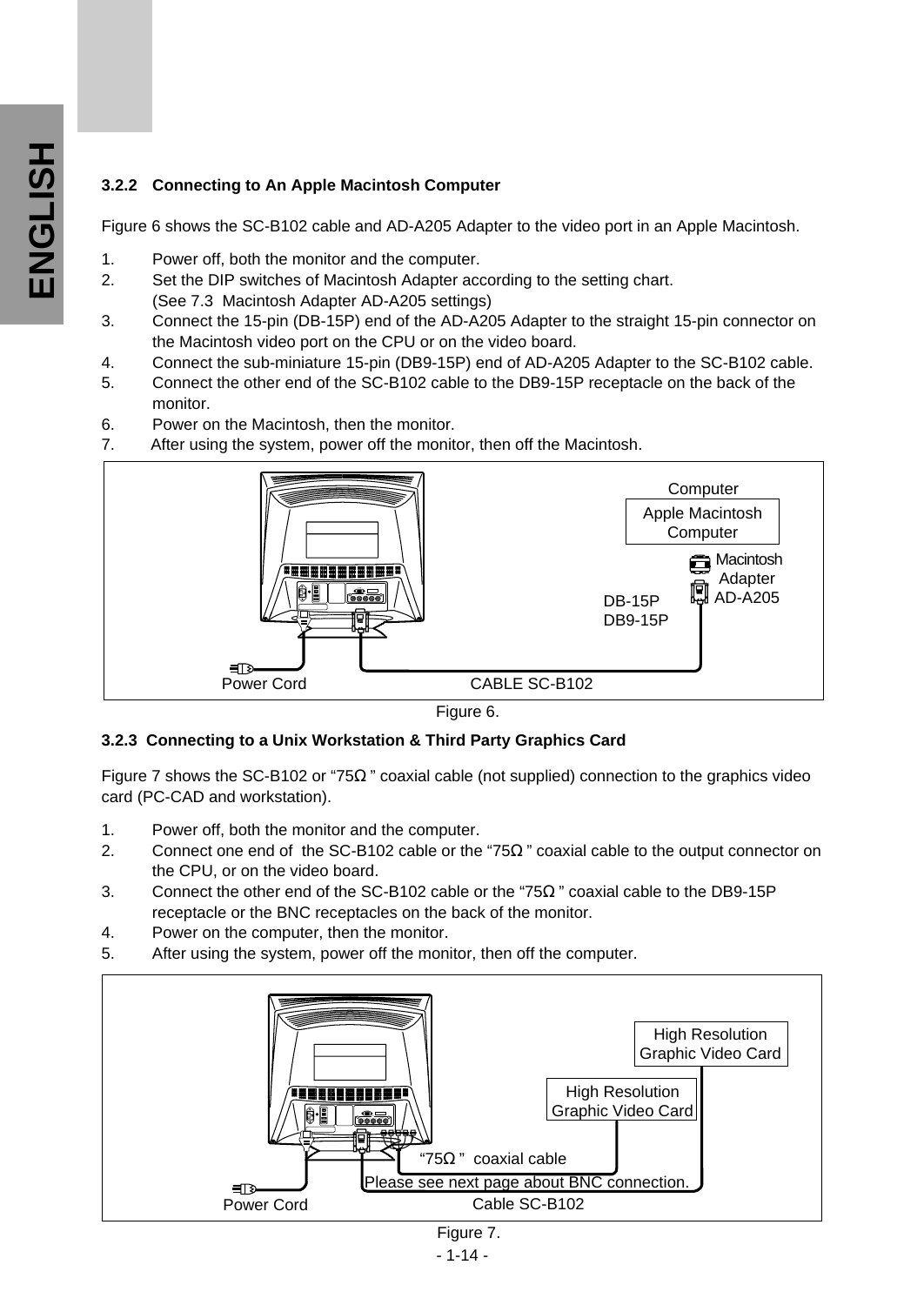### **3.2.4 BNC Connection**

(1) IN CASE OF A COMPOSITE SYNC ON GREEN VIDEO SIGNAL (SYNC ON GREEN): Connect the R, G and B video signals to the BNC receptacles on the back of the monitor.



(2) IN CASE OF EXTERNAL COMPOSITE SYNC SIGNAL: Connect the R, G and B video signals and the Composite sync signal to BNC receptacles on rear panel, respectively.



(3) IN CASE OF SEPARATE HORIZONTAL AND VERTICAL SYNC SIGNALS: Connect the R, G and B video signals and the horizontal and vertical sync signals to the BNC receptacles on the rear panel.

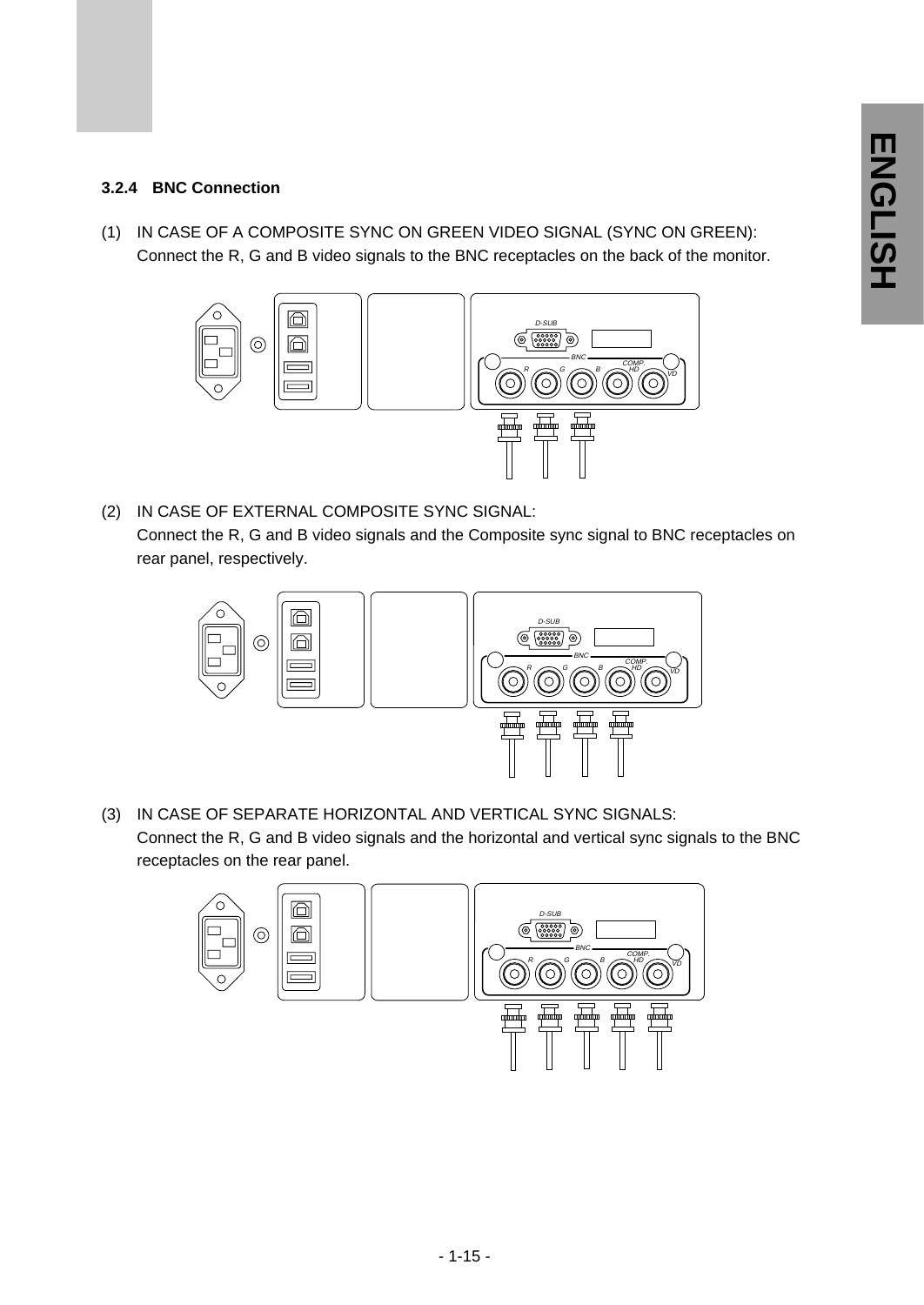### **3.3 USB System Basic Application**



### **NOTE**

The computer is required to have Windows 98 installed and USB functions. When connecting one computer, either Upstream port A or B is available. The Upstream port with that the computer is connected is detected automatically.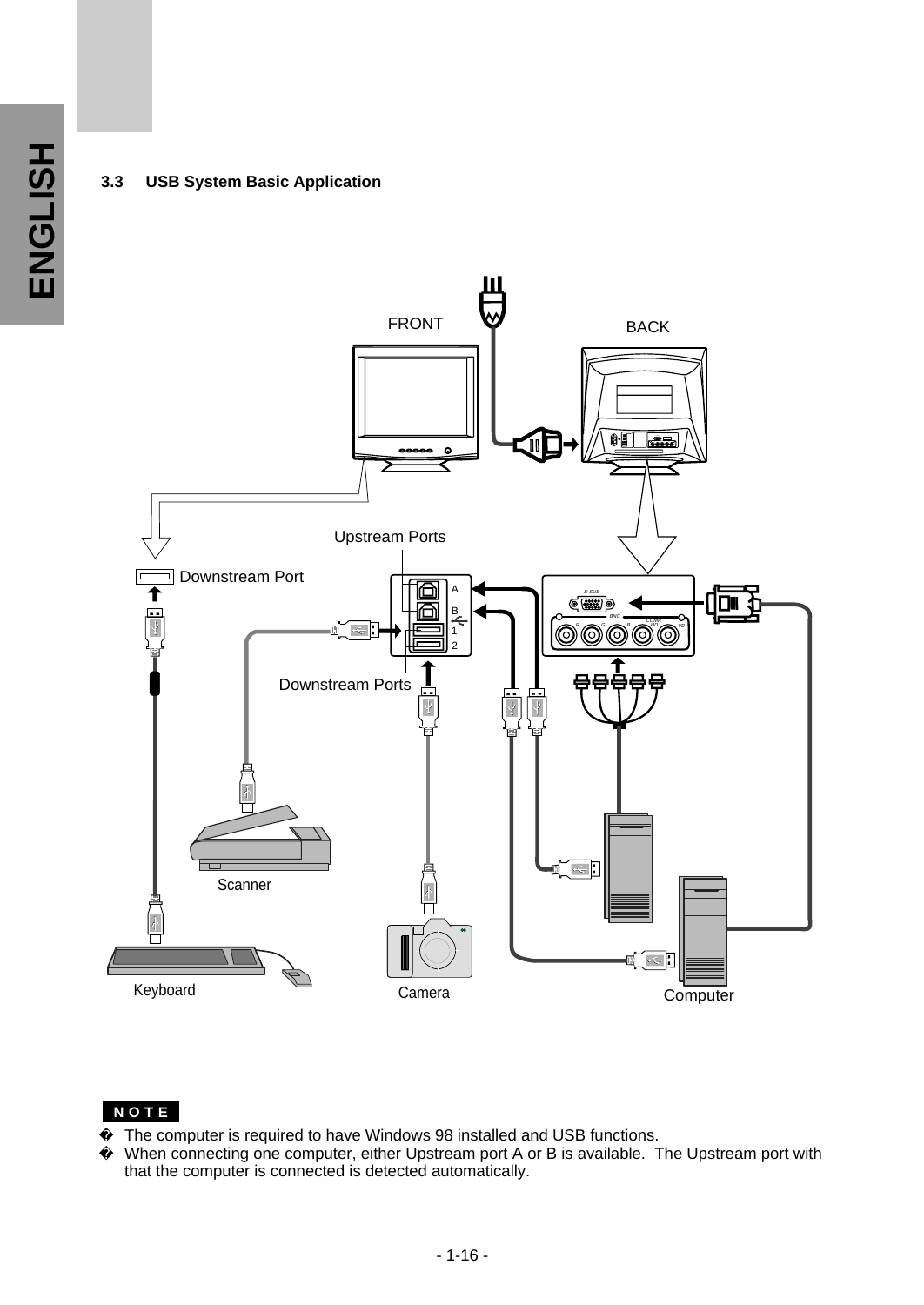### **CAUTION**

Use the included ferrite core with the USB cable which is connected to the USB connectors (Downstream) to reduce the possibility of causing interference to radio, television, and other electrical devices.



## **HOW TO MOUNT THE FERRITE CORE**

Place the included ferrite core under the USB cable at approx. 1.2 in.(3 cm) from the USB plug.

Then, close the plastic case until you have a clock.

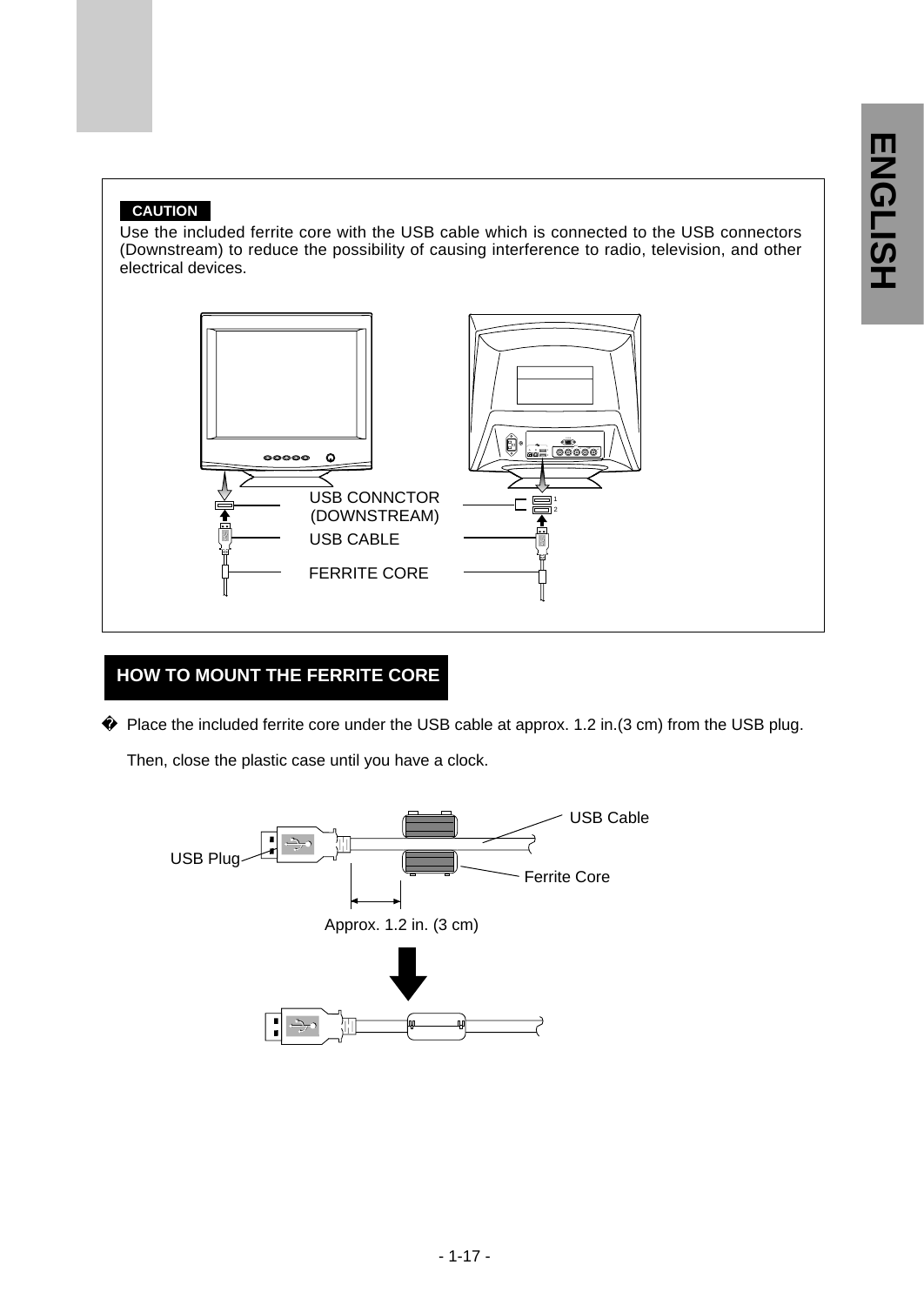### **3.4 Installation of USB Function**

- 1. Power on the display monitor and computer.
- 2. Enumerate Mitsubishi USB HUB using the following procedure.

### **NOTE**

During the enumeration of Mitsubishi USB Hub, connect the keyboard and mouse equipped with USB function, to the computer and not to the downstream ports on the display monitor. After the enumeration, the keyboard and mouse can be used by connecting to the downstream ports.

- (1) Insert the included floppy disk in the computer.
- (2) Connect the computer and the display monitor with the included USB upstream cable.
- (3) Install 'INF' file from the included floppy disk. Figure 8 will appear.
- (4) Click "Next" on Figure 8 to get Figure 9.
- (5) Click "Finish" on Figure 9 to complete the enumeration of Mitsubishi USB HUB.

You can confirm that "Mitsubishi USB HUB" is successfully enumerated with the following method.

- Open "Device Manager" tab in "System" property under "Control Panel". Confirm that "Mitsubishi USB Hub" or "Generic USB HUB" is listed in "Universal Serial Bus Controller". If you can't confirm it, re-enumerate "Mitsubishi USB HUB" again by following (a) or (b).
- (a) Disconnect and connect the USB cable to the upstream port of the display monitor.
- (b) Power Off/On the display monitor.

### **NOTE**

If the mark (!) appears with "Mitsubishi USB HUB" or "Generic USB HUB", then enumeration was unsuccessful. Select "Mitsubishi USB HUB" or "Generic USB HUB" marked with  $\Omega$  mark and click "Remove" and "Refresh". After that, the enumeration is automatically started.

### **NOTE**

The enumeration of USB HUB may be necessary for each USB port on the computer.



Figure 9

hardware device requires.

Windows has finished installing the software that your new

Finish

Cancel

| <b>System Properties</b><br>7x                                      |  |  |  |  |  |
|---------------------------------------------------------------------|--|--|--|--|--|
| General Device Manager   Hardware Profiles   Performance            |  |  |  |  |  |
|                                                                     |  |  |  |  |  |
| <sup>(*</sup> View devices by type<br>C. View devices by connection |  |  |  |  |  |
| <b>图 Display adapters</b><br>٠                                      |  |  |  |  |  |
| B B Floppy disk controllers                                         |  |  |  |  |  |
| h Had disk controllers                                              |  |  |  |  |  |
| (Jia Human Interface Devices                                        |  |  |  |  |  |
| @ Keyboard                                                          |  |  |  |  |  |
| Monitors                                                            |  |  |  |  |  |
| Moura                                                               |  |  |  |  |  |
| Network adapters                                                    |  |  |  |  |  |
| Ports (CDM & LPT)                                                   |  |  |  |  |  |
| Sound, video and game controllers                                   |  |  |  |  |  |
| System devices<br>ΞH                                                |  |  |  |  |  |
| Universal serial bus controller<br>≘⊕                               |  |  |  |  |  |
| Mitsubishi USB Hub<br>USB Root Hub                                  |  |  |  |  |  |
| VIA VT83C572/VT82C586 PCI to USB Universal Host Cor                 |  |  |  |  |  |
|                                                                     |  |  |  |  |  |
| ۰ı                                                                  |  |  |  |  |  |
|                                                                     |  |  |  |  |  |
| Properties<br><b>Retreats</b><br>Renove<br>Pigt.                    |  |  |  |  |  |
|                                                                     |  |  |  |  |  |
| Generi<br>Dase                                                      |  |  |  |  |  |
|                                                                     |  |  |  |  |  |

- 1-18 -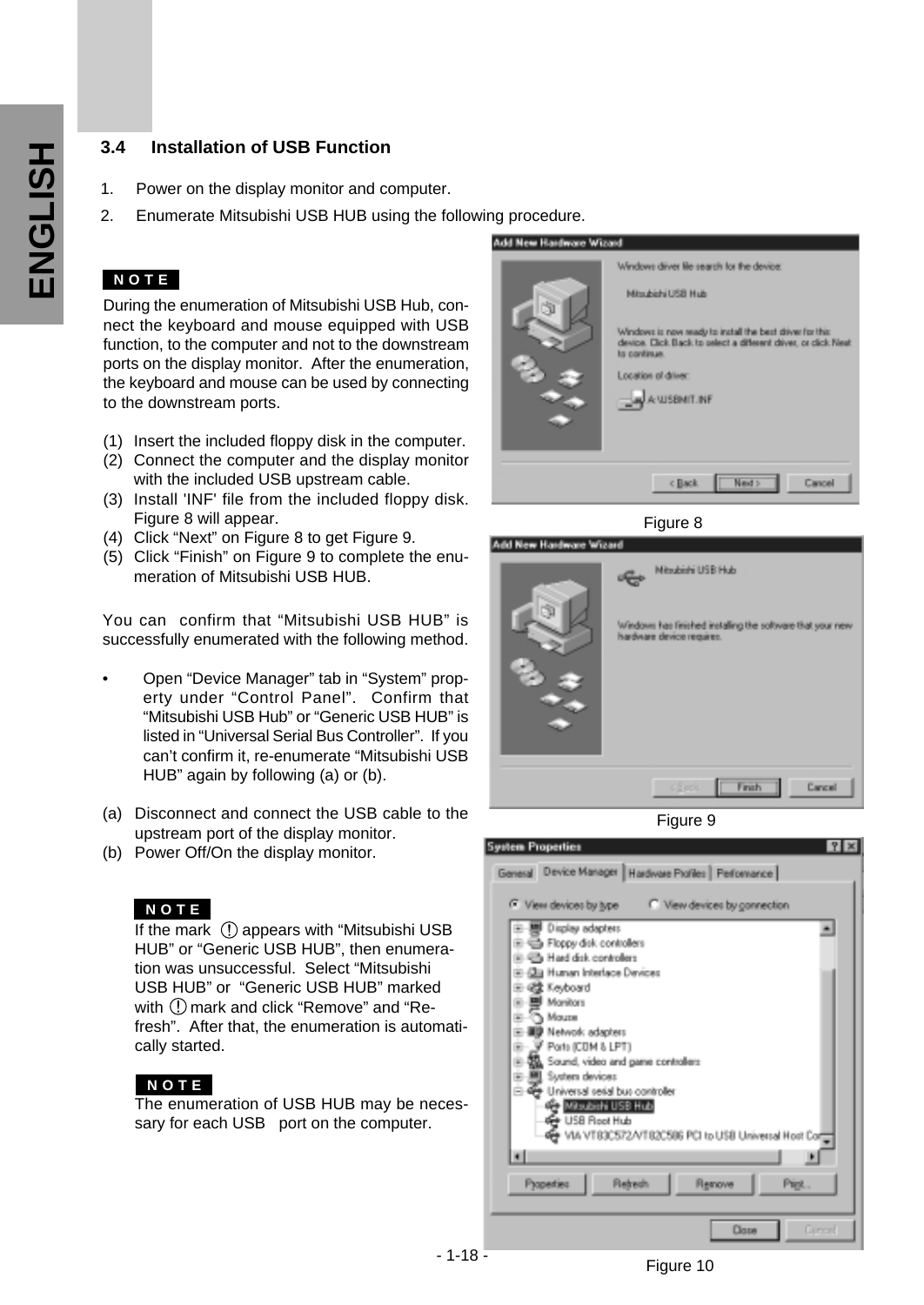- 3. Enumerate the Mitsubishi Monitor Function using the following procedure.
- (1) Insert Windows 98 CD-ROM into your computer. Then, Figure 11 will appear.



Figure 11

(2) Click "Next" on Figure 11 and Figure 12 will appear.



Figure 12





(3) Click "Next" on Figure 12 and Figure 13 will appear.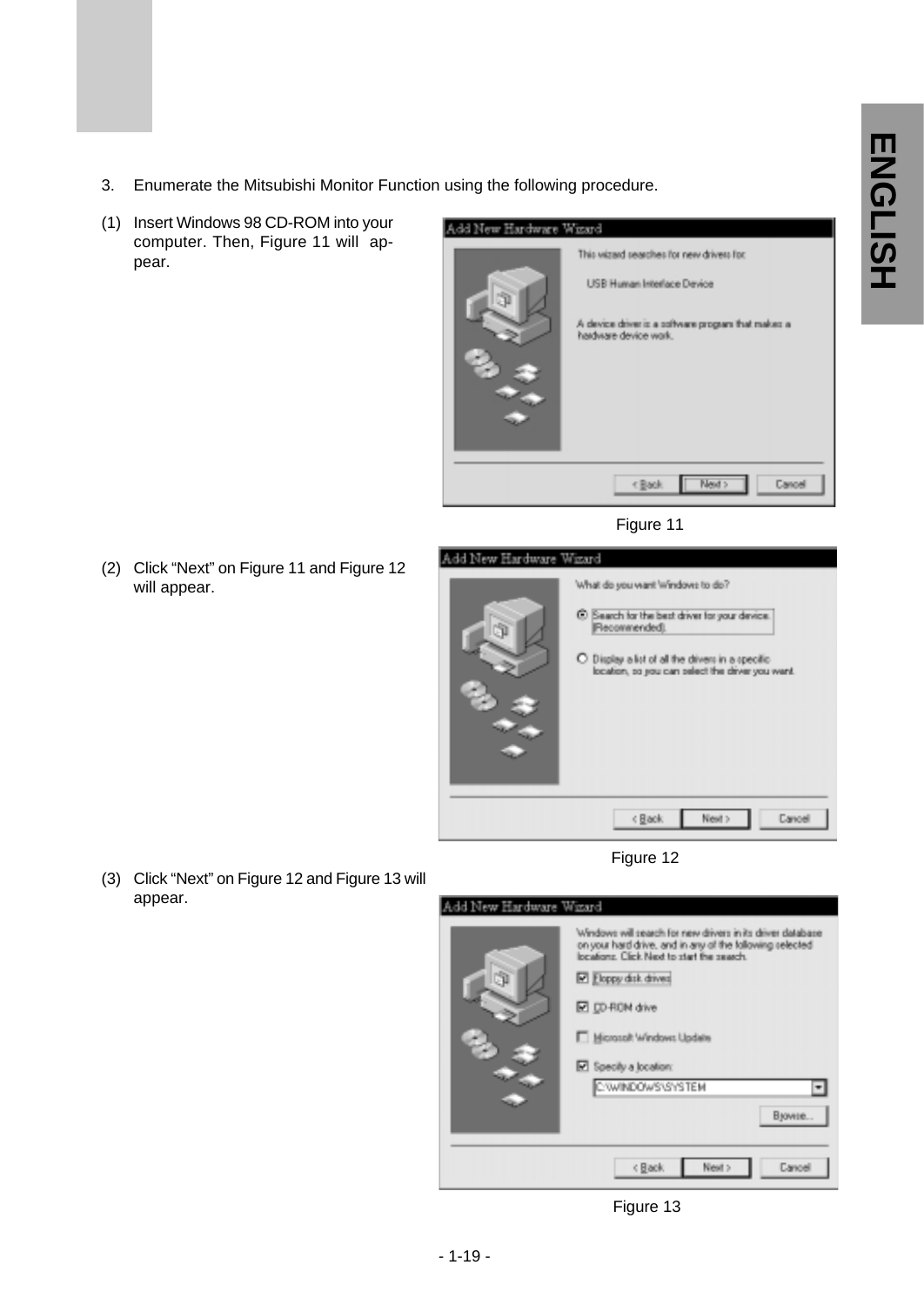(4) Click "CD-ROM Drive(C)" and "(L)", and click "Next". Figure 14 will appear.



Figure 14

(5) Click "Finish" on Figure 14 and Figure 15 will appear. Click "OK" on Figure 15 to complete Enumeration of Mitsubishi Monitor Function.

You can confirm that Enumeration of Mitsubishi Monitor Function is successfull with the following method.

- Open "Device Manager" tab in "System" property under "Control Panel". Confirm that "HID-compliant Device" and "USB Human Interface Device (or Mitsubishi USB Monitor)" are listed in "Human Interface Device". If you can't confirm it, re-enumerate "Mitsubishi Monitor Function" again by following (a) or (b).
- (a) Disconnect and connect the USB cable to the upstream port of the display monitor.
- (b) Power Off/On the display monitor.

### **NOTE**

If the mark  $\Omega$  appears with "HID-Compliant" Device" and/or "USB Human Interface Device (or Mitsubishi USB Monitor)", the enumeration was unsuccessful. Select "HID-Compliant Device "and/or "USB Human Interface Device (or Mitsubishi USB Monitor) marked with  $\mathbb O$  mark and click "Remove" and "Refresh". After that, the enumeration is automatically started.

### Add New Hardware Wizard





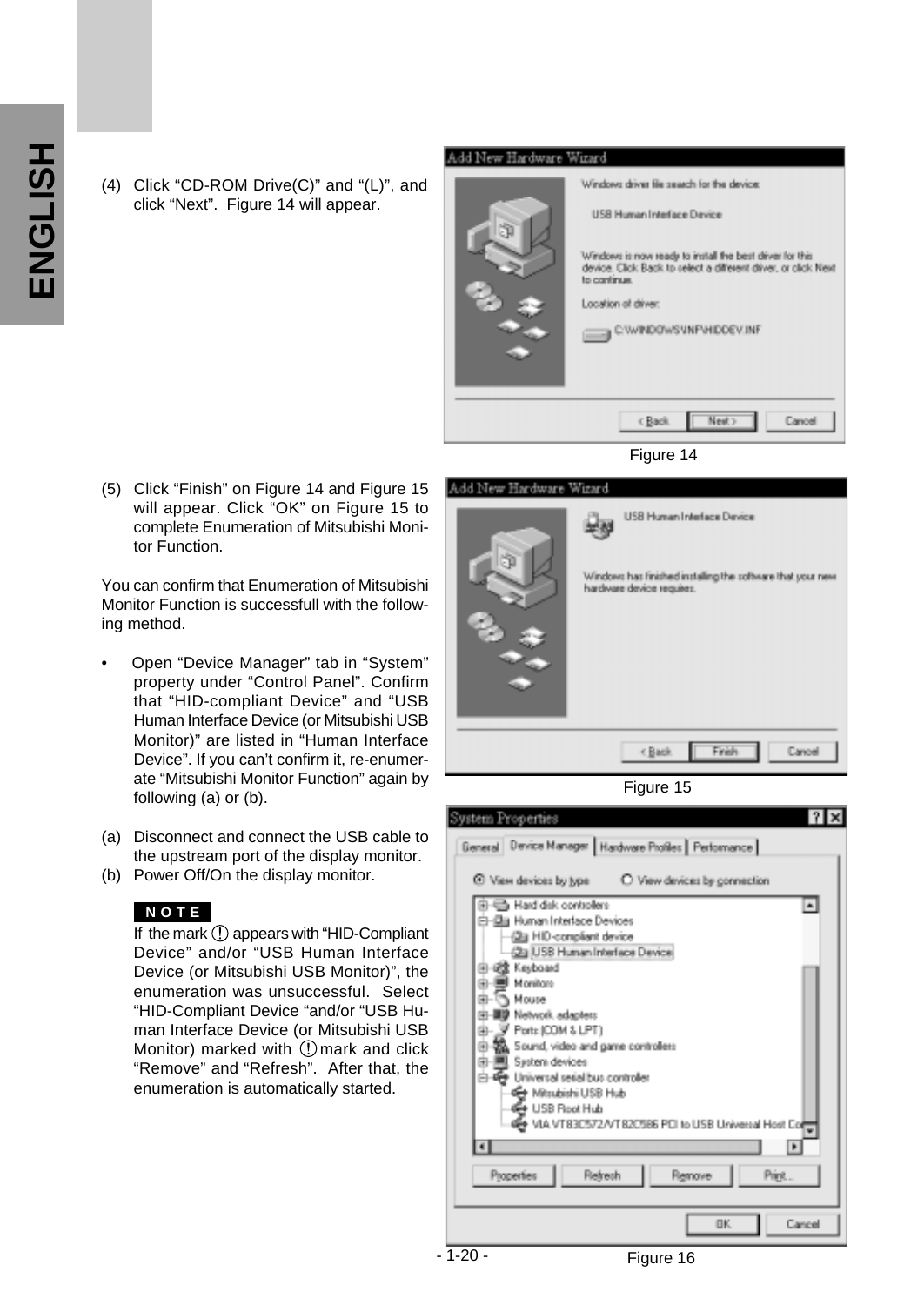- 4. Install "USB Monitor Control Software" into computer using the following procedure.
- (1) Install "SETUP.EXE" after inserting the included floppy disk in computer.

### **CAUTION**

Close all Windows programs before running this Setup program.

- (2) Click "Next" to continue with the Setup program.
- (3) A software license agreement appears on screen. Click "Yes", if you accept all the terms of the software license agreement on

screen. Click "No" to close the Setup program,

if you do not accept the terms of the software licence agreement on screen.

(4) Upon clicking "Yes", Figure 18 will appear.

Select "Yes, I want to restart my computer now" or "No, I will restart my computer later" for your purpose. After removing the floppy disk from your computer, Click "Finish" to complete the installation of USB Monitor Control Software.



Recommend to select "Yes, I want to restart my computer now" in order to complete the installation successfully.



Figure 17

Mitsubishi USB Monitor Console Application

# Setup strongly recommends that you reboot the system. This will<br>ensure proper functioning of the USB Monitor Console<br>Application. Caution: Close all applications that are currently surving below<br>you decide to reboot. If the system tails to reboot automatically,<br>please reboot the system nanually. Fig.1 want to restart by computer now. C. No. I will restart my computer later. Renove any disks from their drives, and then click Finish to<br>complete setup.  $-$  < Back Finish

Figure 18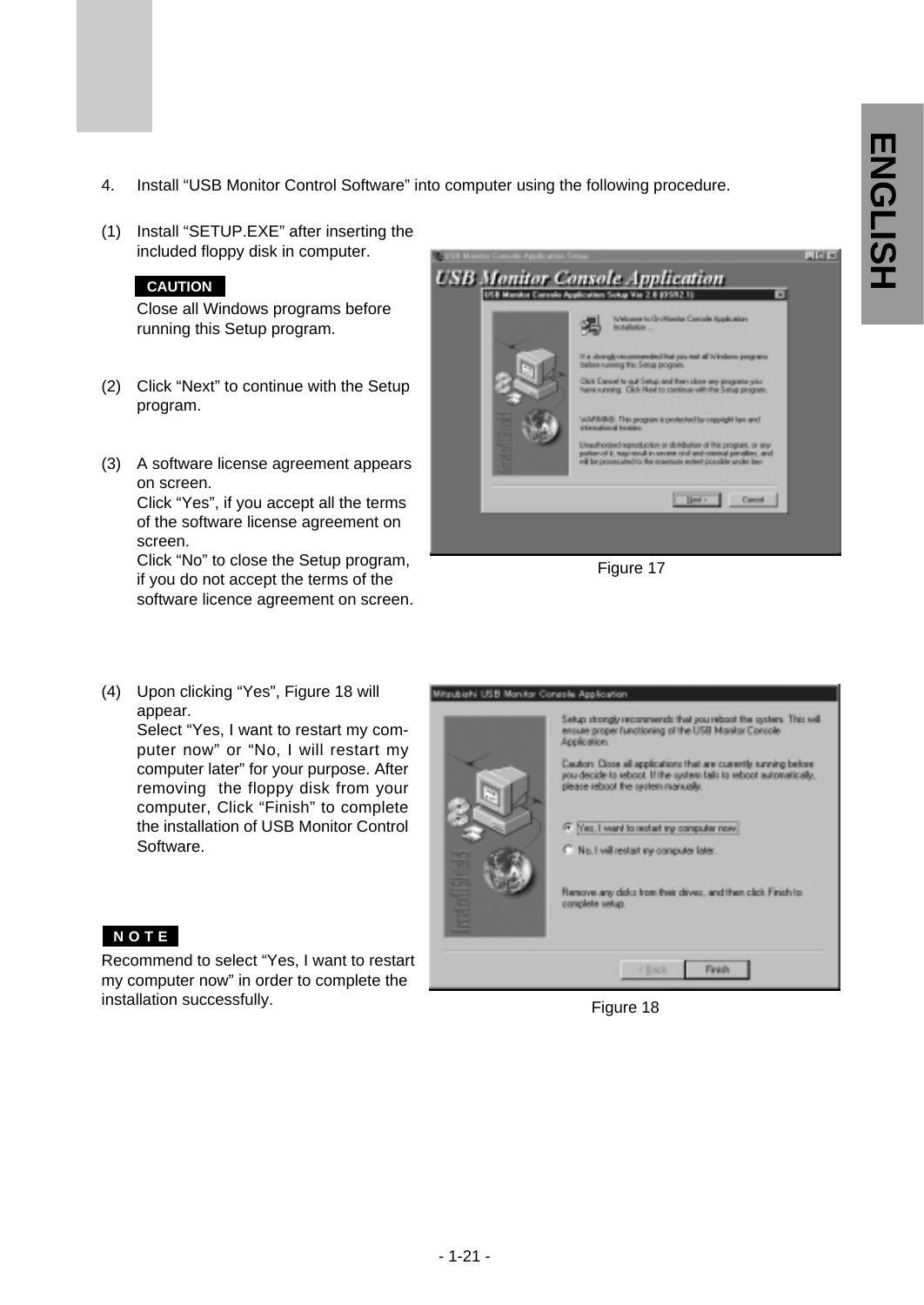You can confirm that the Setup program is successfully installed, with the following method  $\textcircled{\scriptsize{1}}$  or  $\textcircled{\scriptsize{2}}$  .

Confirm that "Mitsubishi USB Monitor Console Application" is listed in the property of "Application Add/ Remove" under "Control Panel".  $\odot$ 





Confirm that "USB Monitor" tab is added in "Display" property under "Control Panel".  $\circled{2}$ 



Figure 20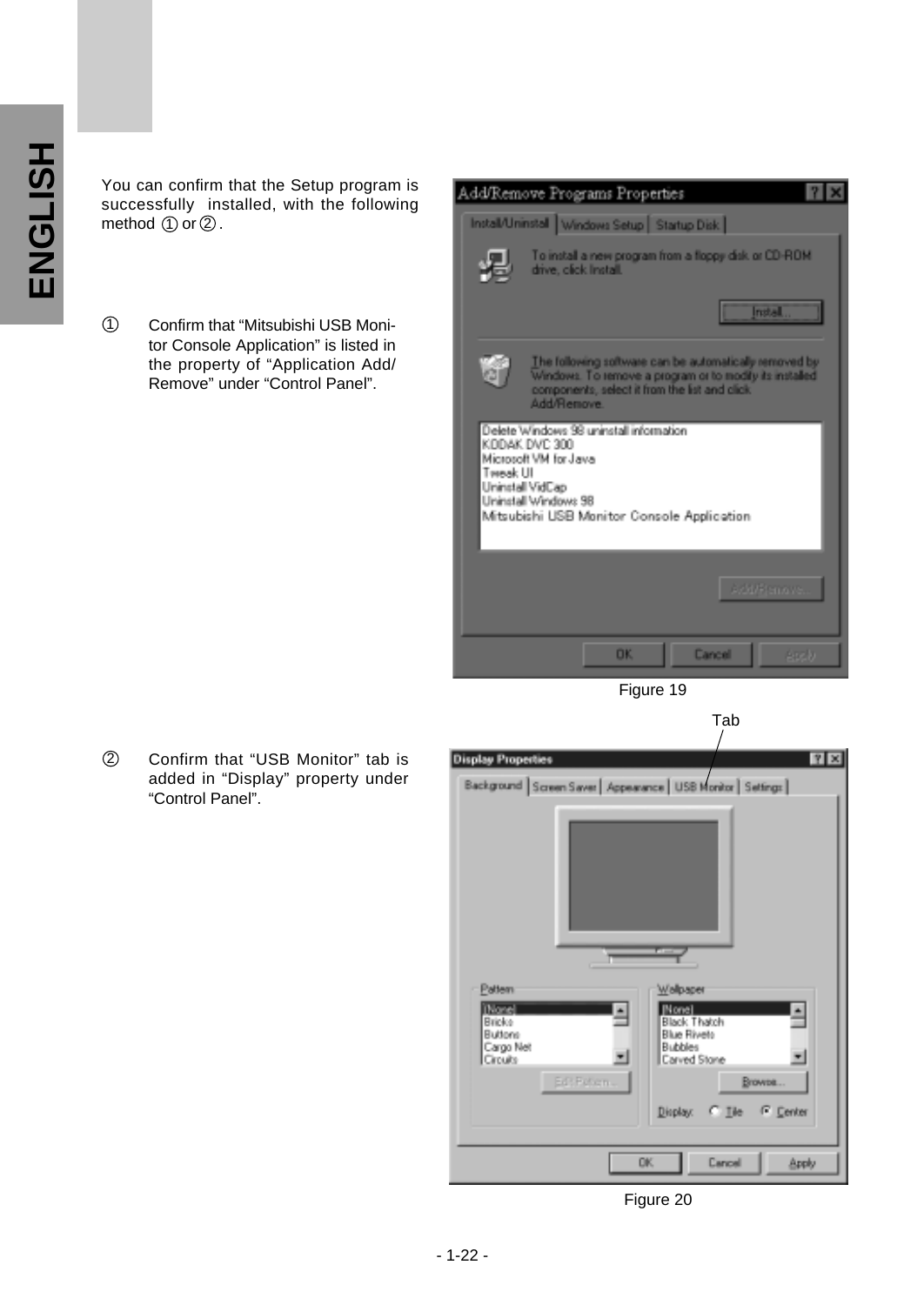### **NOTE**

The following should be observed in order to use the USB function reliably.

- Make sure all connections are made firmly and correctly.
- Make sure the operation of the devices connected to the downstream ports before changing USB Upstream ports. It may take approximately 15 seconds max. until the devices have been enumerated by the computer and start to operate after the Upstream ports are changed.
- Do not change the Upstream ports during enumeration to prevent errors of the operation of devices or application software.
- Do not unplug the USB cable during the enumeration.
- Close all Windows programs before disconnecting USB devices, USB cables or changing Upstream ports.
- Do not disconnect USB devices, USB cables or change Upstream ports while the USB Monitor control application is open.
- Do not switch off/on fast or repetitively.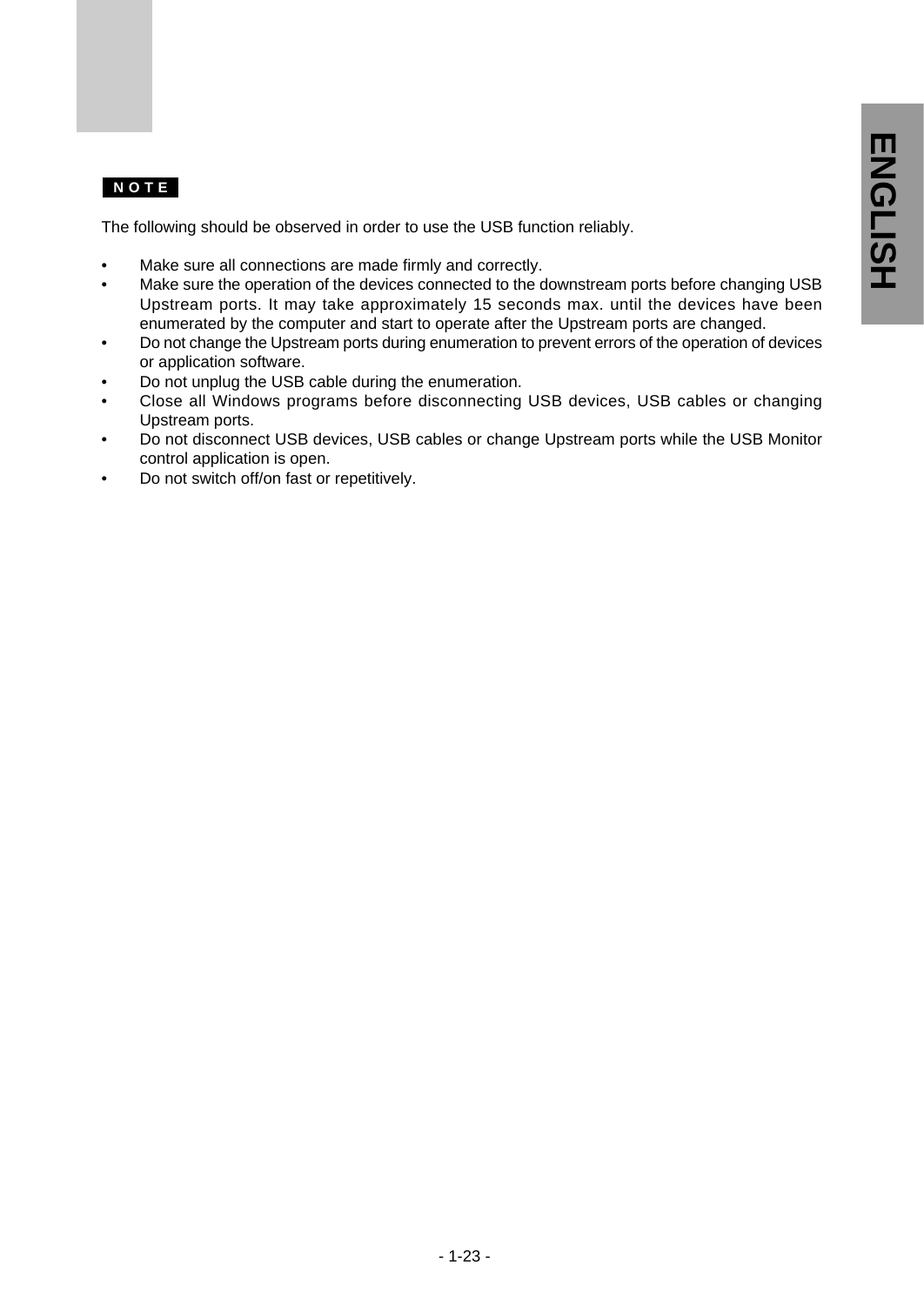# 4 OSD(On Screen Display) FUNCTIONS

### **4.1 How to adjust the screen**

The monitor has an OSD(On Screen Display) function. The following procedure shows how to adjust the

screen with using the OSD function.

(1) Turn on the monitor.

 $(2)$  Press any button ( $\overbrace{\bullet}^{\text{score}}$   $\overbrace{\bullet}^{\text{source}}$ ) to display the OSD screen.<br>At the time,  $\bigoplus$   $\oplus$  m At the time,  $\bigoplus$   $\qquad$   $\oplus$  marks are blinking.

(3) Select the group icon on Main Menu by pressing گُلُّ pressing.



(4) Select the item icon on Sub Menu by pressing  $\bigcirc$  or  $\bigcirc$  button.









Main Menu

Sub Menu

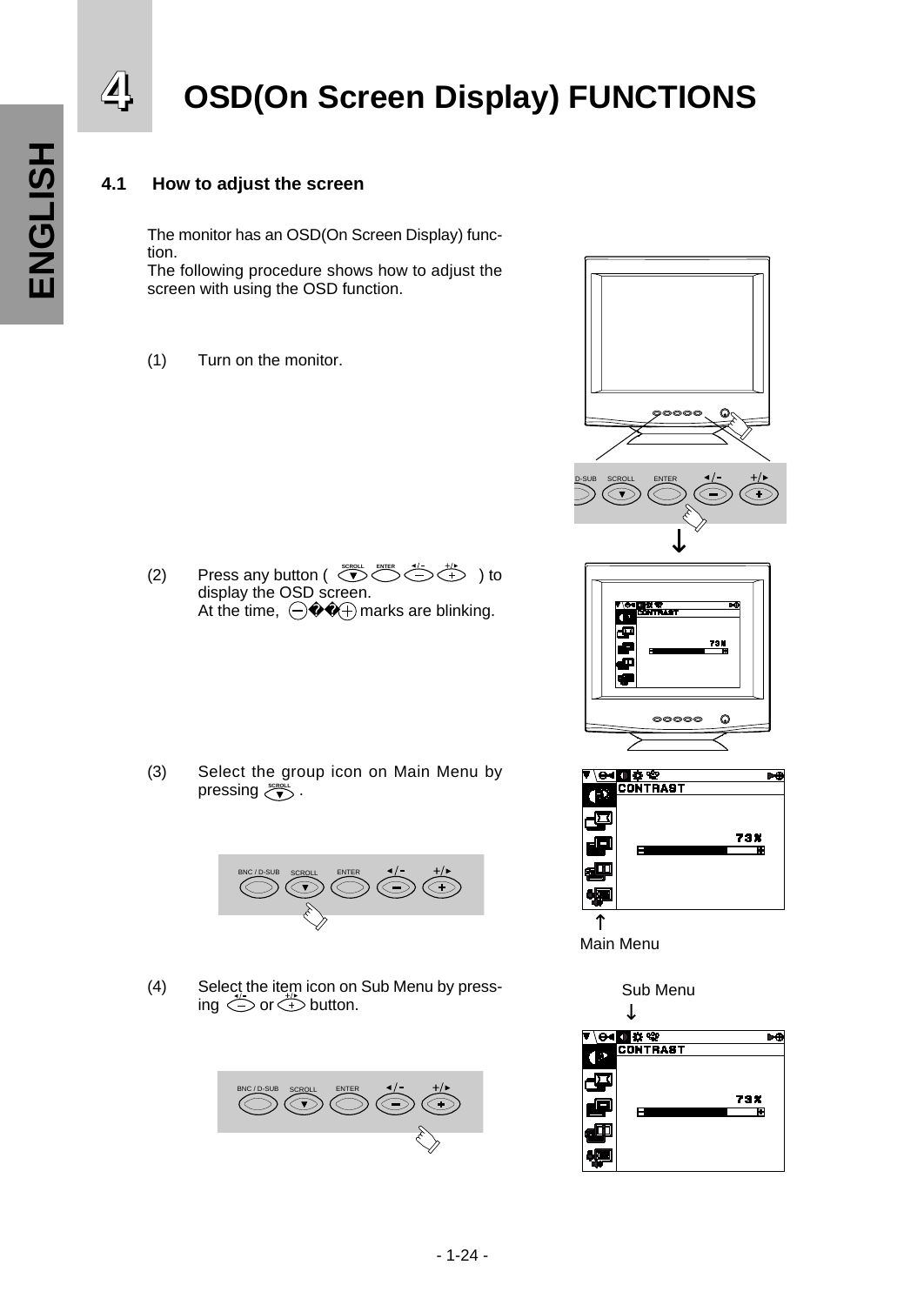(5) Fix the item icon by pressing the proceed . button گ  $\Box$ **F** marks are blinking when fixed.

(6) Adjust by pressing  $\iff$  or  $\iff$  button.



<mark>()</mark> ☆ <del>℃</del><br>CONTRAST 73%





(7) To select another item, press  $\sum_{n=1}^{\infty}$  button once again. The fixed condition will be cancelled.<br>At the time,  $\bigoplus$ **ENTER**

At the time,  $\bigoplus$   $\bigoplus$  marks are blinking.



(8) If you don't press any button for about ten seconds, the OSD screen will disappear. Or pressing both  $\bigotimes^{\text{exco}}$  and  $\bigotimes^{\text{exco}}$  buttons simultaneously. The OSD screen will disappear quickly.





### **NOTE**

The condition of the disappeared OSD screen is memorized until turning off the display monitor. In case that the OSD screen is displayed again before turning off the display monitor, the latest OSD screen will appear.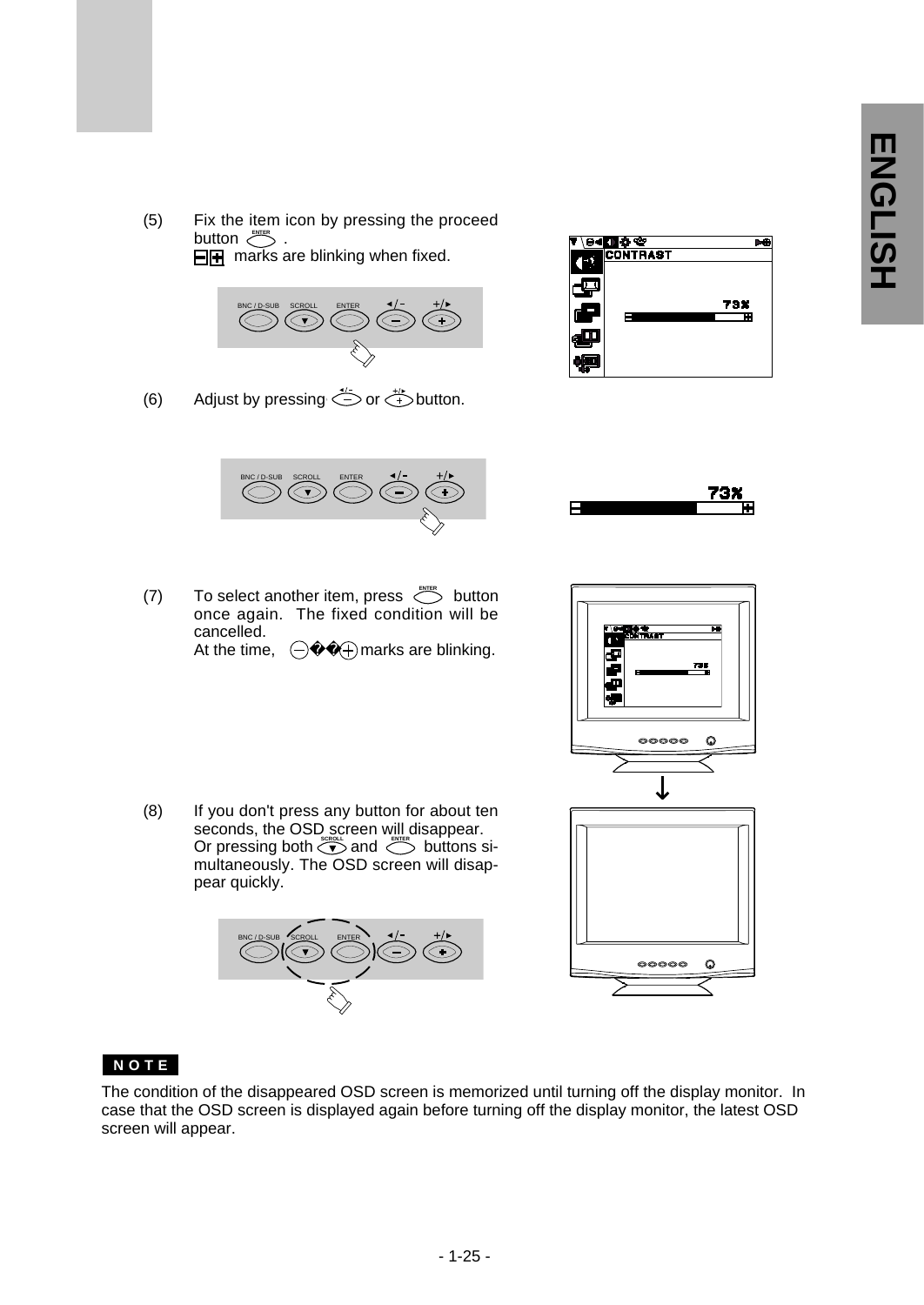# **4.2 Adjustment Items All and Adjustment Items X:** Available

| <b>Items</b>                | <b>Function</b>                                                          | A                       | в                       | C                       | D                       |
|-----------------------------|--------------------------------------------------------------------------|-------------------------|-------------------------|-------------------------|-------------------------|
| <b>CONTRAST</b>             | Adjusts to the desired contrast level.                                   |                         | $\overline{\mathsf{x}}$ |                         | $\overline{\mathsf{x}}$ |
| <b>BRIGHT</b>               | Adjusts to the black level of the screen                                 |                         | $\overline{\mathsf{x}}$ |                         | $\overline{\mathsf{x}}$ |
| <b>COLOR TEMPERATURE</b>    | Adjusts the color temperature of the screen image.                       |                         | $\overline{\mathsf{x}}$ |                         | $\overline{\mathsf{x}}$ |
| <b>H-SIZE</b>               | Adjusts the horizontal size of the image on the screen.                  | Χ                       |                         | X                       |                         |
| <b>H-PHASE</b>              | Adjusts the horizontal position of the image on the screen.              | $\overline{\mathsf{x}}$ |                         | $\overline{\mathsf{x}}$ |                         |
| <b>V-SIZE</b>               | Adjusts the vertical size of the image on the screen.                    | $\overline{\mathsf{x}}$ |                         | $\overline{\mathsf{x}}$ |                         |
| <b>V-POSITION</b>           | Adjusts the vertical position of the image on the screen.                | $\overline{\mathsf{x}}$ |                         | $\overline{\mathsf{x}}$ |                         |
| <b>PCC-AMP</b>              | Straightens the left and right sides of the screen image.                | $\overline{\mathsf{x}}$ |                         | $\overline{\mathsf{x}}$ |                         |
| <b>PCC-PHASE</b>            | Adjusts the parallelism of the left and right sides of the               | $\overline{\mathsf{x}}$ |                         | $\overline{\mathsf{x}}$ |                         |
|                             | screen image.                                                            |                         |                         |                         |                         |
| <b>PCC-CENTER</b>           | Adjusts the pincushioning near the vertical center of the<br>screen.     | $\overline{\mathsf{x}}$ |                         | $\overline{\mathsf{x}}$ |                         |
| <b>TOP-PCC</b>              | Adjusts the pincushioning at the top corners of the                      | X                       |                         | X                       |                         |
|                             | screen.                                                                  |                         |                         |                         |                         |
| <b>BOTTOM-PCC</b>           | Adjusts the pincushioning at the bottom corners of the                   | $\overline{\mathsf{x}}$ |                         | $\overline{\mathsf{x}}$ |                         |
|                             | screen.                                                                  |                         |                         |                         |                         |
| <b>PIN-BALANCE</b>          | Adjusts the curvature of the left and right sides of the                 | $\overline{\mathsf{x}}$ |                         | $\overline{\mathsf{x}}$ |                         |
|                             | screen image.                                                            |                         |                         |                         |                         |
| <b>KEY-BALANCE</b>          | Adjusts the vertical slant or tilt of the screen image.                  | $\overline{\mathsf{x}}$ |                         | $\overline{\mathsf{x}}$ |                         |
| <b>TOP-BALANCE</b>          | Adjusts the partiality on the top of the screen image.                   | $\overline{\mathsf{x}}$ |                         | $\overline{\mathsf{x}}$ |                         |
| <b>ROTATION</b>             | Adjusts the rotation or twist of the picture.                            |                         |                         |                         | $\overline{X}$          |
| <b>GEOMETRY RESET</b>       | Restore to factory preset level.                                         |                         |                         |                         |                         |
| <b>H-STATIC</b>             | Adjusts the horizontal alignment of the red, green and                   |                         | $\overline{\mathsf{x}}$ |                         | $\overline{\mathsf{x}}$ |
| <b>V-STATIC</b>             | blue beams.<br>Adjusts the vertical alignment of the red, green and blue |                         | $\overline{\mathsf{x}}$ |                         | $\overline{\mathsf{x}}$ |
|                             | beams.                                                                   |                         |                         |                         |                         |
| <b>MOIRE CANCEL LEVEL</b>   | Adjusts the moire level on the screen.                                   |                         | $\overline{\mathsf{x}}$ | $\overline{\mathsf{x}}$ |                         |
| <b>CORNER PURITY (TL)</b>   | Adjusts the purity of the top-left corners of the screen.                |                         | $\overline{\mathsf{x}}$ |                         | $\overline{\mathsf{x}}$ |
| <b>CORNER PURITY (TR)</b>   | Adjusts the purity of the top-right corners of the screen.               |                         | $\overline{\mathsf{x}}$ |                         | $\overline{\mathsf{x}}$ |
| <b>CORNER PURITY (BL)</b>   | Adjusts the purity of the bottom-left corners of the screen.             |                         | $\overline{\mathsf{x}}$ |                         | $\overline{X}$          |
| <b>CORNER PURITY (BR)</b>   | Adjusts the purity of the bottom-right of the screen.                    |                         | $\overline{\mathsf{x}}$ |                         | $\overline{\mathsf{x}}$ |
| <b>CLAMP PULSE POSITION</b> | Use this function to eliminate excessive green or white                  |                         |                         | X                       |                         |
|                             | background that may occur when both Sync-On-Green                        |                         |                         |                         |                         |
|                             | and external sync signals are applied to the monitor.                    |                         |                         |                         |                         |
| <b>VIDEO LEVEL</b>          | Selects video level 1.0V or 0.7V.                                        |                         |                         |                         | $\overline{\mathsf{x}}$ |
| <b>DEGAUSS</b>              | Eliminates possible color shading or impurity.                           |                         |                         |                         |                         |
| <b>POWER-SAVE</b>           | When adjusting ON, reduces the power consumption of the                  |                         |                         |                         | $\overline{\mathsf{x}}$ |
|                             | monitor when not in use.                                                 |                         |                         |                         |                         |
| <b>CONTROL LOCK</b>         | Lock the OSD function to keep the OSD screen you desired.                |                         |                         |                         | $\overline{\mathsf{x}}$ |
| <b>OSD POSITION</b>         | Move the OSD screen position.                                            |                         |                         |                         | $\overline{\mathsf{x}}$ |
| <b>DIAGNOSIS</b>            | Indicate current Scanning frequency and factory or user                  |                         |                         |                         |                         |
|                             | preset timing number.                                                    |                         |                         |                         |                         |
| <b>LANGUAGE</b>             | Select the language used on OSD screen.                                  |                         |                         |                         | Χ                       |
| <b>USB UP-STREAM</b>        | Select the Upstream port which you want to use.                          |                         |                         |                         | $\overline{\mathsf{x}}$ |
| <b>USB PORT COMBINATION</b> | Selects the combination of the Upstream port and signal                  |                         |                         |                         | $\overline{x}$          |
|                             | input connector.                                                         |                         |                         |                         |                         |

**A.** Press "GEOMETRY RESET" to restore to the factory preset level.

- **B.** Press  $\bigcirc$  and  $\bigcirc$  buttons together, to restore to the factory preset level.
- **C.** Available to set for each signal timing.
- **D.** Setting does not change by the change of the signal timing.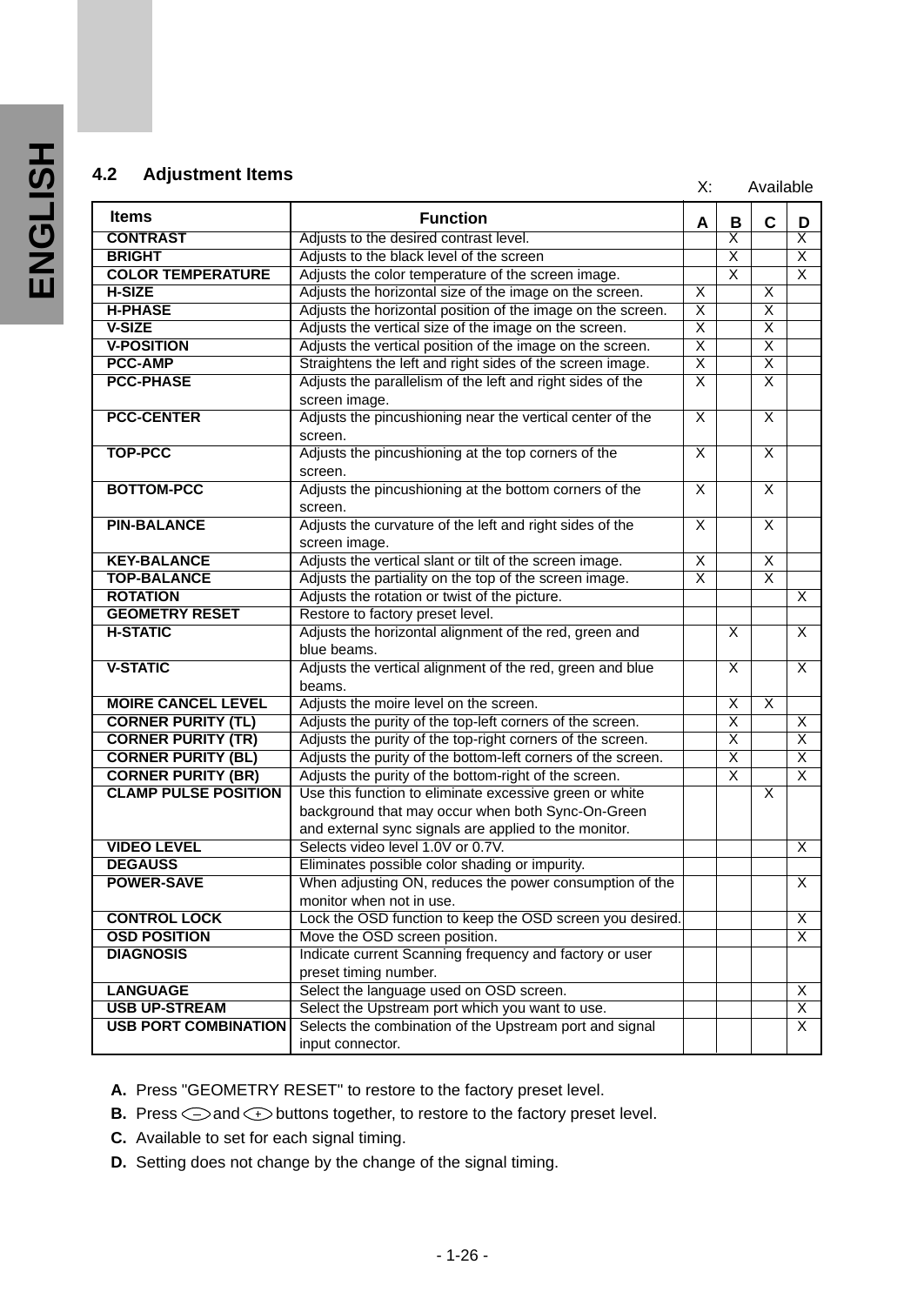| Group<br><b>Icon</b> | ltem<br><b>Icon</b> | <b>Item</b>                        | Press the Minus Button:<br>ਝੋ<br>÷.                                                                    | Press the Plus Button:                                                                                 |
|----------------------|---------------------|------------------------------------|--------------------------------------------------------------------------------------------------------|--------------------------------------------------------------------------------------------------------|
|                      |                     | <b>CONTRAST</b>                    | To decrease the contrast.                                                                              | To increase the contrast.                                                                              |
|                      |                     | <b>BRIGHT</b>                      | To decrease the brightness.                                                                            | To increase the brightness.                                                                            |
|                      |                     | <b>COLOR</b><br><b>TEMPERATURE</b> | To increase the red color<br>level.                                                                    | To increase the blue color<br>level.                                                                   |
|                      |                     | H-SIZE                             | To narrow the width of the<br>image on the screen.                                                     | To expand the width of the<br>image on the screen.                                                     |
|                      |                     | H-PHASE                            | To move the image to the<br>left.                                                                      | To move the image to the<br>right.                                                                     |
|                      |                     | V-SIZE                             | To narrow the height of the<br>image on the screen.                                                    | To expand the height of the<br>image on the screen.                                                    |
|                      |                     | V-POSITION                         | To move the image down.                                                                                | To move the image up.                                                                                  |
|                      |                     | PCC-AMP                            | To collapse the center of<br>the image.                                                                | To expand the center of<br>the image.                                                                  |
|                      |                     | PCC-PHASE                          | To decrease the width at<br>the top of the screen image<br>and to increase the width at<br>the bottom. | To increase the width at<br>the top of the screen image<br>and to decrease the width<br>at the bottom. |
|                      |                     | PCC-CENTER                         | To narrow the center of<br>the image horizontally.                                                     | To expand the center of<br>the image horizontally.                                                     |
|                      |                     | TOP-PCC                            | To expand the width of the<br>screen image near the<br>corners of top.                                 | To narrow the width of the<br>screen image near the<br>corners of top.                                 |
|                      |                     | BOTTOM-PCC                         | To expand the width of the<br>screen image near the<br>corners of bottom.                              | To narrow the width of the<br>screen image near the<br>corners of bottom.                              |
|                      |                     | PIN-BALANCE                        | To move the top and<br>bottom of the screen image<br>to the right.                                     | To move the top and<br>bottom of the screen image<br>to the left.                                      |
|                      |                     | <b>KEY-BALANCE</b>                 | To make the screen slant<br>to the left.                                                               | To make the screen slant<br>to the right.                                                              |
|                      |                     | <b>TOP-BALANCE</b>                 | To move the top corners of<br>the screen to the left.                                                  | To move the top corners<br>of the screen to the right.                                                 |
|                      |                     | <b>ROTATION</b>                    | To rotate to the left.                                                                                 | To rotate to the right.                                                                                |
|                      |                     | <b>GEOMETRY</b><br><b>RESET</b>    |                                                                                                        | Restore to factory preset<br>level.                                                                    |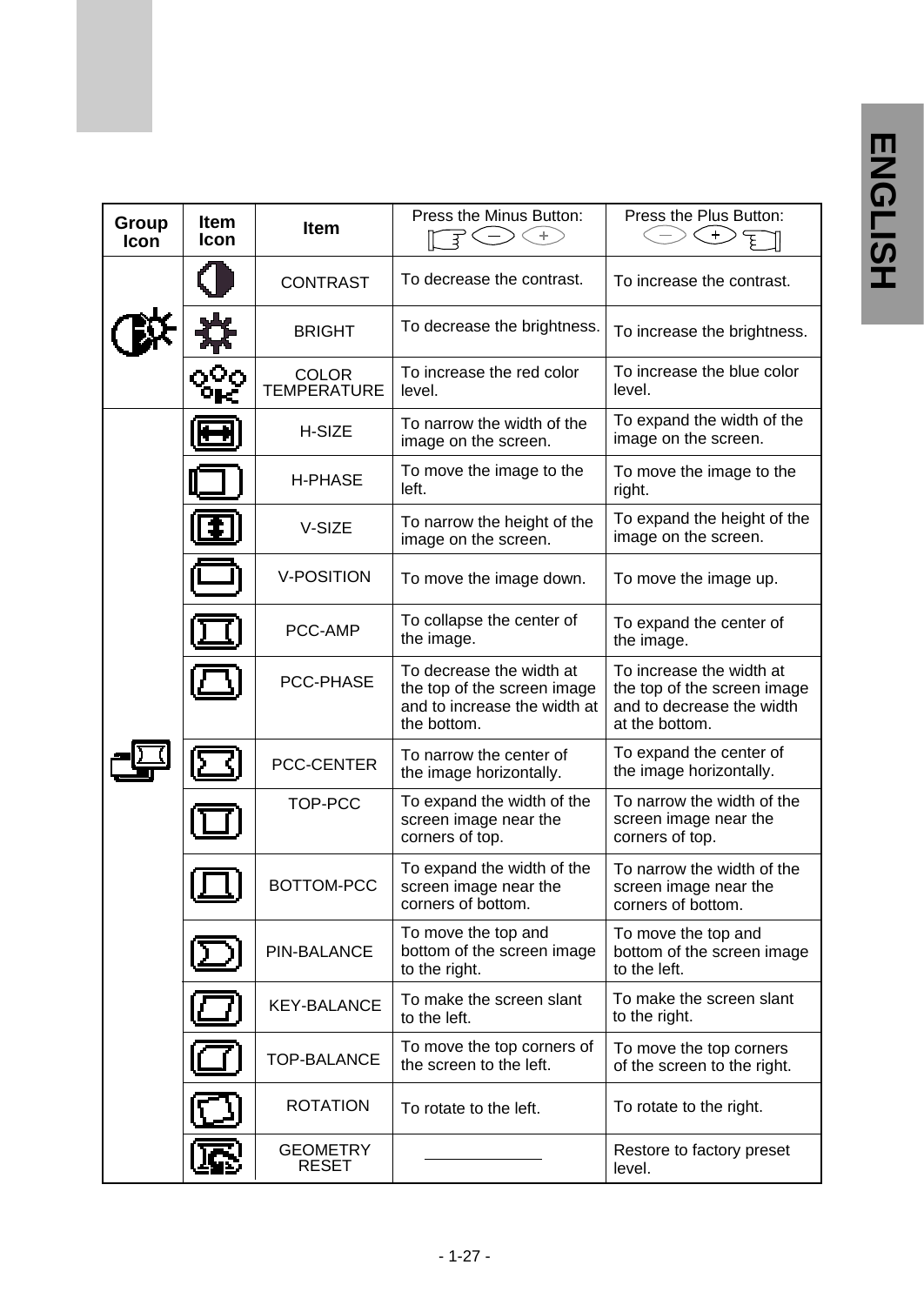| U,     |
|--------|
|        |
|        |
| ŋ<br>ſ |
|        |
|        |

| Group<br>Icon | <b>Item</b><br>Icon | Item                         | Press the Minus Button:<br>子(一                                                                                                                          | Press the Plus Button:<br>$\ddot{}$                                    |                                                                                                                       |
|---------------|---------------------|------------------------------|---------------------------------------------------------------------------------------------------------------------------------------------------------|------------------------------------------------------------------------|-----------------------------------------------------------------------------------------------------------------------|
|               | NИ                  | <b>H-STATIC</b>              | To move the red to the right<br>and the blue to the left.                                                                                               | To move the red to the left<br>and the blue to the right.              |                                                                                                                       |
|               |                     | <b>V-STATIC</b>              | To move the red to the upper<br>and the blue to the lower.                                                                                              | To move the red to the lower<br>and the blue to the upper.             |                                                                                                                       |
|               |                     | MOIRE CANCEL<br>LEVEL        | To decrease the level of the<br>moire-clear.                                                                                                            | To increase the level of the<br>moire-clear.                           |                                                                                                                       |
|               | ×                   | <b>CORNER</b><br>PURITY (TL) | To adjust the purity condition on the top-left corner.                                                                                                  |                                                                        |                                                                                                                       |
|               | ×.                  | <b>CORNER</b><br>PURITY (TR) | To adjust the purity condition on the top-right corner.                                                                                                 |                                                                        |                                                                                                                       |
|               | Ă.                  | <b>CORNER</b><br>PURITY (BL) | To adjust the purity condition on the bottom-left corner.                                                                                               |                                                                        |                                                                                                                       |
|               | x.                  | <b>CORNER</b><br>PURITY (BR) | To adjust the purity condition on the bottom-right corner.                                                                                              |                                                                        |                                                                                                                       |
|               |                     | <b>CLAMP</b><br><b>PULSE</b> | To eliminate an excessive green or white-back ground<br>that may occur when both Sync-On-Green and external<br>sync signals are applied to the monitor. |                                                                        |                                                                                                                       |
|               | CLAMP               |                              | <b>POSITION</b>                                                                                                                                         | To clamp the video signal<br>at the front of the H-Sync<br>pulse.      | To clamp the video signal at<br>the back of the H-Sync pulse.<br>If you connect to Macintosh,<br>pressing plus buton. |
|               | lπ<br>VIDEO         | <b>VIDEO LEVEL</b>           | To select 1.0V of video<br>input.                                                                                                                       | To select 0.7V of video<br>input.                                      |                                                                                                                       |
|               |                     | <b>DEGAUSS</b>               |                                                                                                                                                         | To eliminate possible color<br>shading or impurity.                    |                                                                                                                       |
|               |                     | POWER-SAVE                   | To select the constant<br>power on mode.                                                                                                                | To select the power-save<br>mode.                                      |                                                                                                                       |
|               | 8                   | <b>CONTROL LOCK</b>          | To unlock off the OSD<br>function.                                                                                                                      | To lock the OSD function<br>except for "BRIGHTNESS"<br>and "CONTRAST". |                                                                                                                       |
|               | l o J               | <b>OSD POSITION</b>          | To move the OSD position<br>to the left.                                                                                                                | To move the OSD position<br>to the right.                              |                                                                                                                       |
|               |                     | <b>DIAGNOSIS</b>             | It shows the current scanning frequency and Preset No.                                                                                                  |                                                                        |                                                                                                                       |
|               | (AÄ)                | LANGUAGE                     | To choose the language used on OSD.<br>ENGEnglish,<br>ITAItalian,<br>ESPSpanish,                                                                        | FRAFrench,<br>GERGermany<br>JPNJapanese                                |                                                                                                                       |

### **NOTE**

### **CONTROL LOCK:**

This is to lock the OSD function to keep the OSD screen image you set.

Press plus button to lock the OSD function. You can adjust only "BRIGHTNESS" and "CONTRAST" at the condition.

Press minus button to unlock the locked condition.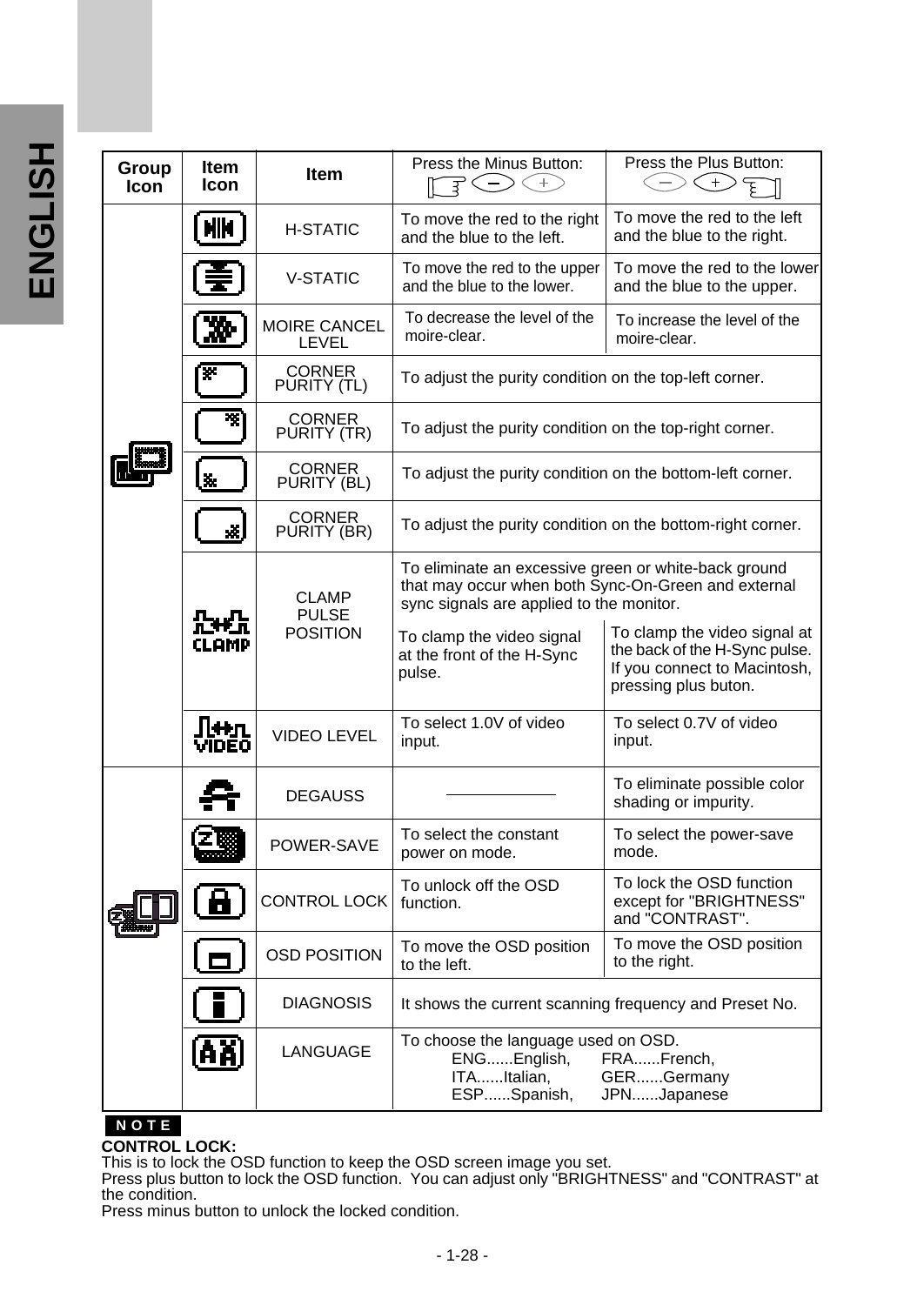| Group<br>Icon | <b>Item</b><br><b>Icon</b> | Item               | Press the Minus Button:<br>⊕.<br>$\overline{\mathbb{F}} \subset \mathbb{F}$                                                                                                                                    | Press the Plus Button:<br>$\langle + \rangle$                                                                                                                                                                                                                                                                                                                                                                                               |
|---------------|----------------------------|--------------------|----------------------------------------------------------------------------------------------------------------------------------------------------------------------------------------------------------------|---------------------------------------------------------------------------------------------------------------------------------------------------------------------------------------------------------------------------------------------------------------------------------------------------------------------------------------------------------------------------------------------------------------------------------------------|
|               |                            | USB UP-STREAMl     | The USB functions of the<br>computer connected to<br>Upstream port ROOT-A<br>become active.                                                                                                                    | The USB functions of the<br>computer connected to<br>Upstream port ROOT-B<br>become active.                                                                                                                                                                                                                                                                                                                                                 |
|               |                            |                    | <b>NOTE</b><br>OSD screen.<br>In case that either the Upstream port ROOT-A or<br>of the Upstream port is not available.<br>have been recognized by the computer after the<br>Upstream port is changed.         | The Upstream port in active is colored by blue on the<br>ROOT-B is chosen by this function, the auto-change<br>It may take about 15 seconds until the USB devices                                                                                                                                                                                                                                                                           |
|               |                            | <b>USB PORT</b>    | The Upstream port ROOT-<br>A is assigned for signal<br>input connector "D-SUB"<br>and ROOT-B is assigned<br>for "BNC"<br><b>NOTE</b><br>matically in corresponding to the change of signal<br>input connector. | The Upstream port ROOT-<br>A is assigned for signal<br>input connector "BNC" and<br>ROOT-B is assigned for "D-<br>SUB".<br>This function is to change the Upstream port auto-<br>This function is only available in case that both the                                                                                                                                                                                                      |
|               | PORT                       | <b>COMBINATION</b> | Upstream ports are connected to the computers.<br>port is changed.<br>operation of the USB devices connected to the<br>display monitor.                                                                        | It may takes 15 seconds until the USB devices have<br>been recognized by the computer after the Upstream<br>In case that the computer chosen enters into a power<br>management mode, the signal input connector and<br>Upstream port are changed to others automatically.<br>When the Upstream port which is connected to the<br>computer not displays on the screen is selected, the<br>Downstream ports is not shown on the screen of the |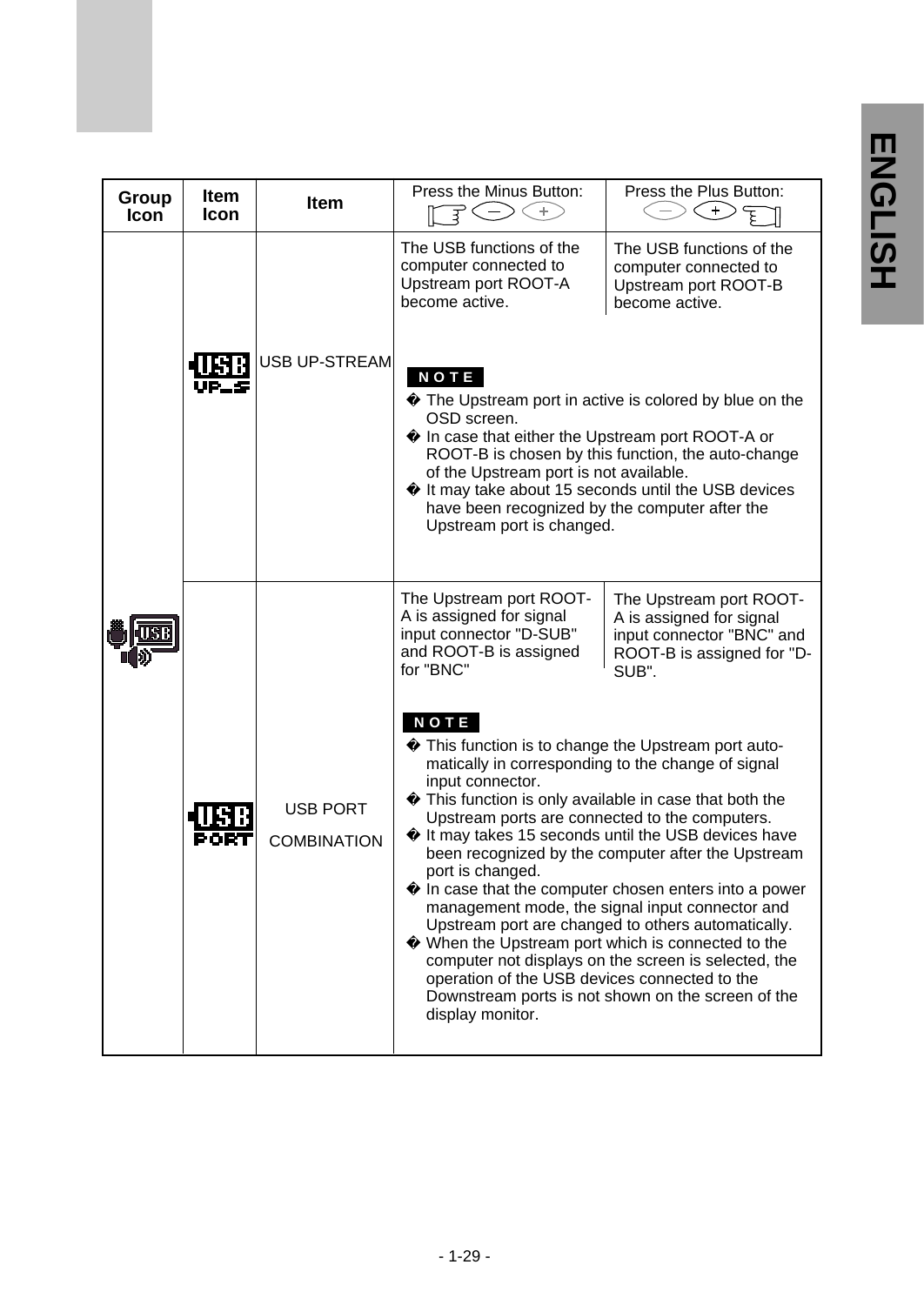### **4.3 USB Monitor Control**

You can do monitor screen adjustments from your computer through the USB function equipped to the monitor, with the following procedure.

- (1) Open "display" in "control panel" to get "display property". Select "USB monitor" tab.
- (2) Click the adjustment item and adjust with the horizontal and/or vertical slide bar.



(Example of OSD Display)

In case of connecting one or more monitors in series, you can select a monitor which you want to adjust.

(3) Click "OK" or "APPLY" to save the new screen data. Or click "CANCEL" or "  $\boxed{\times}$  " button not to save. In case that "CANCEL" or "X" is clicked, the right message appears. Click "NO" to restore the old screen data.

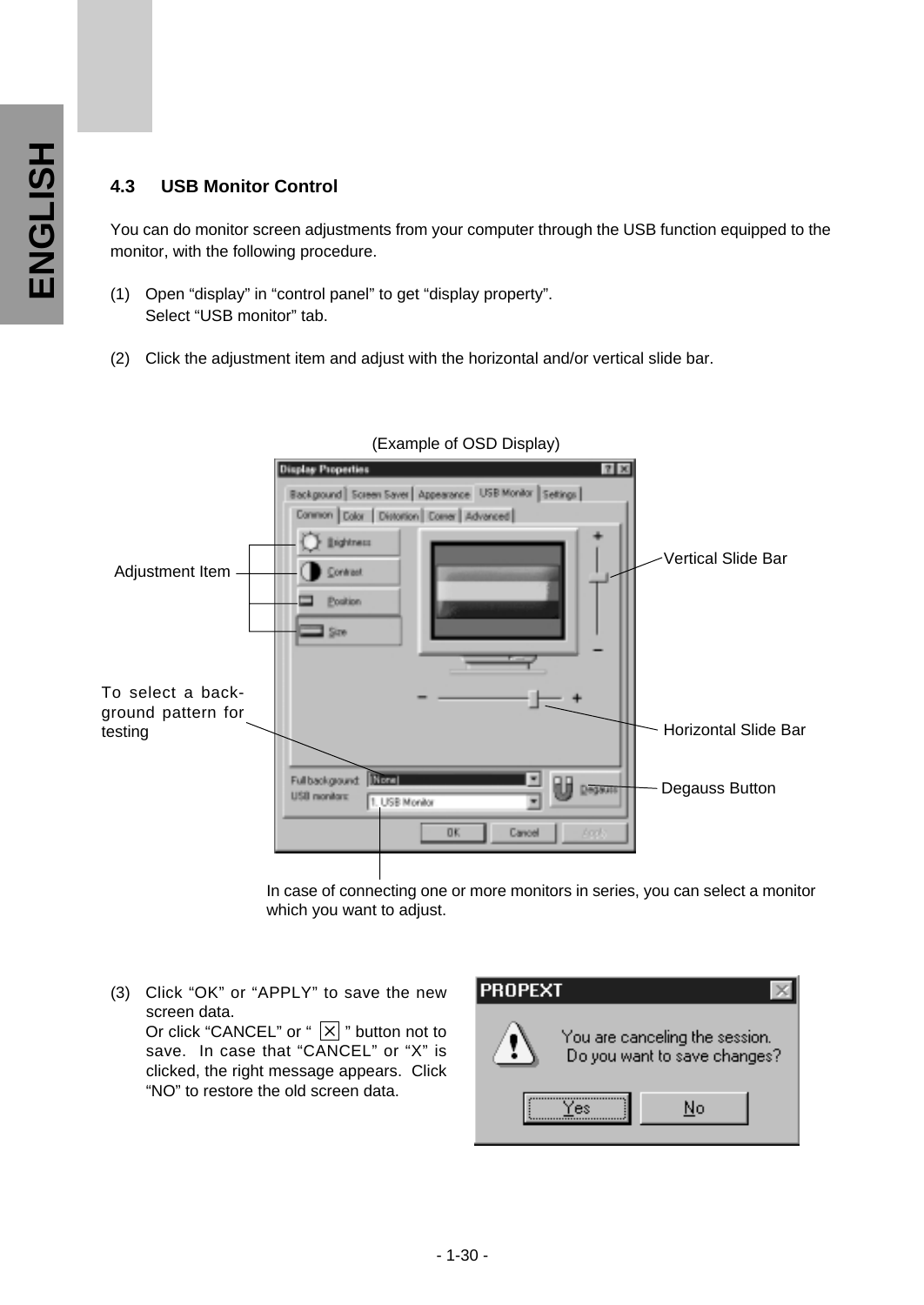| <b>ADJUSTMENT ITEM</b> |                       | <b>HORIZONTAL SLIDE BAR</b>                                                                                            | <b>VERTICAL SLIDE BAR</b>                             |
|------------------------|-----------------------|------------------------------------------------------------------------------------------------------------------------|-------------------------------------------------------|
|                        | <b>Brightness</b>     | Adjusts to the black level of the<br>screen.                                                                           |                                                       |
|                        | Contrast              | Adjusts to the desired contrast<br>level.                                                                              |                                                       |
|                        | Size                  | Controls the horizontal size of<br>the image.                                                                          | Controls the vertical size of the<br>image.           |
|                        | Position              | Controls the horizontal position<br>of the image.                                                                      | Controls the vertical position of<br>the image.       |
|                        | <b>Top Corners</b>    | Adjusts the pincushioning at the<br>top corners of the screen.                                                         |                                                       |
|                        | <b>Top Balance</b>    | Adjusts the curvature of the left<br>and right sides of the screen<br>image, near the ertical center of<br>the screen. |                                                       |
|                        | <b>Bottom Corners</b> | Adjusts the pincushioning at the<br>bottom corners of the screen.                                                      |                                                       |
|                        | Trapezoidal           | Adjusts the parallelism of the left<br>and right sides of the screen image.                                            |                                                       |
|                        | Parallelogram         | Adjusts the parallelism of the left<br>and right sides of the screen image.                                            |                                                       |
|                        | Pincushion            | Straightens the left and right<br>sides of the screen image.                                                           |                                                       |
|                        | Pincu.Balance         | Adjusts the curvature of the left<br>and right sides of the screen<br>image.                                           |                                                       |
|                        | Convergence           | To move the red and blue to the<br>horizontal position.                                                                | To move the red and blue to the<br>vertical position. |
|                        | Tilt                  | Adjusts the rotation or twist of<br>the picture.                                                                       |                                                       |

### **USB Monitor Control Adjustement Items and Functions**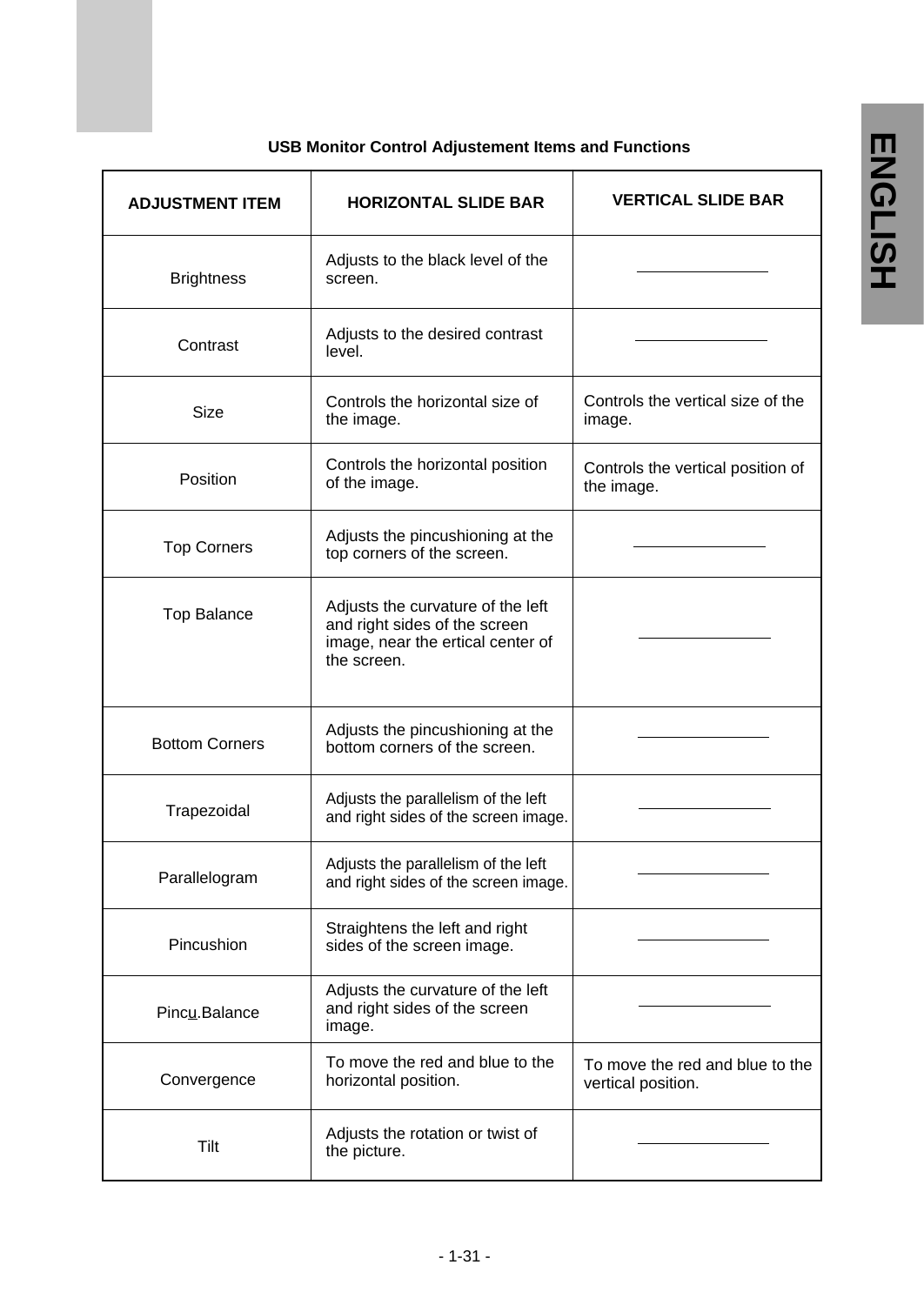

# **5 TROUBLESHOOTING**

Before calling your Authorized Product Support, please check that the items below are properly connected or set.

In case of using a non-standard signal, please check the pin assignments and the signal timing of your computer with the specification outlined in 6. SPECIFICATION and 7. APPENDIX.

| <b>PROBLEM</b>                                                                                                                                                    |                                                                                              |                    | <b>ITEMS TO CHECK</b>                                                                                                                                                                                                                                                                                                                                                                                                         | <b>LOCATION</b>                                                                                                           |
|-------------------------------------------------------------------------------------------------------------------------------------------------------------------|----------------------------------------------------------------------------------------------|--------------------|-------------------------------------------------------------------------------------------------------------------------------------------------------------------------------------------------------------------------------------------------------------------------------------------------------------------------------------------------------------------------------------------------------------------------------|---------------------------------------------------------------------------------------------------------------------------|
|                                                                                                                                                                   |                                                                                              | LED On<br>(Green)  | • Contrast and brightness controls.                                                                                                                                                                                                                                                                                                                                                                                           | $\bullet$ Front<br>(Adjust to the maxi-<br>mum brightness or<br>push the reset button)                                    |
| No<br>picture                                                                                                                                                     |                                                                                              | <b>LED Off</b>     | • Power switch.<br>AC power cord disconnected.                                                                                                                                                                                                                                                                                                                                                                                | $\bullet$ Front<br>$\bullet$ Rear                                                                                         |
|                                                                                                                                                                   |                                                                                              | LED On<br>(Amber)  | • Signal cable disconnected.<br>• BNC cables are misconnected or the green cable<br>is disconnected.<br>Computer power switch.<br>• Power management function is active.                                                                                                                                                                                                                                                      | • Rear<br>• Check the graphics<br>adapter and cables<br>• Computer<br>• Check the power man-<br>agement function.         |
| The following message appeared.<br><b>ATTENTION</b><br><b>NO SIGNAL</b><br>H D OFF V D OFF<br>PLEASE CHECK<br><b>INPUT SIGNAL OR</b><br><b>CONNECTION.</b>        |                                                                                              |                    | Signal cable disconnected.<br>BNC cables are misconnected or the green cable<br>is disconnected.<br>Computer power switch.<br>Power management function is active.                                                                                                                                                                                                                                                            | $\bullet$ Rear<br>• Check the graphics<br>adapter and cables<br>• Computer<br>• Check the power man-<br>agement function. |
| The following message appeared.<br><b>ATTENTION</b><br>SIGNAL FREQUENCY<br>IS OUT OF RANGE.<br>FH D 24.0KHz FV D 43.0Hz<br><b>PLEASE CHANGE</b><br>SIGNAL TIMING. |                                                                                              |                    | Input signal frequency range is disagreement.<br>CGA MODE is not available.<br>MDA MODE is not available.<br>EGA MODE is not available.                                                                                                                                                                                                                                                                                       | • Check the specifica-<br>tion of graphics<br>adapter and monitor                                                         |
| Abnormal picture                                                                                                                                                  | Display is miss-<br>ing, center shifts,<br>or too small or too<br>large of a display<br>size |                    | Do "GEOMETRY-RESET" for a standard signal.<br>• Adjust H-SIZE, V-SIZE, H-PHASE, and V-POSI-<br>TION with non-standard signals.<br>• Monitor may not be able to get full-screen image<br>depend on signal. In this case, please select other<br>resolution, or other vertical refresh timing.<br>• Make sure you wait a few seconds after adjusting<br>the size of the image before changing or discon-<br>necting the signal. | • Front (OSD)<br>• Front (OSD)                                                                                            |
|                                                                                                                                                                   | too bright                                                                                   | Display is dark or | Input video signal level select is not at the appropri-<br>ate position for your graphics adapter output.(0.7V<br>or 1.0Vp-p)                                                                                                                                                                                                                                                                                                 | • Front (OSD)                                                                                                             |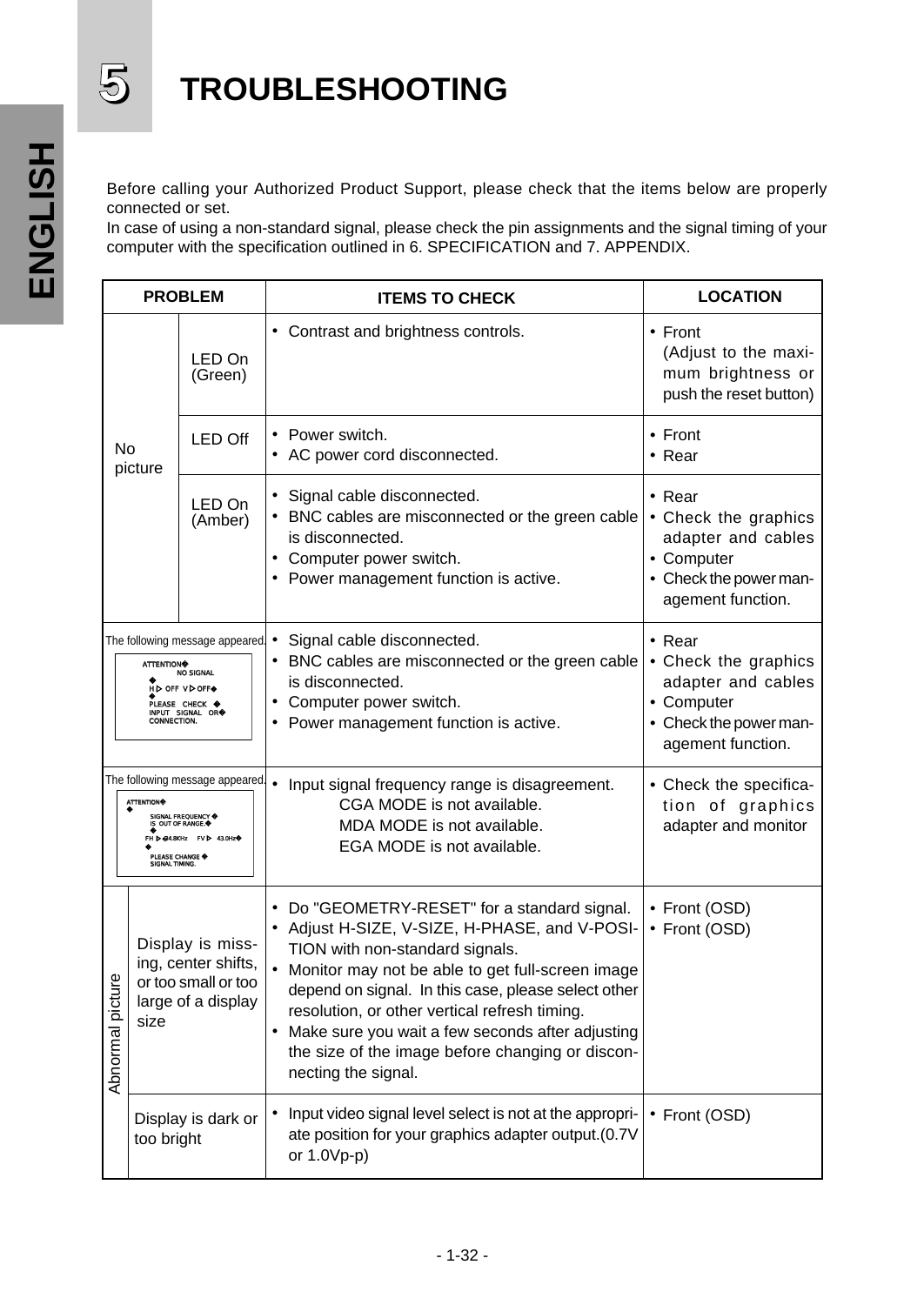| <b>PROBLEM</b>                                       | <b>ITEMS TO CHECK</b>                                                                                                                                         | <b>ACTION</b>                                                                                                                                                                                                   |
|------------------------------------------------------|---------------------------------------------------------------------------------------------------------------------------------------------------------------|-----------------------------------------------------------------------------------------------------------------------------------------------------------------------------------------------------------------|
|                                                      | [Universal serial bus controller] is not listed in<br>[Device Manager].                                                                                       | • Confirm that Win-<br>dows98 is installed<br>into the computer.                                                                                                                                                |
| No operation of<br>the USB devices                   | $\bullet$<br>[Mitsubishi USB HUB] (or [Generic USB HUB]) is<br>not listed in [Device Manager].                                                                | • Make sure of the cable<br>connections.<br>• Restart the computer.<br>• Turn off the monitor<br>and turn on then.<br>• Disconnect all the<br>cables connected to<br>theUpstream ports<br>and re-connect then.  |
|                                                      | • On the OSD screen, the Upstream port to which<br>the USB device you want to use is connected is<br>not colored by blue.                                     | • Select the Upstream<br>port by using the OSD<br>screen, "Upstream<br>port selection"                                                                                                                          |
|                                                      | [Universal serial bus controller] is not listed in<br>[Device Manager].                                                                                       | • Confirm that Win-<br>dows98 is installed<br>into the computer.                                                                                                                                                |
| No operation of the<br><b>USB monitor</b><br>control | [Mitsubishi USB HUB] (or [Generic USB HUB]) is<br>not listed in [Device Manager].<br>Or ① mark is marked with [Mitsubishi USB<br>HUB] (or [Generic USB HUB]). | • Make sure of the cable<br>connections.<br>• Restart the computer.<br>• Turn off the monitor<br>and turn on then.<br>• Disconnect all the<br>cables connected to<br>the Upstream Port and<br>re-connect then.  |
|                                                      | [Mitsubishi USB Monitor] (or USB Human<br>Interface Device]) is not listed in [Device<br>Manager].                                                            | • Make sure of the cable<br>connections.<br>• Restart the computer.<br>• Turn off the monitor<br>and turn on then.<br>• Disconnect all the<br>cables connected to<br>the Upstream ports<br>and re-connect then. |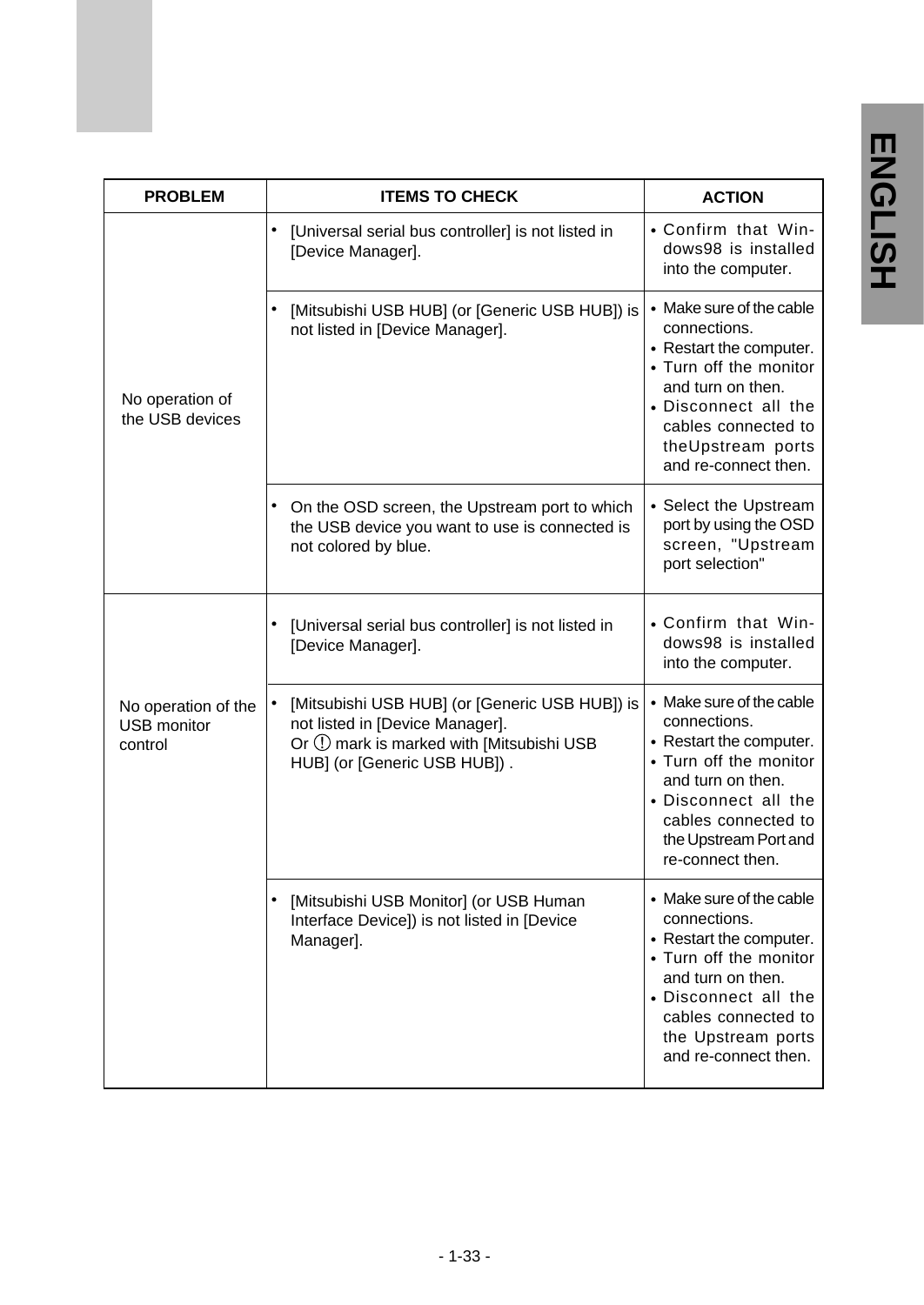|                  | <b>PROBLEM</b>                                                  | <b>LOCATION</b>                                                                                                                                                                                                                                                                                                                                                                                                                                                                                                                                                                                                                      |                           |
|------------------|-----------------------------------------------------------------|--------------------------------------------------------------------------------------------------------------------------------------------------------------------------------------------------------------------------------------------------------------------------------------------------------------------------------------------------------------------------------------------------------------------------------------------------------------------------------------------------------------------------------------------------------------------------------------------------------------------------------------|---------------------------|
| Abnormal Picture | <b>Black vertical</b><br>lines are<br>visible on the<br>screen. | Thin vertical black lines on one or both sides of<br>the screen. This minor condition is caused by<br>grille element overlap which can occur during<br>shipping. We suggest slapping the cabinet sides<br>with an open hand after the monitor is warm.<br>If this fails, position an open white window over<br>the affected area of the screen and maximize<br>the brightness and contrast controls. This will<br>cause localized heating of the overlap which will<br>clear permanently in a few minutes. Be sure to<br>readjust the brightness and contrast controls<br>back to the normal viewing levels after this<br>procedure. |                           |
|                  |                                                                 |                                                                                                                                                                                                                                                                                                                                                                                                                                                                                                                                                                                                                                      |                           |
|                  | Two fine horizontal<br>lines are visible on<br>the screen.      | The 2 very faint thin lines across the screen are<br>normal. They are caused by the aperture grille<br>stabilization filaments which are required for all<br>aperture grille CRTs'.                                                                                                                                                                                                                                                                                                                                                                                                                                                  |                           |
|                  | Shadow of Damper Wires                                          | Aperture Grille<br>Electron Gun<br>Damper Wires<br>Aperture Grille Type                                                                                                                                                                                                                                                                                                                                                                                                                                                                                                                                                              | Shadow of<br>Damper Wires |
|                  | A buzzing sound<br>when power on.                               | A brief vibration or hum sound that is heard just<br>after power up is normal. This is caused by the<br>automatic degaussing function. This sound will<br>be heard each time the monitor is powered up<br>from a cold start and each time the manual<br>degauss button is used.                                                                                                                                                                                                                                                                                                                                                      |                           |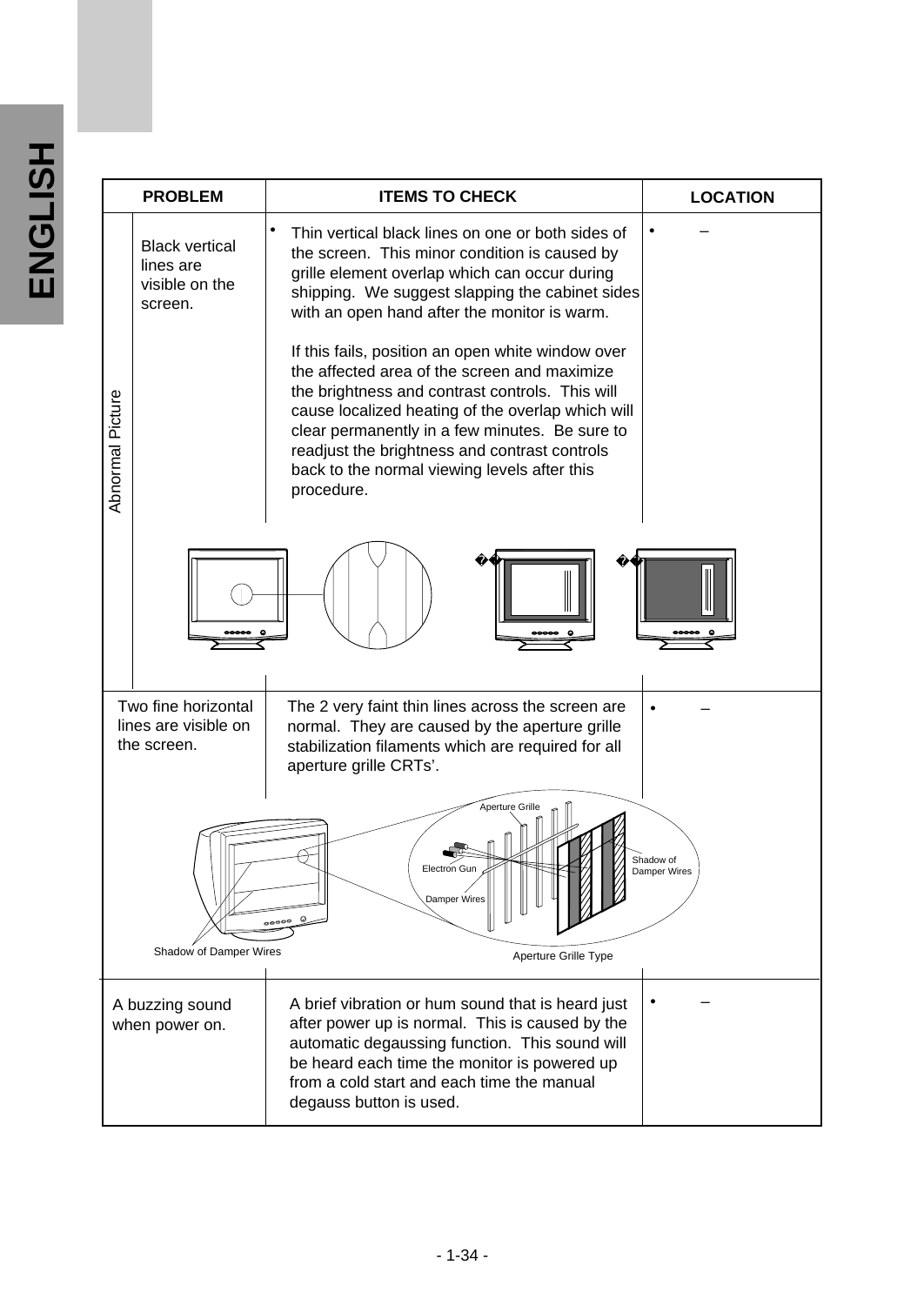# **6 SPECIFICATIONS**

|                      | Size                                          | 50cm/19"(46cm/18" Diagonal Viewable Image)                                                                                                                                |  |  |  |  |  |  |  |  |
|----------------------|-----------------------------------------------|---------------------------------------------------------------------------------------------------------------------------------------------------------------------------|--|--|--|--|--|--|--|--|
|                      | Mask type                                     | Aperture grille                                                                                                                                                           |  |  |  |  |  |  |  |  |
|                      | Gun                                           | In-line                                                                                                                                                                   |  |  |  |  |  |  |  |  |
|                      | Deflection angle                              | $90^\circ$                                                                                                                                                                |  |  |  |  |  |  |  |  |
| <b>CRT</b>           | Phosphors                                     | Red, Green, Blue EBU (medium short persistence)                                                                                                                           |  |  |  |  |  |  |  |  |
|                      | Aperture grille pitch                         | 0.25 - 0.27mm (variable)                                                                                                                                                  |  |  |  |  |  |  |  |  |
|                      | <b>Face Plate</b>                             | Anti-glare, Anti-reflection and Anti-static coating                                                                                                                       |  |  |  |  |  |  |  |  |
|                      | Focusing method                               | Dynamic Beam Forming (DBF)                                                                                                                                                |  |  |  |  |  |  |  |  |
| <b>INPUT SIGNAL</b>  | Video                                         | 0.7 or 1.0Vp-p analog RGB                                                                                                                                                 |  |  |  |  |  |  |  |  |
|                      | Sync                                          | Sync. on Green or separated H, V sync. or Composite sync                                                                                                                  |  |  |  |  |  |  |  |  |
| SIGNAL INTERFACE     | <b>Input Connector</b>                        | 5BNC, DB9-15P                                                                                                                                                             |  |  |  |  |  |  |  |  |
|                      | Input Impedance                               | 75<br>(video), 1k (sync.)                                                                                                                                                 |  |  |  |  |  |  |  |  |
| <b>USB</b>           | Function                                      | Self-powered HUB complying with Universal<br>Serial Bus Specification Rev.1.0.<br>USB Monitor Control to adjust the image on<br>screen by USB commands from the computer. |  |  |  |  |  |  |  |  |
|                      | Interface                                     | 2 Upstream ports/12Mbps.<br>3 Downstream ports/12Mbps, 1.5Mbps, possible<br>to supply 500mA max. per each Downstream port.                                                |  |  |  |  |  |  |  |  |
| <b>SCANNING</b>      | Horizontal                                    | 30 - 95kHz                                                                                                                                                                |  |  |  |  |  |  |  |  |
| <b>FREQUENCY</b>     | Vertical                                      | $50 - 152$ Hz                                                                                                                                                             |  |  |  |  |  |  |  |  |
| RESOLUTION (HxV)     |                                               | 1600 dots x 1200 lines Non-Interlaced maximum addressable resolution format at 75Hz                                                                                       |  |  |  |  |  |  |  |  |
| <b>WARM-UP TIME</b>  | 30 minutes to reach optimum performance level |                                                                                                                                                                           |  |  |  |  |  |  |  |  |
| <b>BRIGHTNESS</b>    |                                               | 100cd/m <sup>2</sup> , standard full white video signal at 9300K (+ 8MPCD)                                                                                                |  |  |  |  |  |  |  |  |
| <b>BLANKING TIME</b> | Horizontal                                    | $2.3$ µsec (typ.)                                                                                                                                                         |  |  |  |  |  |  |  |  |
|                      | Vertical                                      | 500 µsec (typ.)                                                                                                                                                           |  |  |  |  |  |  |  |  |
| <b>DISPLAY SIZE</b>  | 350mm x 262mm(typ.)                           | ratio 4:3                                                                                                                                                                 |  |  |  |  |  |  |  |  |
| <b>COLOR</b>         | 5000K~9950K                                   |                                                                                                                                                                           |  |  |  |  |  |  |  |  |
| <b>POWER SOURCE</b>  | AC100-120/220-240V±10% 50/60Hz 135W (typ.)    |                                                                                                                                                                           |  |  |  |  |  |  |  |  |
|                      | <150W(max.): with USB operation>              |                                                                                                                                                                           |  |  |  |  |  |  |  |  |
| <b>OPERATING</b>     | Temperature                                   | $5 - 35^{\circ}$ C                                                                                                                                                        |  |  |  |  |  |  |  |  |
| <b>ENVIRONMENT</b>   | Humidity                                      | 10 - 90%RH (without condensation)                                                                                                                                         |  |  |  |  |  |  |  |  |
| <b>CABINET</b>       |                                               | (W)17.9inch x (H)18.0inch x (D)18.0inch (W)454mm x (H)458mm x (D)456 mm                                                                                                   |  |  |  |  |  |  |  |  |
| <b>WEIGHT</b>        | Approx. 26kg (57.3lbs.)                       |                                                                                                                                                                           |  |  |  |  |  |  |  |  |
| TILT/SWIVEL          | <b>Tilt Angle</b>                             | $-5^{\circ} - +15^{\circ}$                                                                                                                                                |  |  |  |  |  |  |  |  |
| <b>BASE</b>          | Swivel Angle                                  | $±90^{\circ}$                                                                                                                                                             |  |  |  |  |  |  |  |  |
|                      | Safety                                        | UL1950 (UL), CSA C22.2 No.950 (C-UL)                                                                                                                                      |  |  |  |  |  |  |  |  |
|                      |                                               | EN60950 (TÜV-GS)                                                                                                                                                          |  |  |  |  |  |  |  |  |
|                      | <b>EMC</b>                                    | FCC Class-B, DOC Class-B                                                                                                                                                  |  |  |  |  |  |  |  |  |
|                      |                                               | EN55022 Class-B, VCCI Class-B                                                                                                                                             |  |  |  |  |  |  |  |  |
|                      |                                               | EN50082-1, EN61000-3-2, EN61000-3-3                                                                                                                                       |  |  |  |  |  |  |  |  |
| <b>REGULATIONS</b>   | X-Ray                                         | DHHS, HWC, Röv vom 8.1, 1987                                                                                                                                              |  |  |  |  |  |  |  |  |
|                      | Other                                         | CE-Marking, MPR-II                                                                                                                                                        |  |  |  |  |  |  |  |  |
|                      |                                               | ISO9241-3, ISO9241-7, ISO9241-8 (TÜV-ERGO)                                                                                                                                |  |  |  |  |  |  |  |  |
|                      |                                               | TCO '95, ZH1/618 (TÜV-GS)                                                                                                                                                 |  |  |  |  |  |  |  |  |
|                      |                                               | International ENERGY STAR Program                                                                                                                                         |  |  |  |  |  |  |  |  |
|                      |                                               | NUTEK Spec. 803299/94                                                                                                                                                     |  |  |  |  |  |  |  |  |
|                      |                                               | Guidelines for the Suppression of Harmonics<br>in Appliances and General-Use Equipment                                                                                    |  |  |  |  |  |  |  |  |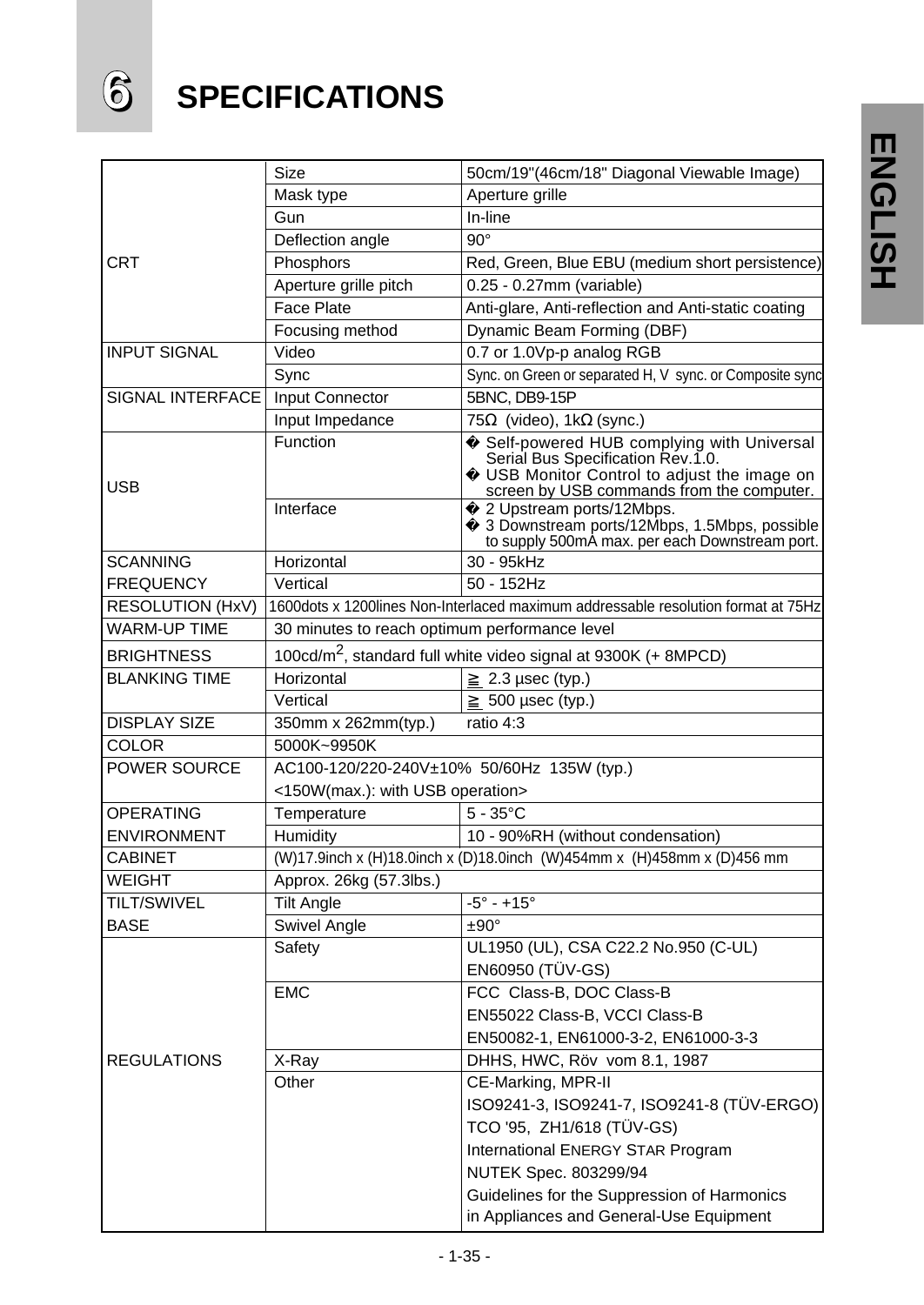# **7 APPENDIX**

### **7.1 Monitor Signal Input Connector (DB9-15P)**

### PIN ASSIGNMENTS



MOUNTED ON THE REAR PANEL

|                   | DDC  DISPLAY DATA CHANNEL |
|-------------------|---------------------------|
| SDA  SERIAL DATA  |                           |
| SCL  SERIAL CLOCK |                           |
|                   | NC  NO-CONNECTION         |
|                   |                           |

| Pin No.        | Signal                             |  |  |  |  |  |  |
|----------------|------------------------------------|--|--|--|--|--|--|
| 1              | RED VIDEO                          |  |  |  |  |  |  |
| $\overline{2}$ | <b>GREEN VIDEO</b>                 |  |  |  |  |  |  |
|                | or COMPOSITE SYNC with GREEN VIDEO |  |  |  |  |  |  |
| 3              | <b>BLUE VIDEO</b>                  |  |  |  |  |  |  |
| 4              | <b>GROUND</b>                      |  |  |  |  |  |  |
| 5              | <b>DDC GROUND</b>                  |  |  |  |  |  |  |
| 6              | <b>RED GROUND</b>                  |  |  |  |  |  |  |
| $\overline{7}$ | <b>GREEN GROUND</b>                |  |  |  |  |  |  |
| 8              | <b>BLUE GROUND</b>                 |  |  |  |  |  |  |
| 9              | ΝC                                 |  |  |  |  |  |  |
| 10             | <b>SYNC GROUND</b>                 |  |  |  |  |  |  |
| 11             | <b>GROUND</b>                      |  |  |  |  |  |  |
| 12             | <b>SDA</b>                         |  |  |  |  |  |  |
| 13             | <b>HORIZONTAL SYNC</b>             |  |  |  |  |  |  |
|                | or COMPOSITE SYNC                  |  |  |  |  |  |  |
| 14             | <b>VERTICAL SYNC(VCLK)</b>         |  |  |  |  |  |  |
| 15             | SCL                                |  |  |  |  |  |  |

### **7.2 SC-B102 Signal Cable**

### PIN ASSIGNMENTS





| Pin No.                 | Signal                                                                                           |
|-------------------------|--------------------------------------------------------------------------------------------------|
| 1                       | RED                                                                                              |
| $\overline{2}$          | <b>GREEN</b>                                                                                     |
| 3                       | <b>BLUE</b>                                                                                      |
| 4                       | <b>GROUND</b>                                                                                    |
| 5                       | <b>DDC GROUND</b>                                                                                |
| 6                       | <b>RED GROUND</b>                                                                                |
| 7                       | <b>GREEN GROUND</b>                                                                              |
| 8                       | <b>BLUE GROUND</b>                                                                               |
| 9                       | NC                                                                                               |
| 10                      | <b>SYNC GROUND</b>                                                                               |
| 11                      | <b>GROUND</b>                                                                                    |
| 12                      | <b>SDA</b>                                                                                       |
| $\overline{13}$         | <b>HORIZONTAL SYNC</b>                                                                           |
| 14                      | <b>VERTICAL SYNC(VCLK)</b>                                                                       |
| 15                      | <b>SCL</b>                                                                                       |
| NC<br>DDC<br>SDA<br>SCL | <b>NO-CONNECTION</b><br><b>DISPLAY DATA CHANNEL</b><br><b>SERIAL DATA</b><br><b>SERIAL CLOCK</b> |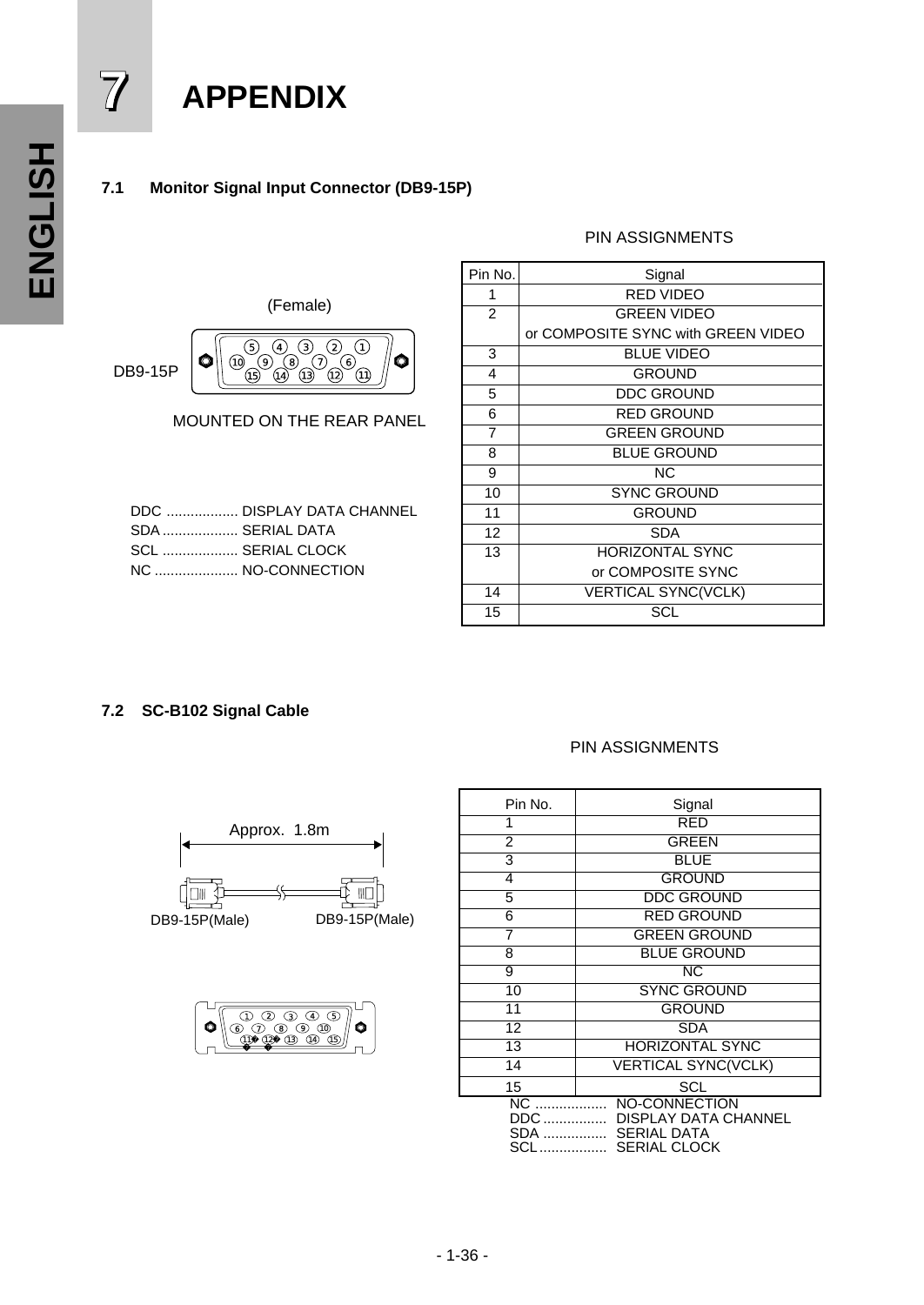### **7.3 Macintosh Adapter AD-A205 settings**

The AD-A205 Macintosh Adapter allows you to take an advantage of the built in video capabilities of your Macintosh computer with the monitor.

- (1) Set the dip switches of the adapter, before connect to the computer.
- (2) Set the dip switches according to the following chart. By using the following chart, you can choose a main resolution, quickly. If you wish to operate by other resolution, refer to next page; "AD-A205 Mac Adapter setting chart"



| Apple Macintosh                                                                                                                                                                                                                                    | Switch<br>ON | Switch Setting |
|----------------------------------------------------------------------------------------------------------------------------------------------------------------------------------------------------------------------------------------------------|--------------|----------------|
| Macintosh Ilsi, Ilci, Ilvi, Ilvx, LC, LC II                                                                                                                                                                                                        | 1,2          | <b>ON</b>      |
| Macintosh LC III, LC475, LC630                                                                                                                                                                                                                     | 2,4          | ON             |
| Macintosh Quadra 610, 650, 700, 800, 840AV, 900, 950<br>Macintosh Centris 610, 650, 660AV                                                                                                                                                          | 1,2,3,4      | OΝ             |
| Performa 6260, 6310, 6410, 6420<br>Power Macintosh 6100, 6100AV, 6200, 6300<br>Power Macintosh 7100AV, 7200, 7300, 7500, 7600<br>Power Macintosh 8100, 8100AV, 8500, 8600<br>Power Macintosh 9500, 9600<br>Workgroup Server 7350, 8150, 9150, 9650 | 1,2,6        | ON             |
| Power Macintosh 4400, G3                                                                                                                                                                                                                           | 3,4          | ON             |

- (3) "AD-A205 Mac Adapter setting chart" shows all available modes for Macintosh systems and all possible combinations with the monitor. However, we recommend you to use the monitor with a preset timing. (See 1.2 Internal Preset Memory Capability)
- (4) Please refer to the instruction book of your computer about the resolution setting. Resolution may not be changed on some computers.
	- 1. The resolution does not change with the computer powered on when you set the dip switches. Be sure to power off the computer when you set the dip switches.
	- 2. Set the dip switches by a pointed article like a pencil or ball paint pen to touch end of the switch groove.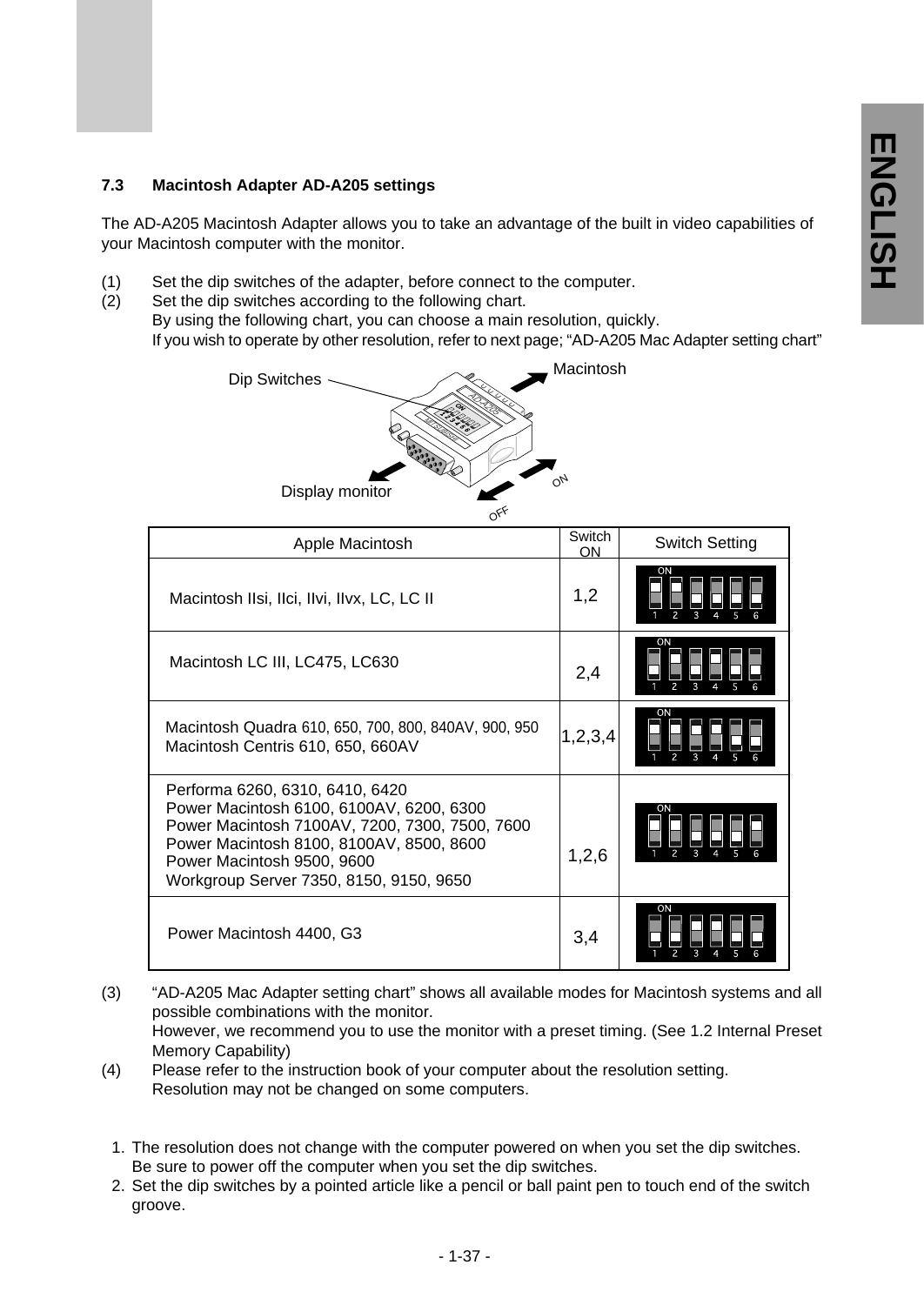ENGLISH **ENGLISH**

# AD-A205 Mac Adapter Setting Chart<br>set the dip switch "ON" as shown below. Example "1,2" **BBBB** ) AD-A205 Mac Adapter Setting Chart

Set the dip switch "ON" as shown below. Example "1,2" |

|                 | G3                                                                                                                                                                                            | 3,4           | 3,4                             | 3,4           | 3,4           | 3,4           | 3,4           | 3,4           | 3,4           | 3,4           | 3,4                      | 3,4            | 3,4            |                | 3,4            | 3,4            | 3,4           |                | 3,4            |                | 3,4             | 3,4             | 3,4             | 3,4             | 4<br>ω,         |                 | 3,4             |  |
|-----------------|-----------------------------------------------------------------------------------------------------------------------------------------------------------------------------------------------|---------------|---------------------------------|---------------|---------------|---------------|---------------|---------------|---------------|---------------|--------------------------|----------------|----------------|----------------|----------------|----------------|---------------|----------------|----------------|----------------|-----------------|-----------------|-----------------|-----------------|-----------------|-----------------|-----------------|--|
|                 | 9600/350<br>9600/300                                                                                                                                                                          | 3,4           | ဖ<br>1,2                        |               |               |               | 3,4           | 3,4           | 3,4           | 3,4           | 1,2,6                    | 3,4            | 3,4            |                | 1,2,6          | 3,4            | 1,2,6         | 3,4            | 1,2,6          | 3,4            | 3,4             | 1,2,6           | 3,4             | 1,2,6           | 1,2,6           |                 |                 |  |
|                 | Workgroup<br>9600/233<br>Server<br>9650                                                                                                                                                       | 3,4           | 1,2,6                           |               |               |               | 3,4           | 3,4           | 3.4           |               | 1,2,6                    | 3,4            |                | 3,4            | 1,2,6          |                | 1,2,6         |                | 1,2,6          |                |                 | 1,2,6           |                 | 1,2,6           |                 | 1,2,6           |                 |  |
|                 | 9500                                                                                                                                                                                          | 3,4           | 1,2,6                           |               |               |               | 3,4           | 3,4           | 4<br>ო        |               | 1,2,6                    | 3,4            | 3,4            |                | 1,2,6          |                | 1,2,6         |                | 3,4            |                | 3,4             | 1,2,6           |                 |                 |                 |                 |                 |  |
| Power Macintosh | Workgroup<br>Server<br>7350<br>7600<br>8500<br>8600<br>7300<br>7500                                                                                                                           | 3,4           | 1,2,6                           |               |               |               | 3,4           | 3,4           | 3,4           |               | 1,2,6                    | 3,4            |                | 3,4            | 1,2,6          |                | 1,2,6         |                | 1,2,6          |                |                 | 1,2,6           |                 |                 |                 |                 |                 |  |
|                 | 4400                                                                                                                                                                                          | 3,4           | 4<br>ო                          | 3,4           | 3,4           |               | 3,4           | 3,4           | 3.4           |               | 4<br>ຕົ                  | 3,4            | 3,4            |                | 4<br>ຕົ        |                | 3,4           |                | 3,4            |                | 3,4             | 3,4             |                 |                 |                 |                 |                 |  |
|                 | 7200                                                                                                                                                                                          | 3,4           | 1,2,6                           |               |               |               | 3,4           | 3,4           | 3,4           |               | 1,2,6                    | 3,4            |                | 3,4            | 1,2,6          |                | 1,2,6         |                |                |                |                 |                 |                 |                 |                 |                 |                 |  |
|                 | 6200                                                                                                                                                                                          | 1,2,6         | 1,2,6                           |               |               |               | 1,2,6         | 1,2,6         |               |               | 1,2,6                    |                |                |                |                |                |               |                |                |                |                 |                 |                 |                 |                 |                 |                 |  |
|                 | Video Card<br>(DB-15)<br>$\begin{array}{c}\n 8100 \\ \hline\n \text{VRAM} \\ \text{Video Card} \\ \text{Video Card} \\ \text{QB-15)}\n \end{array}$<br>6100AV<br>7100AV<br>8100AV<br>AV<br>AV | 3,4           | 1,2,6                           |               |               |               |               | 4<br>ຕົ       |               |               | 1,2,6                    | 3,4            | 3,4            |                | 1,2,6          |                | 1,2,6         |                |                |                |                 |                 |                 |                 |                 |                 |                 |  |
|                 | Workgroup<br>6100<br>8100<br>6100AV<br>6100AV<br>7100AV<br>Video Port<br>Video Port<br>Video Port<br>(HDI-45)<br>Server<br>8150<br>9150                                                       | 3,4           | 1,2,6                           |               |               |               |               |               |               |               | 1,2,6                    |                |                |                |                |                |               |                |                |                |                 |                 |                 |                 |                 |                 |                 |  |
|                 | 6420<br>6420                                                                                                                                                                                  | 1,2,6         | 1,2,6                           |               |               |               | 1,2,6         | 1,2,6         |               |               | ڡ<br>1,2,1               | 1,2,6          |                | 1,2,6          |                |                |               |                |                |                |                 |                 |                 |                 |                 |                 |                 |  |
| Performa        | 6310<br>6260                                                                                                                                                                                  | 1,2,6         | 2,6<br>$\overline{\phantom{0}}$ |               |               |               | 1,2,6         | 1,2,6         |               |               | 1,2,6                    |                |                |                |                |                |               |                |                |                |                 |                 |                 |                 |                 |                 |                 |  |
|                 | Centris<br>660AV<br>Quadra<br>840AV                                                                                                                                                           | 3,4           | 1,2                             |               |               |               |               | 4<br>ო        |               |               | 2,4                      | 3,4            | 4<br>ო         |                | 2,3            |                | 1, 2, 3, 4    |                |                |                |                 |                 |                 |                 |                 |                 |                 |  |
|                 | Quadra<br>Centris<br>800<br>610<br>610<br>650<br>650                                                                                                                                          | 3,4           | 1,2                             |               |               |               |               |               |               |               | 2,4                      |                |                |                | 2,3            |                | 1, 2, 3, 4    |                |                |                |                 |                 |                 |                 |                 |                 |                 |  |
|                 | 900<br>700                                                                                                                                                                                    | 4<br>ო        | 1,2                             |               |               |               |               |               |               |               | 2,4                      |                |                |                |                |                | 1, 2, 3, 4    |                |                |                |                 |                 |                 |                 |                 |                 |                 |  |
| Macintosh       |                                                                                                                                                                                               | 4<br>ຕົ       | 1,2                             |               |               |               | 3,4           | 4<br>ຕົ       |               |               | 4<br>$\ddot{\mathbf{v}}$ |                |                |                |                |                |               |                |                |                |                 |                 |                 |                 |                 |                 |                 |  |
|                 | LCIII LC630 Quadra                                                                                                                                                                            | 3,4           | 1,2                             |               |               |               |               |               |               |               | 2,4                      |                |                |                |                |                |               |                |                |                |                 |                 |                 |                 |                 |                 |                 |  |
|                 | 10   101 <br>  101  10475<br>  101  101                                                                                                                                                       | 3,4           | 1,2                             |               |               |               |               |               |               |               |                          |                |                |                |                |                |               |                |                |                |                 |                 |                 |                 |                 |                 |                 |  |
|                 | $\sum_{i=1}^{n}$<br>Ξ                                                                                                                                                                         | 3,4           | 1 <sub>2</sub>                  |               |               |               |               |               |               |               |                          |                |                |                |                |                |               |                |                |                |                 |                 |                 |                 |                 |                 |                 |  |
|                 | $\overline{6}$ $\overline{6}$                                                                                                                                                                 |               | 1.2                             |               |               |               |               |               |               |               |                          |                |                |                |                |                |               |                |                |                |                 |                 |                 |                 |                 |                 |                 |  |
|                 | (RESOLUTION)                                                                                                                                                                                  | 640 x480@60Hz | 640 x480@67Hz                   | 640 x480@72Hz | 640 x480@75Hz | 640 x480@85Hz | 800 x600@60Hz | 800 x600@72Hz | 800 x600@75Hz | 800 x600@85Hz | 832 x624@75Hz            | 1024 x768@60Hz | 1024 x768@70Hz | 1024 x768@72Hz | 1024 x768@75Hz | 1024 x768@85Hz | 1152x870@75Hz | 1280 x960@60Hz | 1280 x960@75Hz | 1280 x960@85Hz | 1280 x1024@60Hz | 1280 x1024@75Hz | 1280 x1024@85Hz | 1600 x1200@60Hz | 1600 x1200@65Hz | 1600 x1200@67Hz | 1600 x1200@70Hz |  |